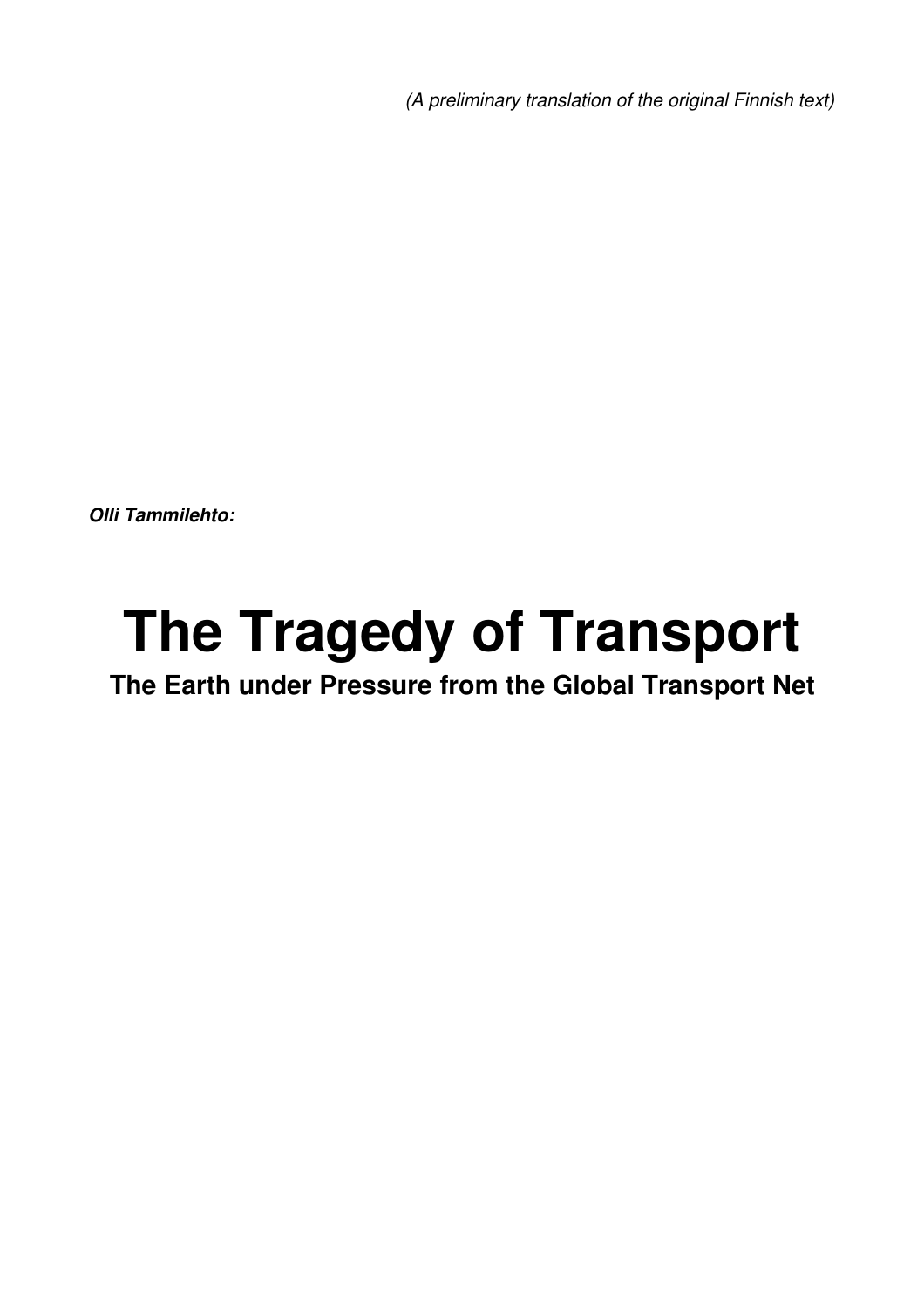# **Contents**

| Empire?. |  |
|----------|--|
|          |  |
|          |  |
|          |  |
|          |  |
|          |  |
|          |  |
|          |  |
|          |  |
|          |  |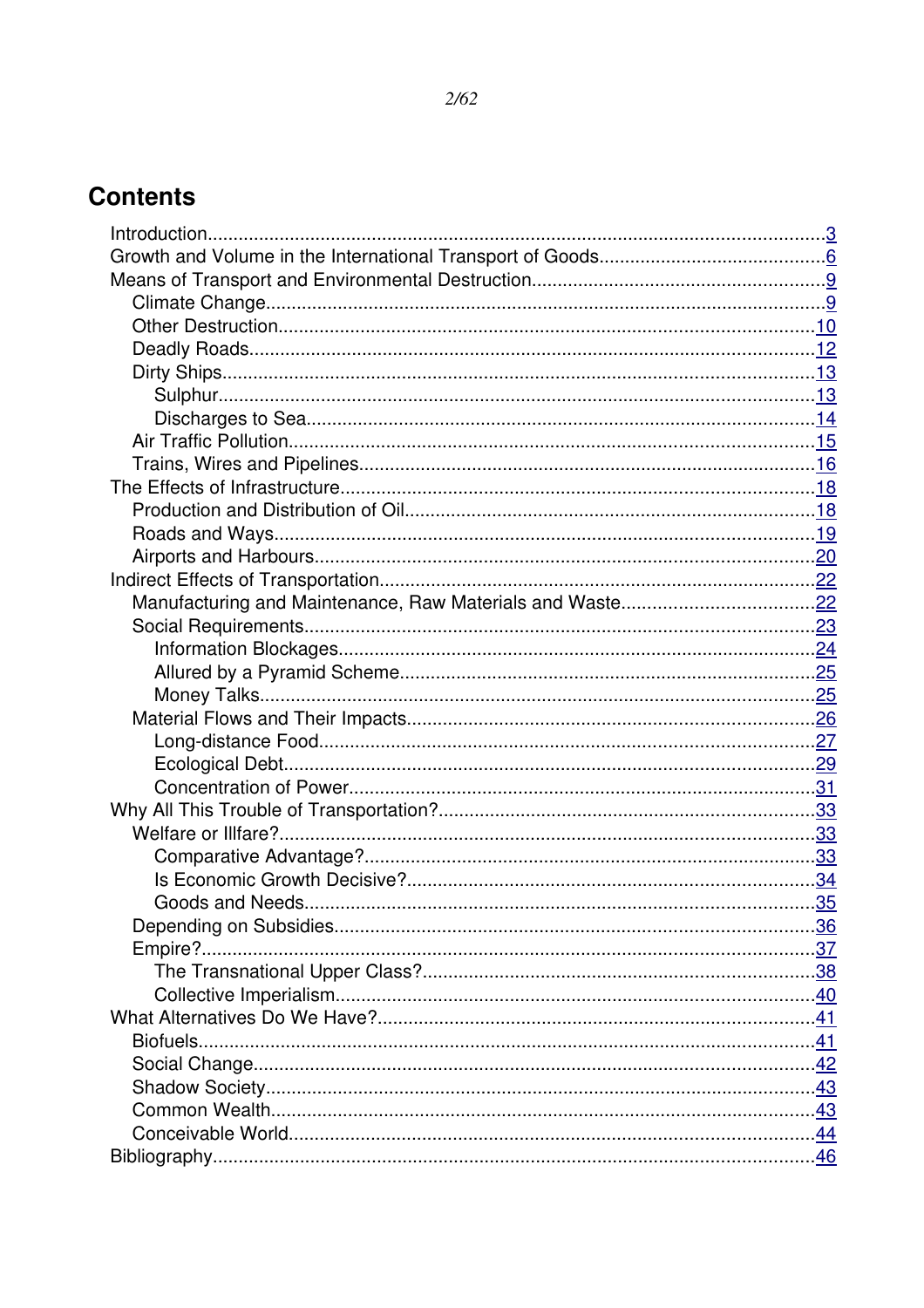# <span id="page-2-0"></span>**Introduction**

Current globalisation discussion does not focus on the actual transport of goods. In everyday conversation and in scientific discourse it often comes up that the production is moved to Far East; the consumption of the goods and foods takes place in the opposite side of the globe than the production, holidays are spent in distant lands; contacts are kept in real-time with people living in different continents; the natural resources of poor countries are being developed, refined, processed, destroyed, appropriated, etc. And even when the transport of the goods is emphasized, the passive expressions – such as "flow of goods" and "transfer of resources" – are used. It is a not very often noticed fact that ships, aeroplanes, cars, trains, pipelines and high voltage lines, including all the people working with them, are constantly transporting goods and products from one country to another.<sup>[1](#page-2-1)</sup>

Nevertheless, the global economy is literally based on international transport, and its present extent leans on the exceptionally inexpensive and expeditious transport. Besides, there is nothing new as far as the significance of transport is concerned. The ability to cross many kinds of barriers has always been a gateway for our economic system<sup>[2](#page-2-2)</sup> to take the dominant position in different regions and in different fields. By the means of longdistance trade the early capitalism tried to get rid of the control of local, regional and national markets. $3$  Since the 18<sup>th</sup> century the possibilities of local and working class communities to have an influence on economic processes have been reduced by manipulative siting of production plants and working class neighbourhoods.<sup>[4](#page-2-4)</sup> Even the timerelated limits set by biology have been challenged by our economic system: it takes time to recover after fatiguing working hours, to give birth to the next generation and to support its growth, and regenerate areas of nature under economic utilization. And extra time is something that capitalism seems never to afford. In consequence, both people and natural resources have been used up and decent growth milieus for children have been ruined. Instead of actual regeneration the demanded resources have been acquired from other regions and other countries.<sup>[5](#page-2-5)</sup>

New transport systems have strongly contributed to this development. Characteristic of merchant capitalism were ocean-going ships,<sup>[6](#page-2-6)</sup> whereas of the early industrial capitalism at first were the canals and later the railway.<sup>[7](#page-2-7)</sup> The system based on mass consumption has depended in many ways on wheels and road traffic: a motorized vehicle has not only served as a means of transport for the goods and the consumers, but it has also been one

<span id="page-2-1"></span><sup>1</sup> On ignoring transports in scientific globalisation discussion, see Steinberg (1998).

<span id="page-2-2"></span><sup>2</sup> Transports have had great importance in some other economic systems, too. This was the case in real socialism that resembled capitalism in many ways. Also in the Roman Empire based on agriculture and handwork done by slaves the transports had an essential role.

<span id="page-2-3"></span><sup>3</sup> On the antagonism between capitalism, on the one hand, and historical market economy and the ideal market that occurs in text books and economic rhetoric, on the other, see, e.g. Braudel (1988), Wallerstein (1983).

<span id="page-2-4"></span><sup>4</sup> See, e.g. Dickson (1974), Holloway (2002) and Tammilehto (1998).

<span id="page-2-5"></span><sup>5</sup> Brennan (2003).

<span id="page-2-6"></span><sup>6</sup> See, e.g. Linebaugh & Rediger (2000).

<span id="page-2-7"></span><sup>7</sup> See, e.g. Wolf (1996), Sachs (1989).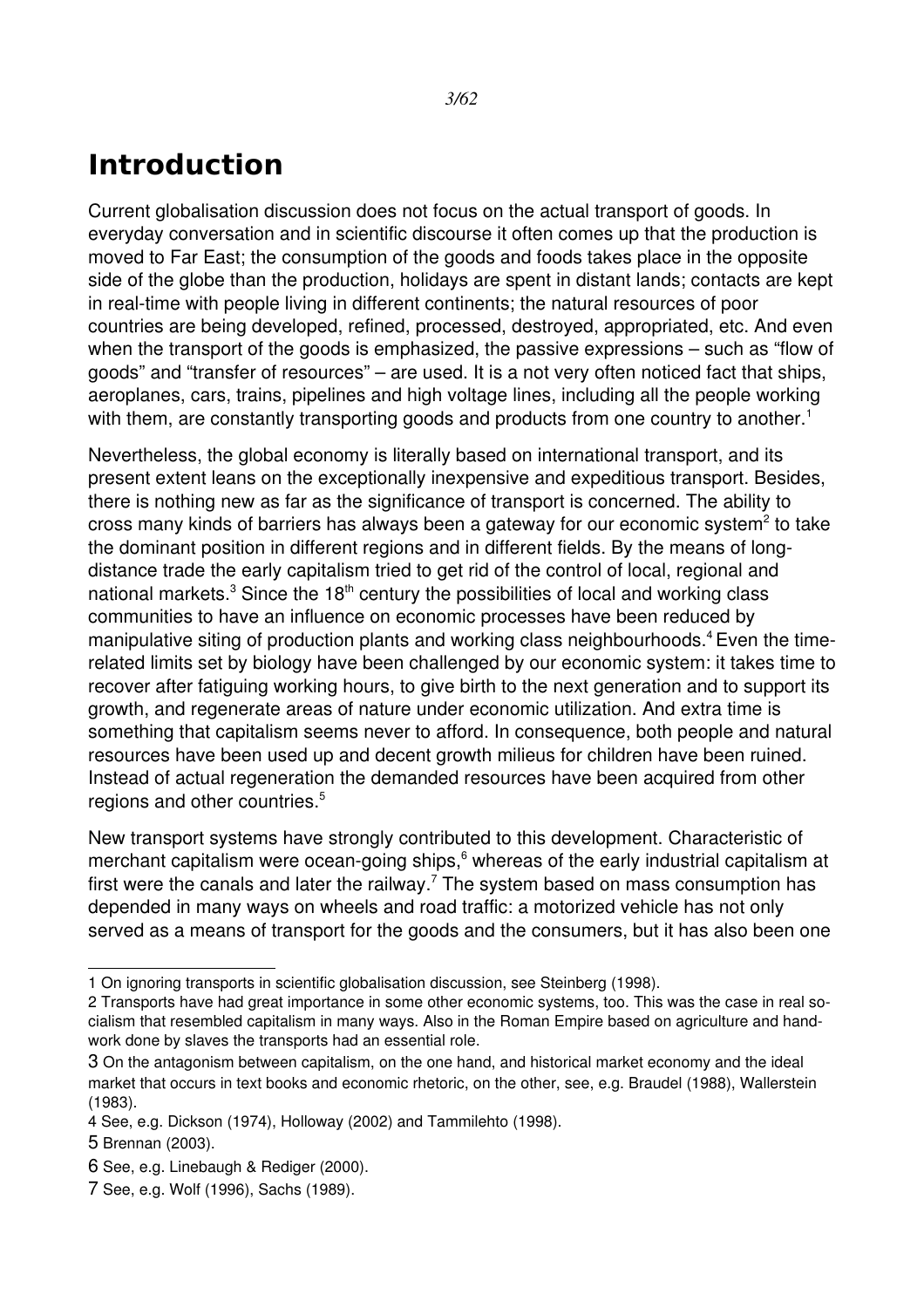of the main commodities. Car has also been a key instrument in producing the consumerist lifestyle that decreases communal human relations and makes it easier to control people.<sup>[8](#page-3-0)</sup> In its turn, the global capitalism of the last decades has leaned strongly on flight traffic in transporting people and goods that are considered important, in creating of the intermetropolitan network, and in executing a worldwide civil and military governance.<sup>[9](#page-3-1)</sup>

Building and maintaining the transport systems have demanded enormous efforts from millions of people and have often taken their health or life as a sacrifice.<sup>[10](#page-3-2)</sup> The fact that the construction of the northern railway lines in Soviet Union took lives of innumerable forced labour convicts is not surprising.<sup>[11](#page-3-3)</sup> Less known fact is that the first transcontinental railway in the United States claimed thousands of human lives – the victims being mainly Chinese workmen. 20 000 lives were sacrificed for the Suez Canal. The Panama Canal took 27 500 human lives.<sup>[12](#page-3-4)</sup> On top of those who work on these back-breaking construction projects are those who are compelled to give their contribution in the form of tax payments, loss of access to natural resources, deterioration of the environment or military service.

To justify the great losses incurred by transport systems, many ideologies idealizing the passage have been developed.<sup>[13](#page-3-5)</sup> For example, the sailor stories depict seafaring as an emblem of individual freedom, albeit the seamen have often done their life-threatening work in conditions that resemble slavery. Strong allusions of power and conquest of nature – that were considered clearly positive by most of the people in the past – have been associated with railways.[14](#page-3-6)

Together with power, social status and many other things to strive for, freedom has been strongly linked to cars. In fact the motorist easily stucks in traffic jams, is being controlled by the traffic planners and police, and is highly depended on imperialistic armies, oil companies, car industry, etc.. Enchained by all this and the monetary demands of his expensive lifestyle he is everything but free.<sup>[15](#page-3-7)</sup>

Aviation has signified enchanting power and dominion, bringing dawn of the New Era in which the forces of nature have finally been subdued to serve mankind, and in which human kind cuts free from the chains of time and place.<sup>[16](#page-3-8)</sup> On the other hand, as aviation has become more general and the standard of service of the aviation industry freed from national regulations has reduced, the fascination of flying itself has dimmed in the eyes of most people in Global North.<sup>[17](#page-3-9)</sup> This has been replaced by the cosmopolitan glamour made

<span id="page-3-0"></span><sup>8</sup> See, e.g. Krüger-Charlé (1989), Roth (1987), Sachs (1984), Böhm *et al.* (2006b), "The importance of the car to the modern economy" (1994), Illich (1985) and Wolf (1996).

<span id="page-3-1"></span><sup>9</sup> See, e.g. Bel & Fageda (2005), Smith & Tiberlake (1998).

<span id="page-3-2"></span><sup>10</sup> For a discussion of cruel exploitation of labour related to navigation in the 17<sup>th</sup> and 18<sup>th</sup> century, see Linebaugh & Rediger (2000); on building the British canal system by exploitation of Irish labour, see Wolf (1996), p.7; on strict discipline and lethality in railway construction sites in the  $19<sup>th</sup>$  century, see Wolf (1996), p.28. 11 See, e.g. Michaels (2002).

<span id="page-3-4"></span><span id="page-3-3"></span><sup>12</sup> ACP (2001), see e.g. Wolf (2007), pp.58, 109–10.

<span id="page-3-5"></span><sup>13</sup> For discussions of ideologies as manners of thought and speech justifying the exercise of subjugation and other negative societal practices; see, e.g. Eagleton (1991), Tammilehto (1998).

<span id="page-3-6"></span><sup>14</sup> See, e.g. Sachs (1989).

<span id="page-3-7"></span><sup>15</sup> See, e.g. Böhm *et al.* (2006a), Rajan (2006), Martin-Jones (2006), Salmi (1991) and Hill (1988), p.103.

<span id="page-3-8"></span><sup>16</sup> See, e.g. Verhagen (2003), Conversino (2007).

<span id="page-3-9"></span><sup>17</sup> See, e.g. Gottdiener (2001), Verhagen (2003).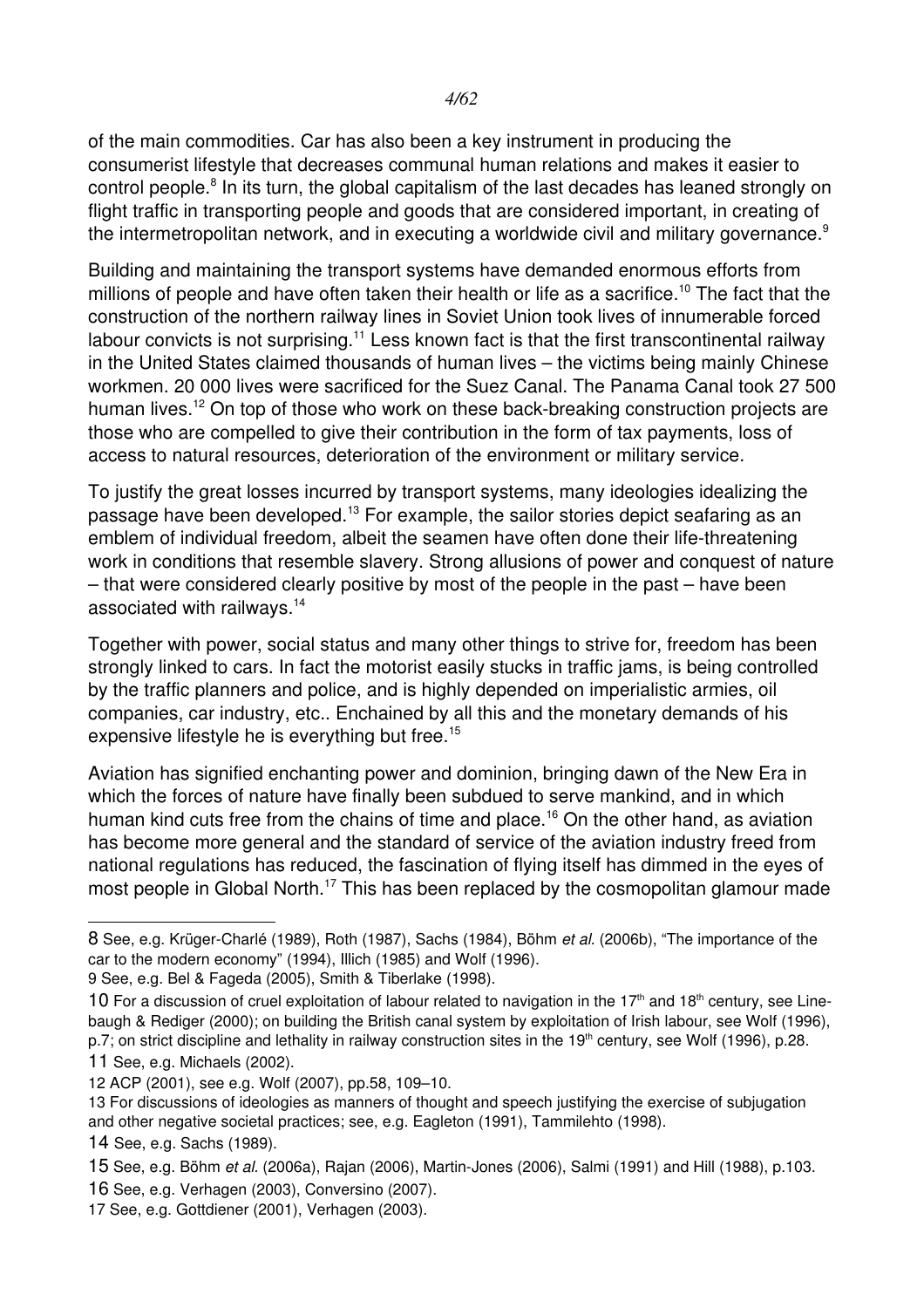possible via air. While these ideologies have made it easier to accept different forms of personal traffic, simultaneously they have facilitated succumbing to the disadvantages of the transport of goods.

Thus one of the keystones of the present global economic and social system is the worldwide transport system. Thousands of kilometres long, ongoing day and night transports of food, oil, steel, aluminium, paper, cars, machines, electronic devices etc. are its fluid for life. But even when the production and consumption are relatively local, inexpensive international transportation gives a reason to a global comparison of prices, salaries and production costs. This can bee a crucial factor in production decisions. Yet transports are not only facilities of production and consumption. They are also goals of production and targets of consumption. A significant chunk of the production of goods and services take aim to constructing and maintaining the transport system.

The enormously swollen global militarism seeks part of its legitimacy in safeguarding the transports.[18](#page-4-0) In the report "National Security Consequences of U.S. Oil Dependency", written by the elite of the both main political parties of the United States, the importance of the forceful military presence in the strategic oil transportation routes is emphasized.<sup>[19](#page-4-1)</sup> The fact that the US maintains over 700 military bases in 100 countries $^{20}$  $^{20}$  $^{20}$  seems to have something to do with this. For instance, a justification of the biggest military base since the Vietnam War, the Camp Bondsteel, which was constructed in Kosovo after the bombing of Yugoslavia, has been safeguarding the oil transportation.<sup>[21](#page-4-3)</sup>

There is a historical background for the contradiction between the high importance of international transport and the small attention it has gained. From the very beginning of the industrial capitalism, the oceans – where most of the global traffic has taken place – have been constructed discursively to serve as an empty and wild space outside the society. For example, in the end of the  $19<sup>th</sup>$  century when International Maritime Law was drafted, it was wittingly taken out from the hands of governmental authorities and left to the selfregulation of the shipping companies. Ships that did not carry any nation's flag were considered as hostile towards the civilized world and were declared enemies of mankind, *hostis humanis generis.*<sup>[22](#page-4-4)</sup>

<span id="page-4-0"></span><sup>18</sup> For discussions of the dependence economic globalisation on militarism, see e.g. Sharma & Kumar (2003), Friedman (1999), Fotopoulos (2002) and Chomsky (2001).

<span id="page-4-1"></span><sup>19 &</sup>quot;U.S. Naval protection of the sea-lanes that transport oil is of paramount importance." Independent Task Force (2006), p.45.

<span id="page-4-2"></span><sup>20</sup> Johnson (2004), Johnson (2007).

<span id="page-4-3"></span><sup>21</sup> See, e.g. Stuart (2002).

<span id="page-4-4"></span><sup>22</sup> Steinberg (1998).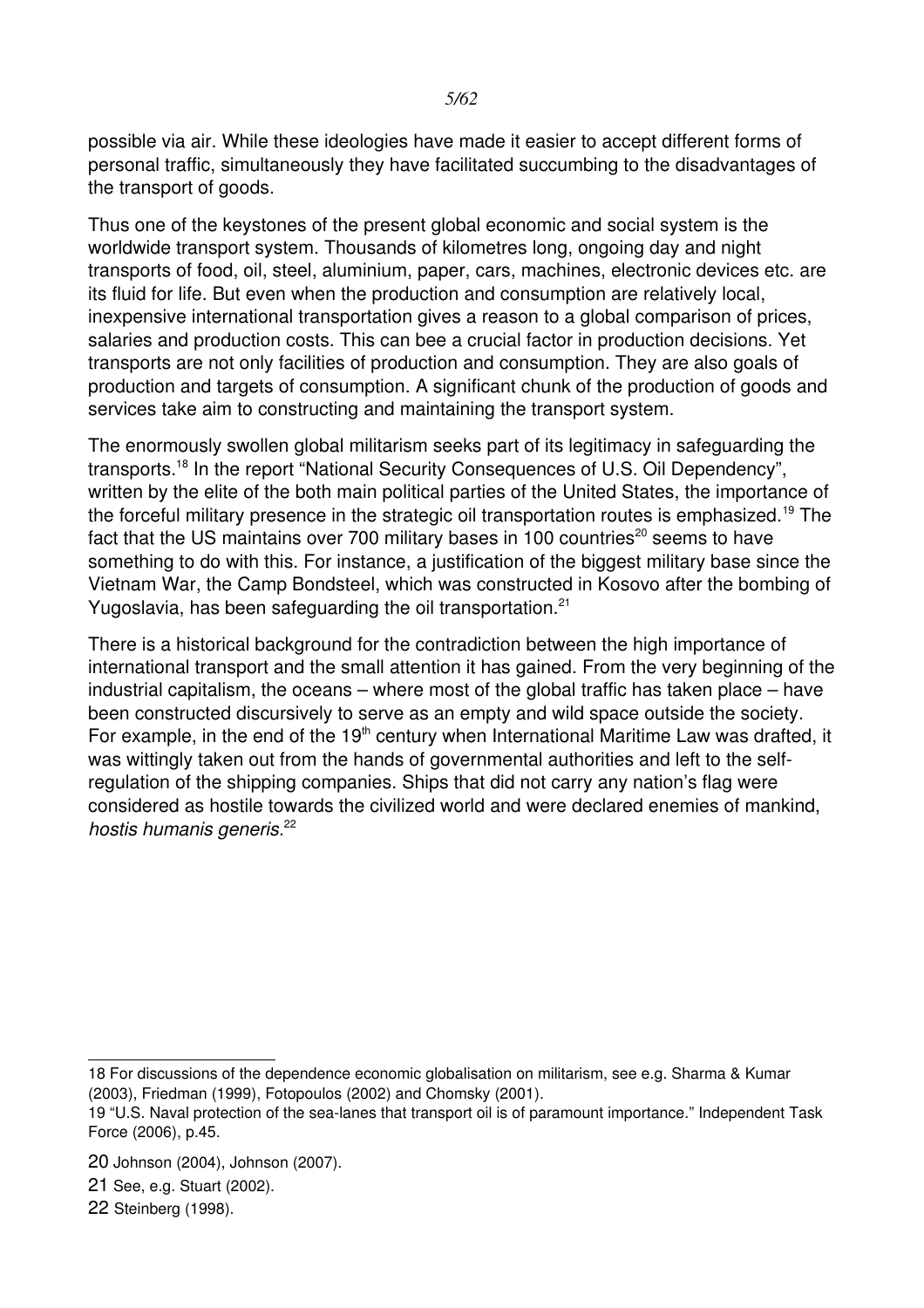# <span id="page-5-0"></span>**Growth and Volume in the International Transport of Goods**

There are many difficulties in piecing together the quantity of the international transport of goods<sup>[23](#page-5-1)</sup>. One of them relates to the true scope of the term: which transportations are included in the definition *international*. As it turns out, it is natural to define as international all the transportations that cross a boarder<sup>[24](#page-5-2)</sup>, but the trouble starts when there is a decision to be made about where to start and where to end an individual transport. The marine transports, for example, are always in both ends connected to land transports: to lorries , trains or pipelines. An electronic appliance that reaches the harbour will at first be transported into the importer's warehouse, then to the retail shop, and finally someone buys it and carries it home. In most presentations the chain is cut off in some point and, for example, only the transportations up to the importer's warehouse are considered. However, the aim of this study is to discern the whole chain from the producer to the consumer. To some extent, it will touch the transports of raw materials which end up to the producer, and the transports of waste which originate from production and consumption.

The second problem is caused by the fact that the same vehicles transport both the passengers and the goods. Within the intercontinental air traffic this is a common practice.<sup>[25](#page-5-3)</sup>

The third matter relates to the basic information available. Extensive statistics of the international transports do not exist. Yet the scale can be estimated on the basis of the statistics on foreign trade, economy and traffic as well as from the existing information concerning individual transport sectors.

International transports were for the long period of time insignificant in economic sense excluding the border districts. People managed on products that were locally produced or exchanged in regional markets. Certainly, these transports had their own political significance, as the elite sought to distinguish from common people by using products that were brought over long distances.<sup>[26](#page-5-4)</sup>

The conquest of America in the early modern era made international transports more important, as large amounts of silver – stolen or gained by force or slave labour – were loaded to European ships. A substantial part of this metal was taken straight to China, which supplied textiles and other desired handicraft products.<sup>[27](#page-5-5)</sup> Yet it was not until the 18<sup>th</sup> century when the foreign trade began to affect the lives of the common people. Within the Triangular trade, the products of British manufactories and mills like alcohol, metalware and clothes were freighted to Africa, where they were traded to slaves that were taken to the new continent. America supplied Europe with sugar, rum, cotton and tobacco.<sup>[28](#page-5-6)</sup> From the year 1700 to the year 1800 the tonnage of the ships sailing from the harbours of

<span id="page-5-2"></span>24 See, e.g. Karhunen & Ernvall (2007), p.27.

<span id="page-5-1"></span><sup>23</sup> Similarly to this study these difficulties come up for example in Brennan (2003), eg. p.43.

<span id="page-5-3"></span><sup>25</sup> See, e.g. Karhunen & Ernvall (2007).

<span id="page-5-4"></span><sup>26</sup> See, e.g. Braudel (1988).

<span id="page-5-5"></span><sup>27</sup> See, e.g. Weatherford (1988), Simms (2005) and Pomeranz (2000).

<span id="page-5-6"></span><sup>28</sup> See, e.g. Pomeranz (2000), Linebaugh & Rediker (2000).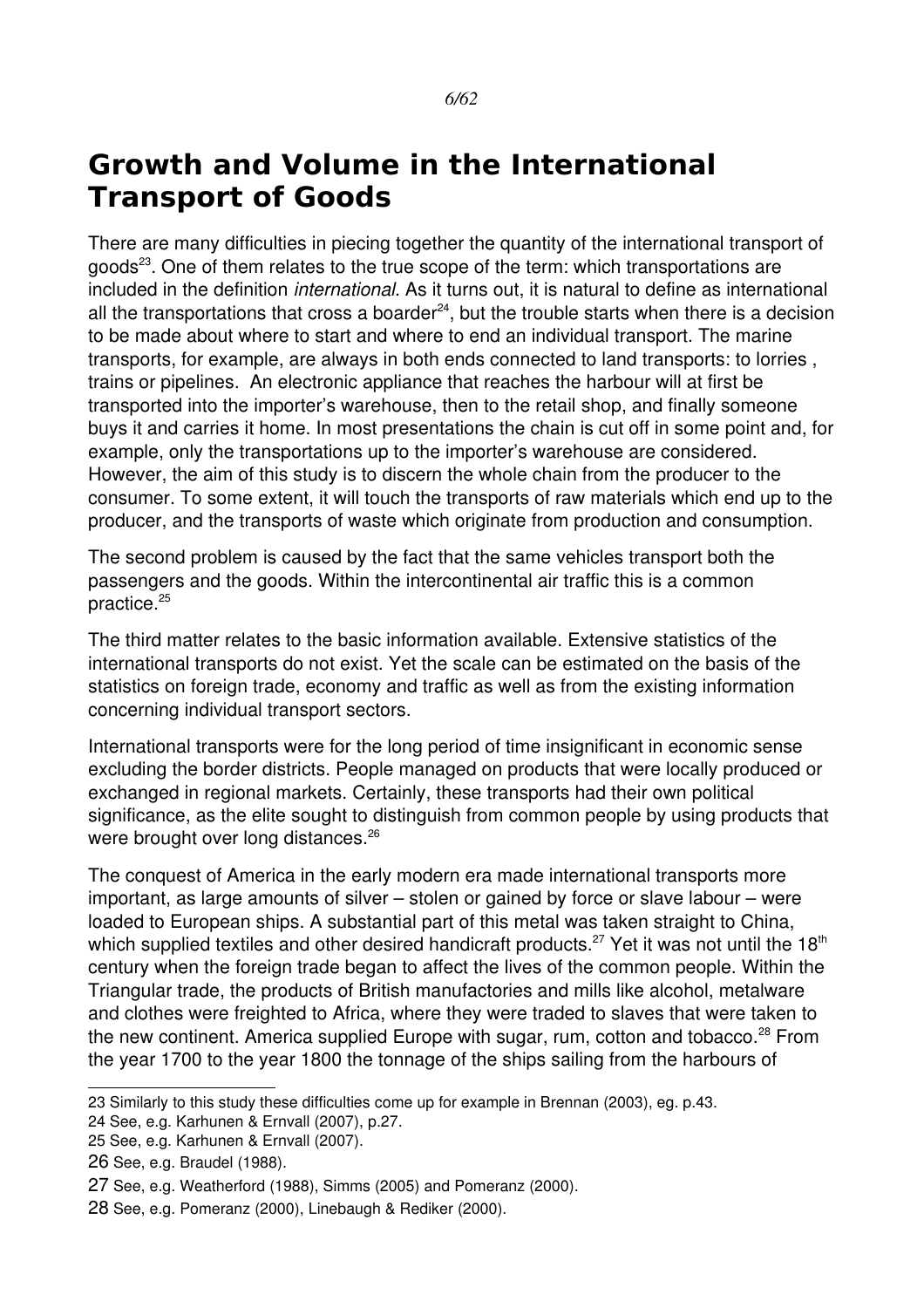England increased sixfold from 317 000 tons to 1 924 000 tons. But for international transports the ships and harbours were not enough. The goods had to be delivered from inland to coast. Mainly for this purpose the navigable inland waterways in Britain were lengthened with 5500 kilometres in the late 18<sup>th</sup> and the early 19<sup>th</sup> century.<sup>[29](#page-6-0)</sup>

The growth of foreign trade was even more rapid in the19th century. The value of the foreign trade of the countries dominating the world trade was increased eighteenfold between the years 18[30](#page-6-1) and 1910.<sup>30</sup> The new inland transport routes alongside with ships were needed to achieve such a growth. Instead of canals the transport to harbours was facilitated in the latter part of  $19<sup>th</sup>$  century by building railways. As in 1845 the total length of the British, French and German railways was 6000 km, 50 year later it was 117 000  $km<sup>31</sup>$  $km<sup>31</sup>$  $km<sup>31</sup>$ . These railways were utilized also by the home markets of the countries. Yet the only purpose of the railways constructed by forced labour for the colonial masters in Africa, Asia and Latin America was to serve the foreign trade of the master race<sup>[32.](#page-6-3)</sup>

The World Wars and the Great Depression had devastating effects on the international economy. Despite the post-war upswing the volume of global trade was in 1950 at the same level as it had been in 1913<sup>[33](#page-6-4)</sup>. In the same year as the Korean War broke out, goods were transported in the world for the amount of 517 billions  $$$  (in dollars of 2006<sup>[34](#page-6-5)</sup>), and the share of export in world gross domestic product was 7%. By the year 1988 the export had increased thirteenfold being 6 800 billions of dollars. In eight years the export nearly doubled, and was already 12 000 billions of dollars in 2006.<sup>[35](#page-6-6)</sup> In 1990 export's share of GDP was 19% and, according to the World Bank, it had climbed to 24% in 2004<sup>[36](#page-6-7)</sup>.

The bulk of export has been done at least partly by ships. In consequence, the quantity of goods transport by sea increased over sixfold from 1955 to 1998, when it was over 5000 million tons<sup>[37](#page-6-8)</sup>. In 2004, it had risen to more than 6500 millions of tons. On the other hand, additionally to the increased volume of transports also the distances have grown longer. The performance of a transport system is often measured in tonne-kilometres, in which case the volume of transports is multiplied by the number of kilometres travelled. In between the years 1970–2005 the performance of shipping industry trebled from 18 000 to 54 000 billions of tonne-kilometres.<sup>[38](#page-6-9)</sup>

The growth in air cargo has been even more rapid: during the years 1950–1998 it expanded hundredfold from 730 million to 99 billion tonne-kilometres<sup>[39](#page-6-10)</sup>. It has continued to

<span id="page-6-2"></span>31 Wolf (1996), p.23.

<span id="page-6-4"></span>33 Wolf (2007), p.12.

<span id="page-6-5"></span>34 The dollar value of 2006 has been calculated with the Consumer Price Index Inflation Calculator of the U.S. Department of Labor [http://data.bls.gov/cgi-bin/cpicalc.pl].

- <span id="page-6-6"></span>35 French (2000), p.6, Veen-Groot & Nijkamp (1999) and UNCTAD (2007).
- <span id="page-6-7"></span>36 The World Bank Group (2006).
- <span id="page-6-8"></span>37 French (2000), p.35.

<span id="page-6-9"></span>38 Karhunen & Ernvall (2007), pp. 60–61, Zachcial & Heideloff (2005), p.105.

<span id="page-6-10"></span>39 French (2000), p.6.

<span id="page-6-0"></span><sup>29</sup> Wolf (1996), p.5.

<span id="page-6-1"></span><sup>30</sup> Wolf (2007), pp.103–04.

<span id="page-6-3"></span><sup>32</sup> See, e.g. Wolf (2007), pp.95–96, Foster (1994), p.89 and WBCSD (2002), pp.6–22.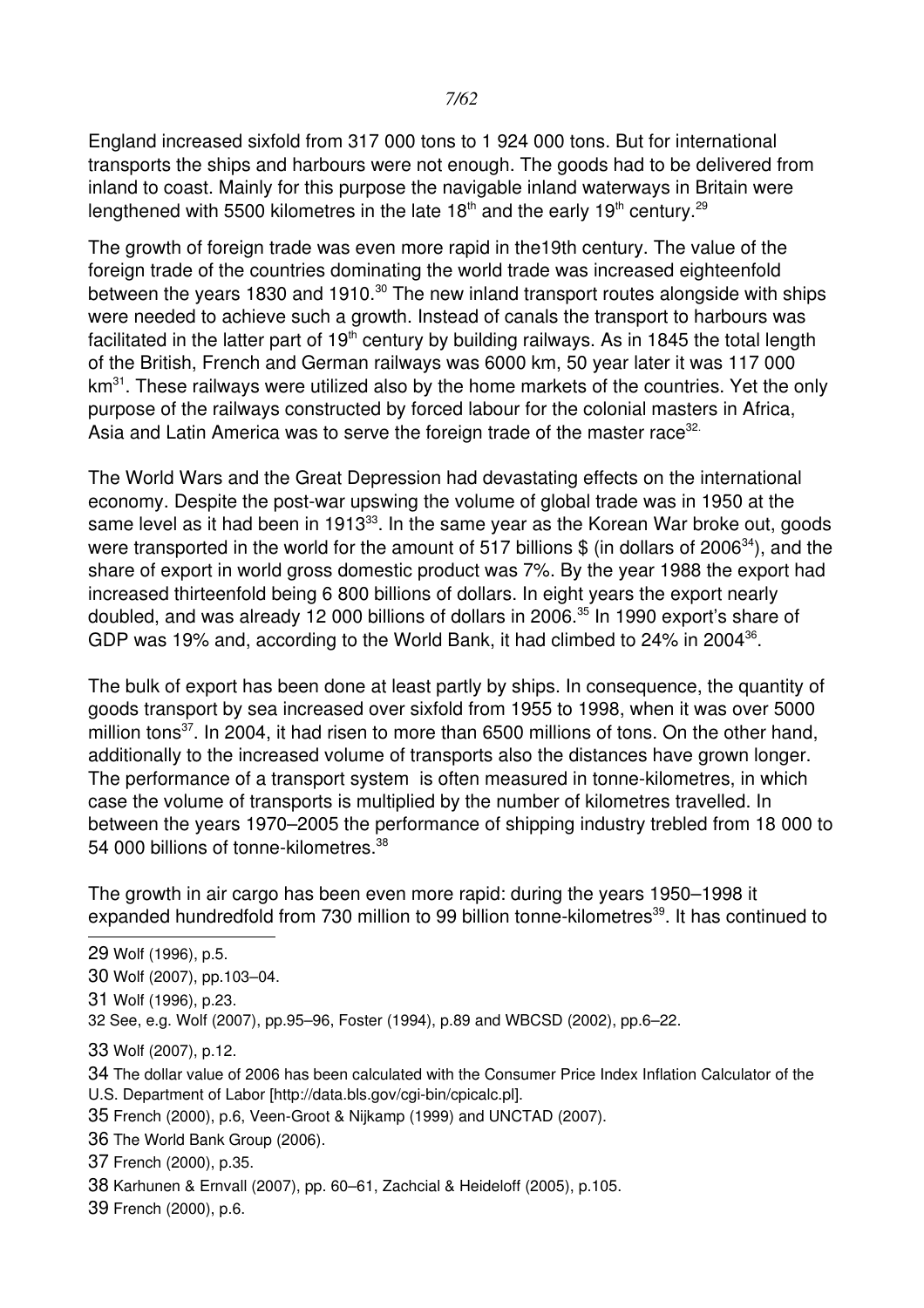increase and in 2005 it was 1[40](#page-7-0) billion tonne-kilometres $^{40}$ .

In fact, transport from one country to another is nowadays one of the key branches of the economy. The European Commission has estimated that the global transport system and the forwarding, terminal and storage services related to it take 14% of the world production<sup>[41](#page-7-1)</sup>.

In 2004, the proportion of traffic in the commercial use of energy<sup>[42](#page-7-2)</sup> worldwide was approximately 26%<sup>[43](#page-7-3)</sup>. Traffic consumes half of the oil<sup>[44](#page-7-4)</sup>. Transports of goods took approximately 40% of the energy used in traffic<sup>[45](#page-7-5)</sup>. Thus the share of transport of the total energy consumption was approximately 10% in the above-mentioned year. It is hard to calculate the exact portion that the international transports demand directly. However, it can be deduced from the distribution of the traffic energy consumption between different forms of transport<sup>[46](#page-7-6)</sup>, that the transport energy is consumed as follows: road transport approximately 65%, sea transport over 20%, air cargo approximately 10% and railway transport only a few percent. Greater part of the sea transport is international as well as 80% of the air cargo<sup>[47](#page-7-7)</sup>. The trickiest part is to estimate the level of internationalization of the road transport. In the United States, over 13% of the national road transport of the goods has been estimated to have connection to international trade<sup>[48](#page-7-8)</sup>. In the USA the food is not transported by road in substantial amounts from across the border in contrast to Western European and other such countries where road transport is used widely<sup>[49](#page-7-9)</sup>. Thereby, at the worldwide level the share of international road transports is apparently distinctly higher than in USA. On these grounds, it can be estimated that international transport takes 40% of the total transport energy. Accordingly this would be approximately 4% of the total commercial use of energy.

- <span id="page-7-5"></span>45 WBCSD (2002), p.62.
- <span id="page-7-6"></span>46 See, e.g. Kahn *et al.* (2007), p.328.

- <span id="page-7-8"></span>48 Measured in tonne kilometres, see Horowitz & Plewes (2005).
- <span id="page-7-9"></span>49 See, e.g. Böge 1996.

<span id="page-7-0"></span><sup>40</sup> Airbus (2006), p.74.

<span id="page-7-1"></span><sup>41</sup> European Comission (2006).

<span id="page-7-2"></span><sup>42</sup> International energy statistics do not count passive solar energy utilization nor other noncommercial energy sources.

<span id="page-7-3"></span><sup>43</sup> Kahn *et al.* (2007), p.328.

<span id="page-7-4"></span><sup>44</sup> Plouchart (2005).

<span id="page-7-7"></span><sup>47</sup> International Civil Aviation Organization (2001), p.18; figure is from the year 1999.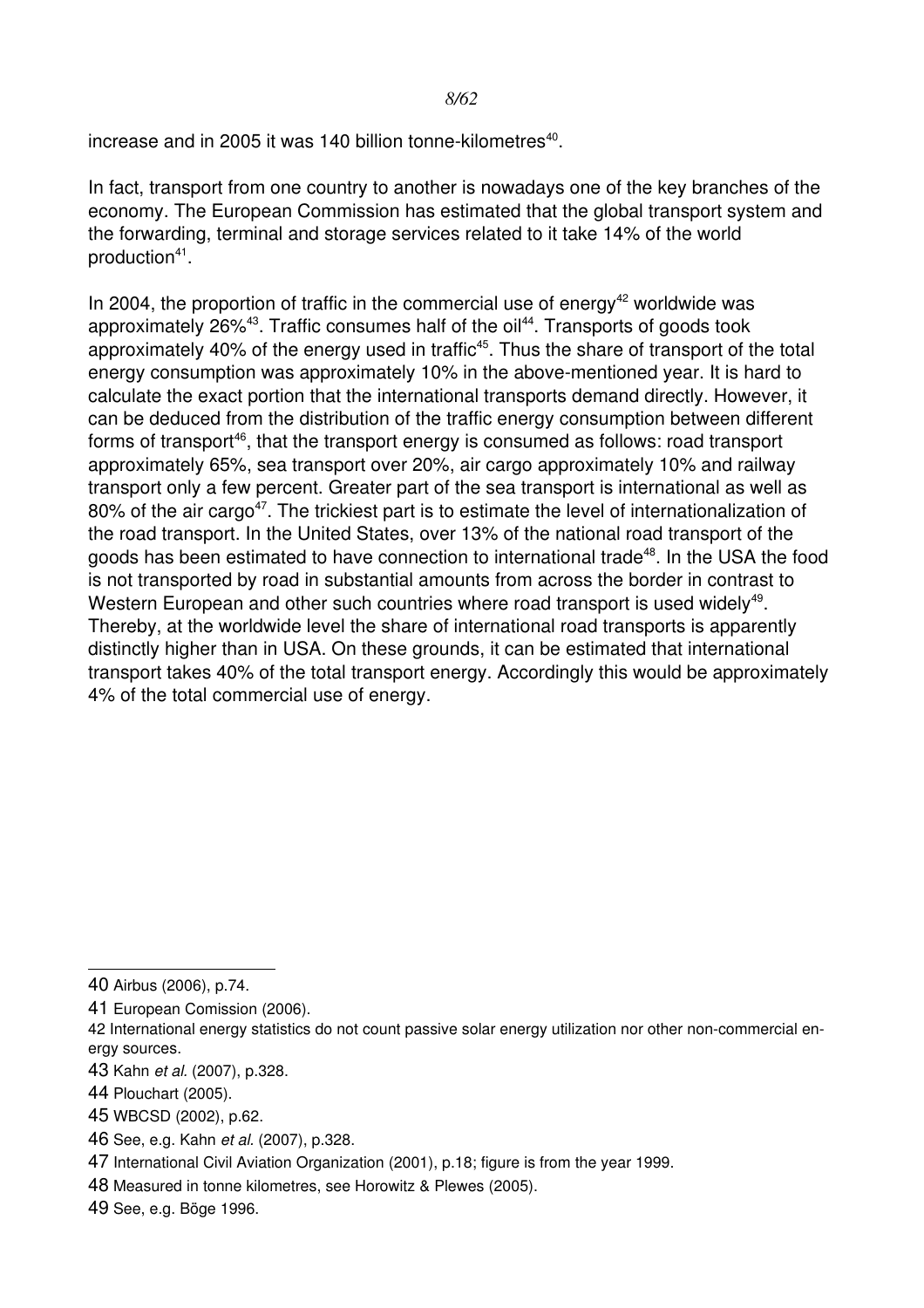# <span id="page-8-1"></span>**Means of Transport and Environmental Destruction**

The global transport system worsens directly several environmental problems. Land, ship and air traffic, as well as the pipelines and high voltage power lines, have an immediate effect on most of the environmental problems.

### <span id="page-8-0"></span>*Climate Change*

When it comes to boosting the disastrous climate change, international transports have played a significant role. In 2004, traffic produced 23% of the energy-related carbon dioxide emissions  $(CO<sub>2</sub>)$ <sup>[50](#page-8-2)</sup> Diverse means of transport release into the air also other compounds that cause warming of the atmosphere. These so called greenhouse gases include methane, nitrous oxide and fluorinated hydrocarbons. According to a rough estimate, the whole amount these other gases is approximately  $7\%$  of  $CO<sub>2</sub>$  emissions calculated as  $CO<sub>2</sub>$ -equivalent<sup>[51](#page-8-3)</sup> emissions.<sup>[52](#page-8-4)</sup> Naturally, traffic is not the only source of these greenhouse gases. In consequence, the Intergovernmental Panel of Climate Change (IPCC) estimated that in 2004 traffic's share of all the energy-related greenhouse gas emissions was the same 23%. Taking into account that also agriculture and forestry, other land use, industrial processes and waste disposal release plenty of greenhouse gases into the air, traffic formed a smaller percentage of the human-created emissions of greenhouse gases in total, being 13.1%.<sup>[53](#page-8-5)</sup>

However, new studies suggest that the portion of traffic is even larger. Apparently, the ships engaged in international transport use 2.5 times more fuel than is presented in the energy statistics, on which the emission accounts are based.<sup>[54](#page-8-6)</sup>

The volume of traffic has increased rapidly worldwide. Thus, the greenhouse gas emissions of vehicles have risen 27% since 1990 and 120% since 1970, and at the same time their share of emissions from all sectors has grown.<sup>[55](#page-8-7)</sup> Unless any remarkable changes occur, the traffic emissions continue to increase. It has been estimated, that in 2050 traffic accounts for 30–50% from all the  $CO<sub>2</sub>$  emissions.<sup>[56](#page-8-8)</sup>

<span id="page-8-6"></span>54 Eyring *et al.* (2005), Corbett & Koehler (2003) and Vidal (2008).

<span id="page-8-8"></span><span id="page-8-7"></span>55 Kahn *et al.* (2007), p.330, Intergovernmental Panel for Climate Change (2007a), p.2. 56 Fuglestvedt *et al.* (2008).

<span id="page-8-2"></span><sup>50</sup> Kahn *et al.* (2007), p.325.

<span id="page-8-3"></span><sup>51</sup> Carbon Dioxide Equivalent is used to compare the emissions of the different greenhouse gases based upon their global warming potential by converting the amount or concentration of a greenhouse gas to an amount corresponding to the impact of carbon dioxide.

<span id="page-8-4"></span><sup>52</sup> Kahn *et al.* (2007), p.331.

<span id="page-8-5"></span><sup>53</sup> Intergovernmental Panel for Climate Change (2007b), p.4. These percentages are only suggestive because the uncertainty margin of the estimates of total greenhouse gas emissions is plus or minus 10–30%, see Lohmann (2005). Especially in emission estimates related to land use the error margin is remarkably large; see, e.g., S. Solomon *et al.* , 'Technical Summary' in S. Solomon *et al.* (eds.) *Climate Change 2007: The Physical Science Basis. Contribution of Working Group I to the Fourth Assessment Report of the Intergovernmental Panel on Climate Change* (Cambridge University Press, Cambridge, 2007).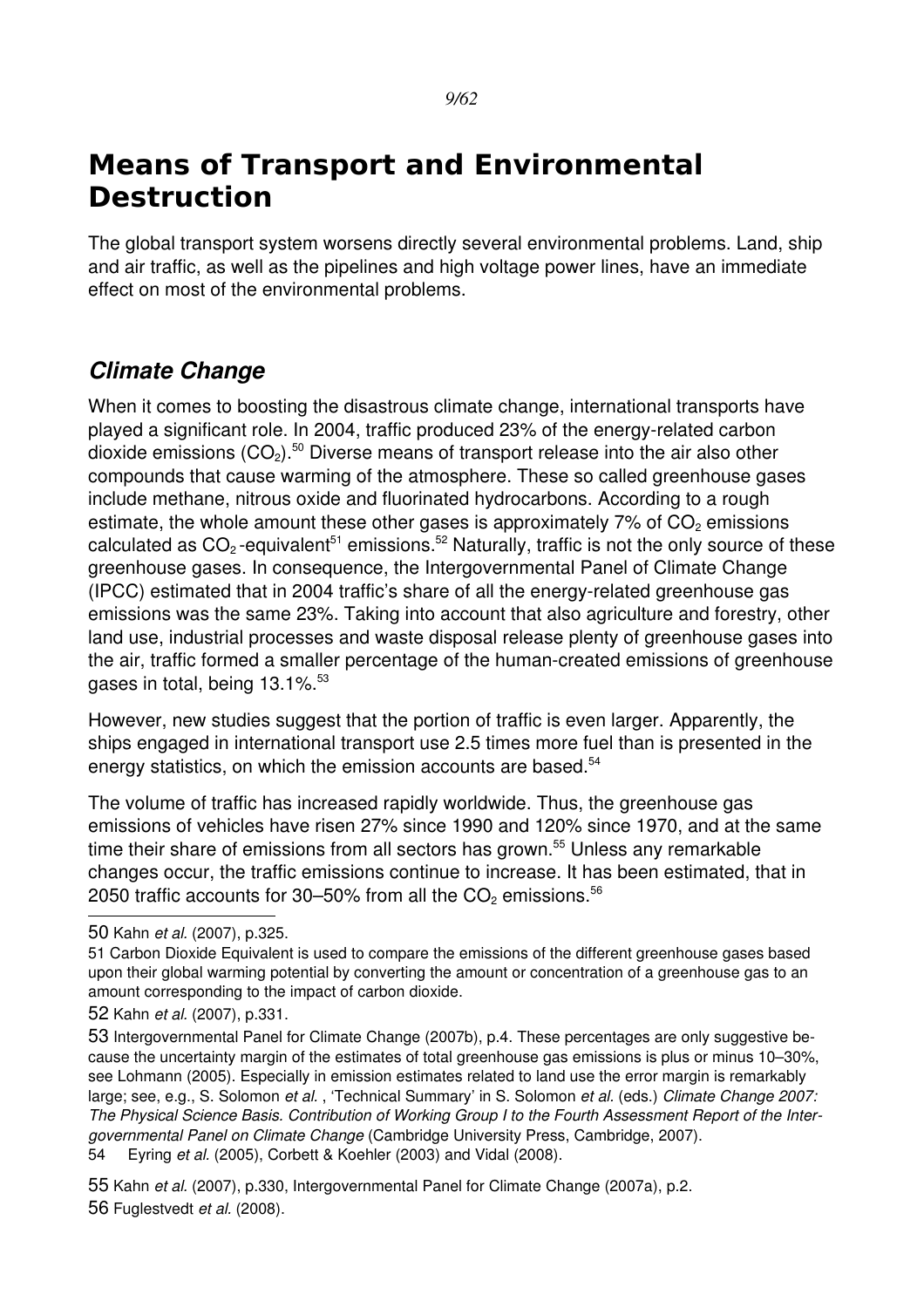Assuming that transport emissions are proportional to energy consumption, in the beginning of the 21<sup>st</sup> century transport of goods formed approximately 9% of energyrelated greenhouse gas emissions as a whole. However, this share is currently larger: within all the sectors of economy the traffic emissions grow fastest, and within traffic the transport of goods increases the most.<sup>[57](#page-9-1)</sup> Assuming that international transport accounts for 40% of this percentage, as estimated in the previous chapter, it makes the emission share of international transport approximately 4%. Yet taking into consideration the abovementioned new studies, the share may raise up to  $5-7\%$ .<sup>[58](#page-9-2)</sup>

The impact of transport on climate change can also be measured in other ways than in amounts of greenhouse gas emissions. *Radiative forcing* is a common measurable quantity, which describes how much thermal energy a certain event withholds in a time unit, i.e. how much solar radiant power per square metre it captures. Negative radiative forcing means that an event increases the reflection of solar radiation back to space. When measuring the radiative forcing, one must pay attention not only to the volume of greenhouse gases but into which layer of air, and where – e.g. whether on land or at sea – they are released. Additionally, the possible negative forcing, or climate cooling effect, has to be investigated. The net radiative forcing of the traffic in year 2000 has been calculated for the next one hundred years by a Norwegian research team in its report from year 2008. According to the report, traffic causes approximately 16% of the human-created RF in total,<sup>[59](#page-9-3)</sup> from which a large but apparently smaller than above-mentioned portion falls on international transport.<sup>[60](#page-9-4)</sup>

### <span id="page-9-0"></span>*Other Destruction*

Besides the climate change, the increase of greenhouse gases affects negatively in other ways. Fluorinated hydrocarbons deplete the ozone layer and increase the harmful ultraviolet radiation.<sup>[61](#page-9-5)</sup> According to some researchers, the increased concentration of carbon dioxide in the air predisposes people and animals to inflammatory diseases. $62$ 

In addition to climate changing gases, the means of transport release hundreds of other damaging substances into soil, water and air.<sup>[63](#page-9-7)</sup> Solely petrol consists of 225 noxious or carcinogenic chemicals.<sup>[64](#page-9-8)</sup> Foetuses, infants and the aged are definitely more susceptible

<span id="page-9-6"></span>62 Thomas (2007).

<span id="page-9-8"></span>64 Tamminen (2006), p.40.

<span id="page-9-1"></span><sup>57</sup> Kahn *et al.* (2007), p.325.

<span id="page-9-2"></span><sup>58</sup> Eyring *et al.* (2005) bring out that in 2001 freighters used most of the ship fuel (74%) and accounted for 73% of  $CO<sub>2</sub>$  emissions. Ocean-going ships accounted for 2.7% of the total  $CO<sub>2</sub>$  emissions, so the corresponding share of freighters were 2%; see, e.g. Institut für Physik der Atmosphäre (2007). According to a UNcommissioned study, unpublished at the moment, the  $CO<sub>2</sub>$  emissions of merchant shipping account for 4.5% of the total  $CO<sub>2</sub>$  emissions; see, Vidal (2008).

<span id="page-9-3"></span><sup>59</sup> Fuglestvedt *et al.* (2008).

<span id="page-9-4"></span><sup>60</sup> The reason for the decreased share in this measuring technique is presented later in the chapter Dirty Ships.

<span id="page-9-5"></span><sup>61</sup> See, e.g. Berninger *et al.* (1996), p.117, Gribbin (1988).

<span id="page-9-7"></span><sup>63</sup> See, e.g. Tamminen (2006), p.20, World Carfree Network, and Degobert (1995); the latter is an extensive review of a myriad of harmful substances that vehicles release into the air.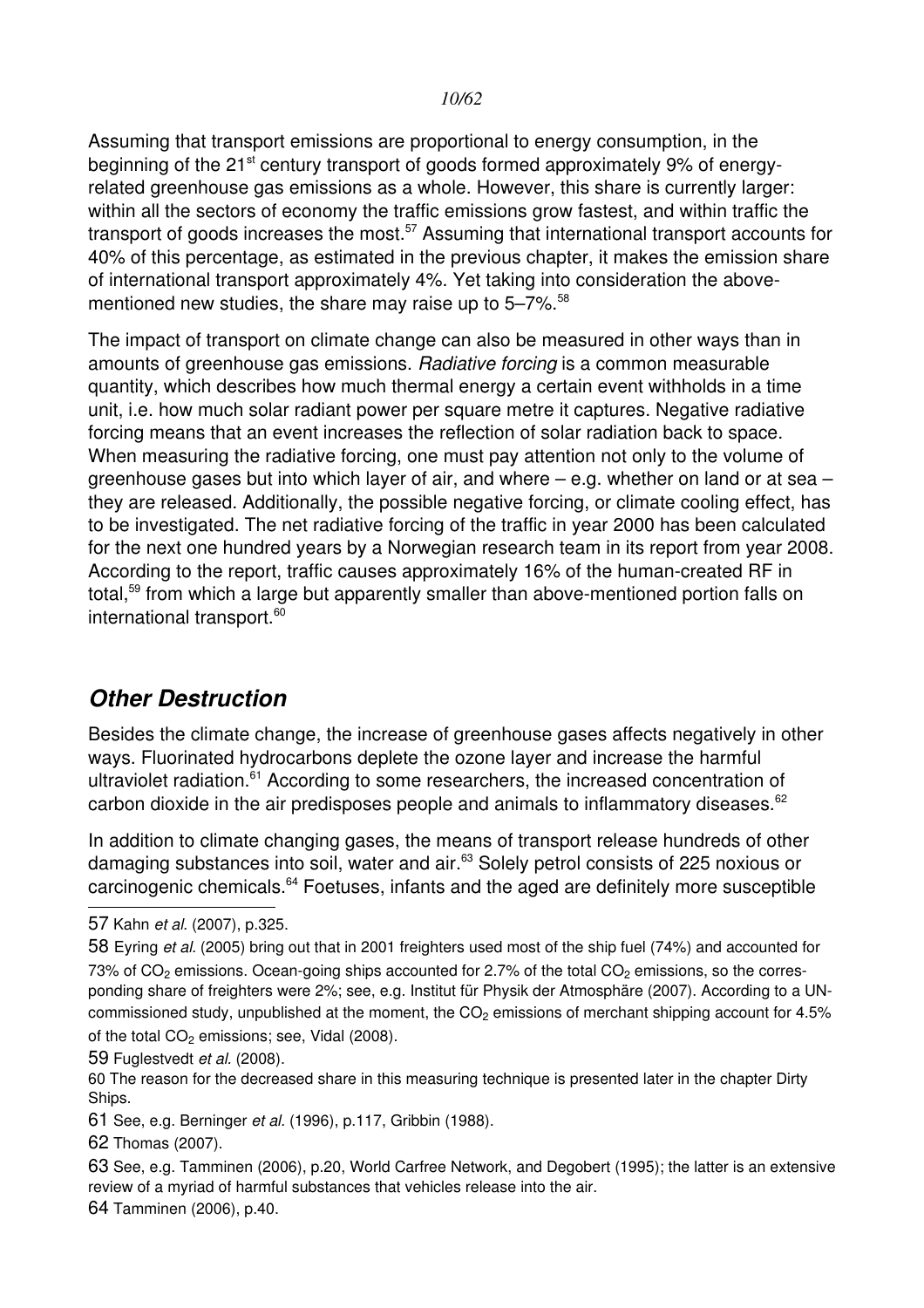to these substances than the young and middle-aged adults, but standards are usually based on the tolerance of men of working age.<sup>[65](#page-10-0)</sup> It remains unclear, in which way many of these chemicals affect. Especially synergistic effects – i.e. outcomes of several chemicals acting together – are unknown.

Among the significant pollutants are nitric oxides escaping into the air. They lead, for example, to soil and aquatic acidification, forest damages and serious respiratory diseases.<sup>[66](#page-10-1)</sup> The main source of these pollutants is traffic<sup>[67](#page-10-2)</sup>. The trucks and ships emit clearly over a half of the traffic related  $\mathsf{NO}^\mathsf{.68}_\mathsf{x}.$  $\mathsf{NO}^\mathsf{.68}_\mathsf{x}.$  $\mathsf{NO}^\mathsf{.68}_\mathsf{x}.$  Thus, international transport is one of the main sources of nitric oxide pollution.

Another important pollutant is soot as well as other microscopic particles that are driven far away. They measure less than 10 thousandth part of a millimetre in diameter, hence the name  $PM_{10}$  particulates. These particulates are often saturated with hazardous polycyclic aromatic hydrocarbon aka PAH compounds.  $PM_{10}$  pollution has various negative impacts: it reduces visibility, affect the climate and damage the buildings. Fine particles can be carried deep into the lungs and take with them PAHs causing asthma, lung cancer and other serious diseases as well as genetic mutations to people and animals.<sup>[69](#page-10-4)</sup> In manv countries, traffic is to blame for over 20 percent of human-created particulate emissions.<sup>[70](#page-10-5)</sup> Again in this case clearly over half of the traffic pollutants comes from trucks and ships<sup>[71](#page-10-6)</sup>. Thus international transport is also an important source of particulate emission.

Traffic is also the largest source of harmful noise in modern society.<sup>[72](#page-10-7)</sup> For example, 20– 30% of European Union citizens are exposed to excessive traffic noise.<sup>[73](#page-10-8)</sup> Being exposed to noise leads to learning disabilities, hearing losses, high blood pressure, and predisposition to diseases of the circulatory system. It has been noticed that people use more pharmaceuticals and psychiatric services in noisy areas than in quiet areas.<sup>[74](#page-10-9)</sup> It is hard to estimate how much of the traffic noise comes from the freight transport. Yet, heavy-vehicle traffic noise is often experienced as the most disturbing. According to a study done in the UK, 39% considered worst noise of the trucks, 19% of the motorcycles, and 4% of the cars.[75](#page-10-10)

In the following I am going to discuss the patterns of destruction related especially to certain forms of transport.

<span id="page-10-3"></span>68 WBCSD (2004), pp.38–40, WBCSD (2002), pp.6–20, Eyring *et al.* (2005), p.8.

<span id="page-10-6"></span>71 WBCSD (2004), pp.39–41, WBCSD (2002), pp.6–20, Eyring *et al.* (2005), p.8.

- <span id="page-10-8"></span>73 Schau (2003), p.24, THE PEP (2004).
- <span id="page-10-9"></span>74 OECD (1988), p.42, THE PEP (2004).
- <span id="page-10-10"></span>75 Mitchell (1991), p.19.

<span id="page-10-0"></span><sup>65</sup> See, e.g. Steingraber (2001), p.111.

<span id="page-10-1"></span><sup>66</sup> See, e.g. Teufel *et al.* (1999), p.8, Degobert (1995).

<span id="page-10-2"></span><sup>67</sup> WBCSD (2002), pp.6–19, Degobert (1995), p.25, OECD (1988), p.48, Schau (2003), p.22.

<span id="page-10-4"></span><sup>69</sup> Degobert (1995), pp.43, 71–73, 75, Tamminen (2006), p.14.

<span id="page-10-5"></span><sup>70</sup> OECD (1988), p.48, Degobert (1995), p.43, WBCSD (2002), pp.6–19.

<span id="page-10-7"></span><sup>72</sup> OECD (1988), p.43.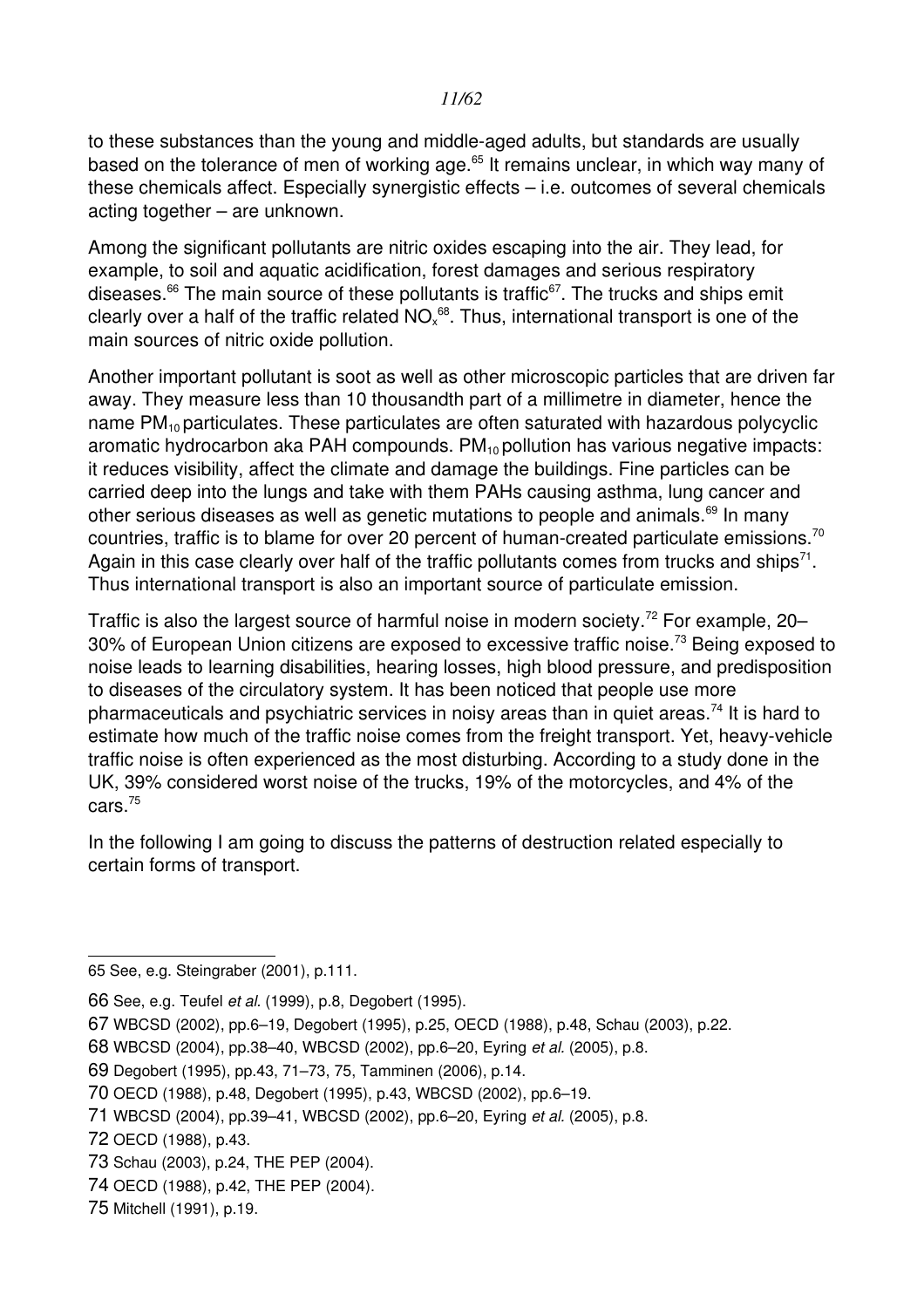# <span id="page-11-0"></span>*Deadly Roads*

Traffic also kills. In today's world traffic accidents are amongst the most common cause of death.<sup>[76](#page-11-1)</sup> Most of the accidents occur on the highways and streets. In the beginning of the 21<sup>st</sup> century road traffic accidents caused death to 1.2 million and injury to 50 million of which 8 million were serious injuries. This scourge, too, hits hardest the poorer people in the global South.<sup>[77](#page-11-2)</sup>

Animals are killed even more numerously. On daily basis, solely on the roads in the US approximately one million animals are killed. In a small country like Finland cars kill millions of birds every year. Killing rate is so high that several species are threatened with extinction. Highways are the major threat confronting the near extinct Florida panther, for instance.[78](#page-11-3)

Once again, it is hard to estimate the share of freight transport from this figure. According to a British study, with respect to their number, trucks are exceptionally often involved in serious traffic accidents. In the UK, truck accidents caused death only to 75 truck drivers or passengers, whereas they took the lives of 135 pedestrians and 700 other users of the road in 1987.<sup>[79](#page-11-4)</sup> Adapting this to the road traffic accident statistics classifying the types of road users involved in accidents in Western European countries, [80](#page-11-5) it can be inferred that transport of goods was, in one way or another, involved with many tens of percent of the lethal accidents in 2003. On the other hand, if these same ratios are valid worldwide, the number of deaths in accidents related to transport of goods is many hundreds of thousands annually. A significant part of this figure is attributable to international transport.

Deaths caused by accidents are not all there is; traffic pollutants kill, too. In various countries they massacre even more people than accidents. According to the World Health Organization (WHO), in Austria, France and Switzerland traffic particulate emissions killed twice as much people as traffic accidents in 1996. $81$  Evidently also in the other countries the fine particles which disperse from the highways and water routes kill people in great numbers. As mentioned before, freight transport takes over a half of these emissions.<sup>[82](#page-11-7)</sup> Accordingly also in this context, the list of sins of international transport grows longer.

Road transport contaminates soil and pollutes water systems. Annually, solely in the US cars are leaking and dripping 76 million litres of petrol to environment, which is twice as much as was spilled in Exxon Valdez accident in Alaska in 1989. Even bigger amount of used lubricating oil leaks into soil and water from the cars. In the US over 40% of the lubricating oil, which is over 20 billion litres, is neither recycled nor reused in other ways.<sup>[83](#page-11-8)</sup>

- <span id="page-11-1"></span>76 Wolf (2007), p.324, WBCSD (2004), p.42.
- <span id="page-11-2"></span>77 WBCSD (2004), p.42, Fulton & Eads (2004), Peden *et al.* (2004).
- <span id="page-11-3"></span>78 Surface Transportation Policy Project (2007), Kivivuori (1991).
- <span id="page-11-4"></span>79 Mitchell (1991), p.23.
- <span id="page-11-5"></span>80 Schreyer *et al.* (2004), p.136.
- <span id="page-11-6"></span>81 O'Meara Sheehan (2001), p.110.

<span id="page-11-7"></span><sup>82</sup> This does not mean that more than a half of the death toll of traffic pollution derives from goods traffic. Private petrol cars release benzene that causes leukaemia and other cancers, anaemia, immunodeficiency and other sicknesses, as well as many other harmful substances; see, e.g. Tamminen (2006) and World Carfree Network (2007).

<span id="page-11-8"></span><sup>83</sup> Tamminen (2006), p.42.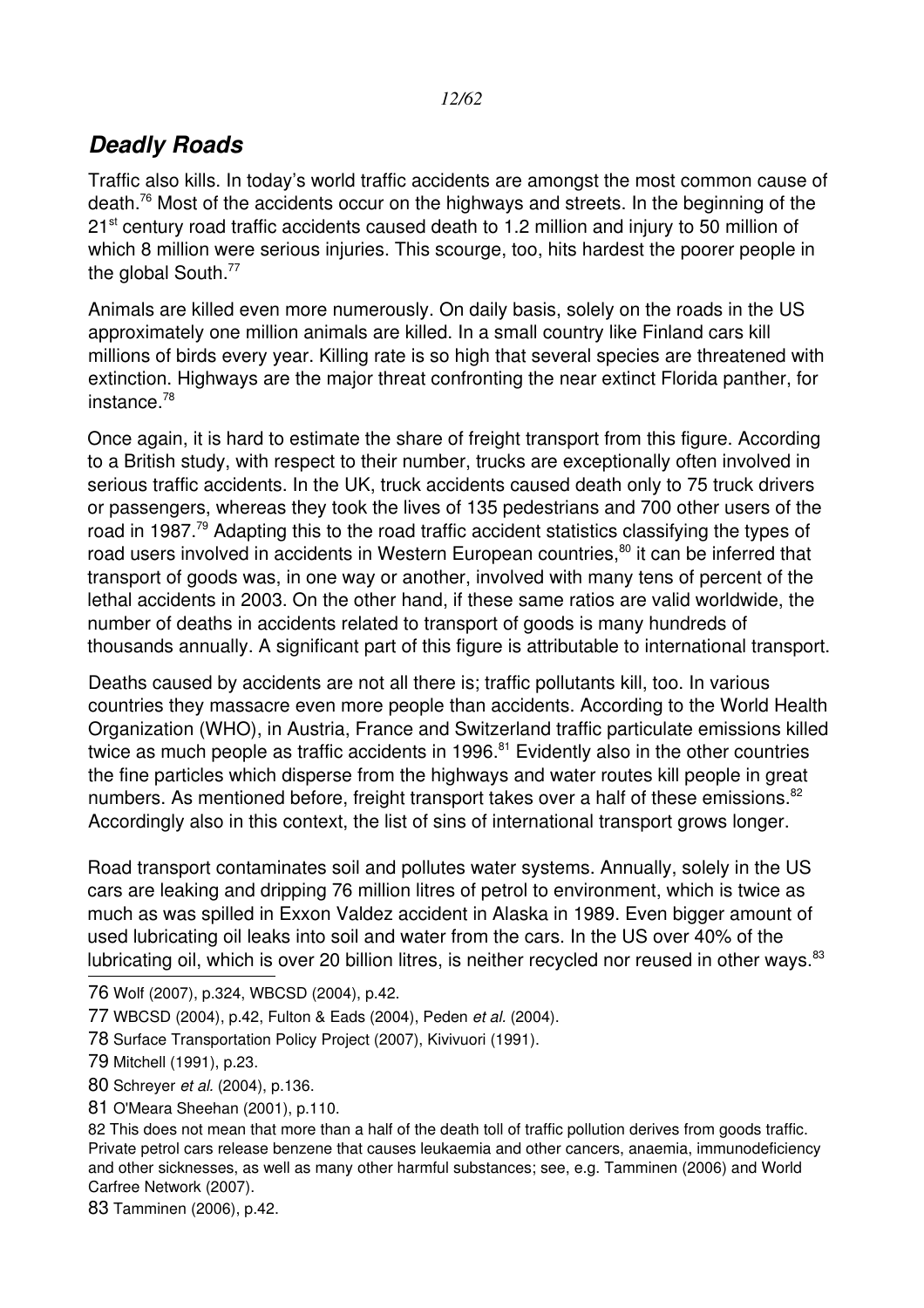# <span id="page-12-1"></span>*Dirty Ships*

In most cases ships engaged in the international transport are fuelled with so called bunker oil; the heavy residue left over from the crude oil when all the lighter and more valuable fractions have been taken off to make petroleum, paraffins, aviation fuel, and chemicals. Used lubricating oil is often added to the fuel. It is the cheapest and dirtiest oil that can run diesel engines. Bunker oil contains high concentrations of toxic compounds banned from use in most other industrial and consumer applications.

#### <span id="page-12-0"></span>*Sulphur*

Bunker oil contains 5% of sulphur, which is 5 000 times more than in regular diesel.<sup>[84](#page-12-2)</sup> In consequence, ships produced 8% of sulphur dioxide emissions worldwide and over 70% of SO<sub>2</sub> related to traffic in 2001. Cargo ships account for 78% of ship emissions.<sup>[85](#page-12-3)</sup> Sulphur dioxide has similar effects as aforementioned nitric oxides: forest deaths, soil and aquatic acidification, damaging of buildings and monuments, and serious respiratory and other diseases, etc.<sup>[86](#page-12-4)</sup> For example in Europe the busy sea lanes follow the shore, and therefore sulphur emission spreads to large parts of the continent.<sup>[87](#page-12-5)</sup>

Regarding the climate change, sulphur dioxide has a surprising impact: in the air it is converted into sulphate particles, which have a climate cooling effect. Sulphate particles reflect solar radiation back to space and increase the forming of low laying clouds which also have a cooling effect. Organic carbon compounds discharged from ships have a similar but smaller impact. According to some studies, altogether cooling effects are so significant that, all told, ships have had a delaying effect on the global warming until now. With time, the negative net effect changes into positive because the sulphate and other particles cannot stay long time in atmosphere, unlike carbon dioxide. If the behaviour of present emissions is studied from a perspective of 500 years, even the radiative forcing caused by ships is positive.<sup>[88](#page-12-6)</sup> Apparently, in any case the global warming effect of ships would be significantly larger, if there were not those numerous people who consent to sacrifice their health and property on the altar of the economy, and accidentally at the same time on the altar of mitigating climate change.<sup>[89](#page-12-7)</sup>

On the other hand, studies that conclude negative net effect have not paid attention to the impact of the discharged soot from ships on decreasing reflection of snow and ice.<sup>[90](#page-12-8)</sup> According to James Hansen, one of the leading climate researchers, soot discharges from the ships sailing in arctic regions may have a significant impact on melting of ice and in

<span id="page-12-2"></span><sup>84</sup> WBCSD (2002), pp.6–20, Tamminen (2006), p.43.

<span id="page-12-3"></span><sup>85</sup> Eyring *et al.* (2005), pp.3, 8, Institut für Physik der Atmosphäre (2007).

<span id="page-12-4"></span><sup>86</sup> Degobert (1995), pp.85 et seq., Sea and Water (2007); sulphur dioxide promotes cancer and other diseases by oxidizing to sulphate, which contributes to forming of hazardous fine praticles, see Canada, Ministry of the Environment of the Province of Ontario (2007).

<span id="page-12-5"></span><sup>87</sup> Sea and Water (2007).

<span id="page-12-6"></span><sup>88</sup> Berntsen (2004), Fuglestvedt (2006), Fuglestvedt *et al.* (2008); IPCC brings out, that the negative net effect is possible but uncertain; see Kahn *et al.* 2007, p.331.

<span id="page-12-7"></span><sup>89</sup> The new agreements to reduce emissions in the shipping sector indicate that the willingness to make sacrifices is weakening, see, e.g. Sea and Water (2007), WBCSD (2002), pp.6–21.

<span id="page-12-8"></span><sup>90</sup> Fuglestvedt *et al.* (2008), p. 457.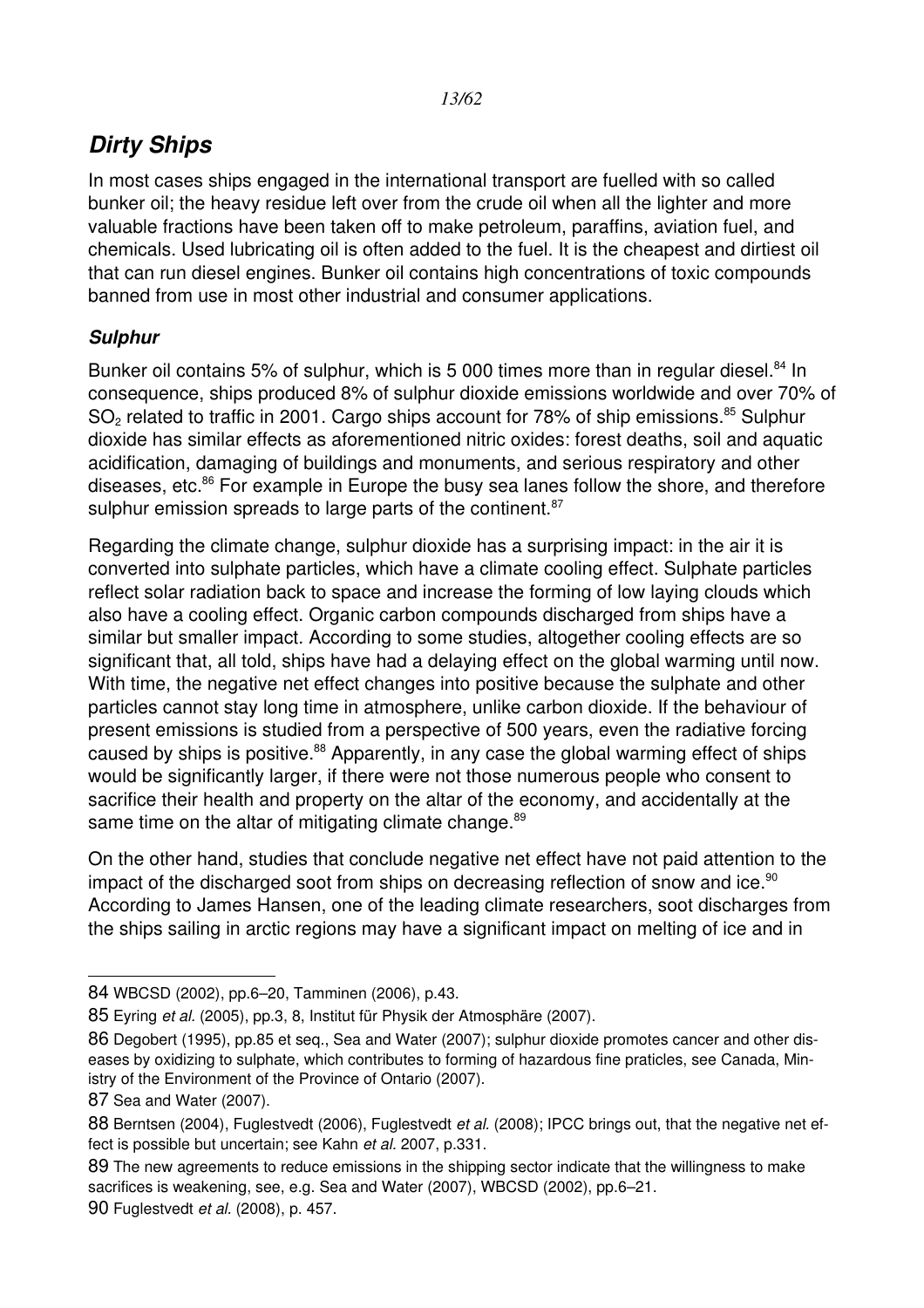that way on the catastrophic rise in sea-level. $91$ 

#### <span id="page-13-0"></span>*Discharges to Sea*

Ships are the key factor when it comes to fouling the sea. The International Maritime Organization (IMO) has estimated that 22% of the waste discharged to sea comes from the ships. Oil spills are a severe threat to sea life and over 40% of them comes from ships.<sup>[92](#page-13-2)</sup> There are annually 4-5 major oil tanker accidents, in which over 700 tonnes oil is spilled, 15 medium-sized accidents and about a hundred accidents spilling under 7 tonnes oil<sup>[93](#page-13-3)</sup>. However, only a small part of the oil discharges is caused by the accidents: the greater part of the oil spills happen in routines – while cleaning the tanks and loading and unloading the oil. $94$ 

Another significant ecological problem is the water that ships discharge to sea. Majority of it is so called ballast water that unladen ships carry for stability and manoeuvrability. It is taken on board at the port of departure and pumped out nearby the port of arrival, being transported annually 2–10 billion tonnes. In most cases, ballast water is mixed with oil or other pollutants. However, the biggest problem is that marine organisms are carried along with ballast water from one part of the globe to another. In the new surroundings they can cause serious ecological disturbances. Foreign species can, for example, reproduce themselves at a quick rate because their natural enemies have not been able to travel in the same ships. Well-known example is the devastating spreading of zebra mussel (*Dreissena polymorpha*) to the Great lakes of North America. In the 1980's the invasion of Dustbin-lid jellyfish (*Rhizostoma octopus*) in the Black Sea devastated the fish population. Also the warty comb jelly (*Mnemiopsis leidyi*) spread first to the Black Sea, but since 2006 it has started to spread to the Baltic and wipes out the fish population already in the Gulf of Finland. Every day in the ballast water tanks about 4 000 species are carried along from one sea to another, and every ninth week one of the sea areas receive a totally foreign organism as a resident. Additionally, organisms are carried along with the freight, too.<sup>[95](#page-13-5)</sup>

The spread of organisms from one continent to another threats people also directly: foreign organisms either may carry pathogenic agents or be them. In 1991 an epidemic of cholera burst out in Peru; approximately 322 000 caught the illness and at least 2 900 died. Cholera had not been occurred neither in Peru nor in other parts of Latin America virtually for a hundred years. What caused the epidemic is not certain: according to one of the theories the cholera bacterium started to spread from the ballast water that a ship coming from Southern Asia discharged to the coast of Peru. In any case, it is known that several serious epidemics in the past were spread via international transport. During the last decades, for example the asian tiger mosquito (*Aedes albopictus*) has been found widely out of its natural distribution. Researchers have observed that its spread follows the

<span id="page-13-2"></span>92 WBCSD (2002), pp.6–22, Schuldt (2005).

<span id="page-13-4"></span>94 WBCSD (2002), pp.6–22.

<span id="page-13-5"></span>95 Lapintie (2007), WBCSD (2002), pp.6–22, OECD (1997), pp.11, 18, French (2000), p.36, *Introduced Marine Organisms: Workshop on Risks and Management Measures* (2005), Haahti *et al.* (2007) and Pajari (2007).

<span id="page-13-1"></span><sup>91</sup> Hansen *et al.* (2007), pp. 1942–943.

<span id="page-13-3"></span><sup>93</sup> ITOPF (2006).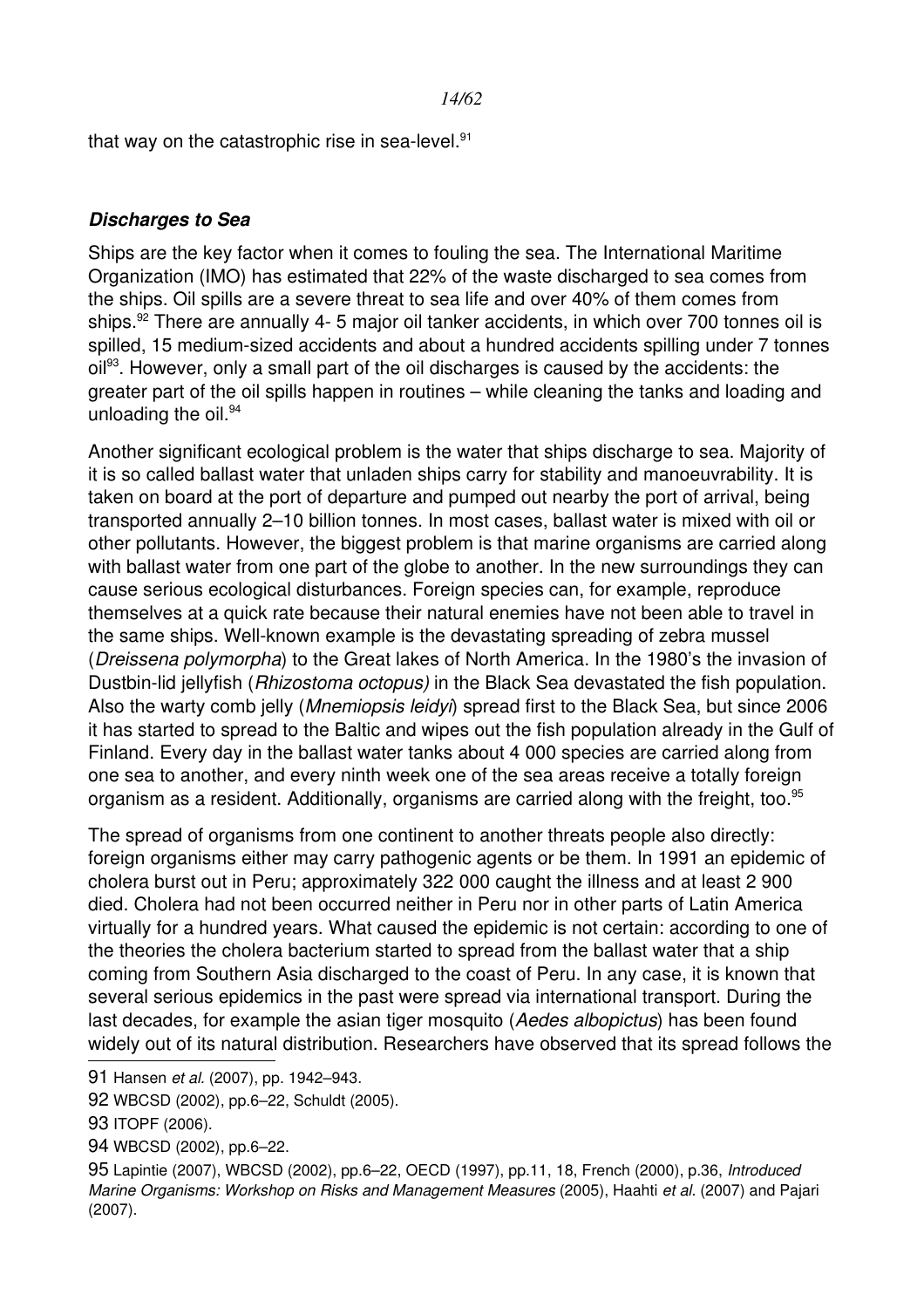sea lanes. Mosquito spreads dangerous diseases, such as dengue and chikungunya fever. [96](#page-14-1)

# <span id="page-14-0"></span>*Air Traffic Pollution*

Air cargo accounts under one percent of the total freight transport. That is why its impacts on environment are easily underestimated. However, there are two deciding factors that change the picture: 1) planes burn enormous amounts of fuel per tonne and kilometre; 2) nowadays most air traffic happens in a very sensitive layer of atmosphere, tropopause.

In air cargo, fuel consumption can be hundredfold per tonne and kilometre compared to railway and sea freight. An aeroplane burns 200–500 kilograms of fuel carrying a tonne fright 1 000 kilometres, which is 10–23 gigajoules (GJ) of energy. A full-loaded trailer truck burns 14 kilograms of diesel on open roads, in energy 0.6 GJ. A diesel train and a ship carrying containers burn approximately 5 kilograms of fuel to this same transport, in energy 0.2 GJ.<sup>[97](#page-14-2)</sup> Respectively, carbon dioxide emissions in aviation are significantly larger than in other forms of transportation per tonne kilometre. A freight plane releases 700– 1700 kilograms CO<sub>2</sub> per tonne and thousand kilometres while a similar marine transport causes only 20 kilograms of emission.<sup>[98](#page-14-3)</sup>

Aviation is one of the fastest growing industries in world economy. Today, passenger air traffic grows approximately 6% annually and cargo air traffic even more rapidly. The longterm growth for air cargo is expected to be at least 6% per year which means doubling in 12 years.<sup>[99](#page-14-4)</sup>

The carbon dioxide emissions of air traffic were approximately 2.2% of all the  $CO<sub>2</sub>$ emissions in the beginning of the  $21<sup>st</sup>$  century<sup>[100](#page-14-5)</sup>. However, aviation's effects on global warming were and are manifold. Most of the air traffic takes place at a height of about 10 kilometres in the boundary between troposphere and stratosphere. The layer is called tropopause. Rains that rinse off the emissions do not occur in tropopause. $^{101}$  $^{101}$  $^{101}$ 

The nitric oxides of exhaust gases of jet engines and solar radiation create ozone  $(O_3)$ from the ordinary oxygen  $(O_2)$ . Ozone, an important greenhouse gas, is formed in such a mass that it affects on global warming almost as much as the carbon dioxide emissions of the planes. On the other hand, nitric oxides lessen the methane content in the air, and methane is a potent greenhouse gas. Altogether, the total effect of nitric oxides is under a half of  $CO<sub>2</sub>$  emission impacts.<sup>[102](#page-14-7)</sup>

Since there is very cold in the flying altitudes, the water that the exhaust gas contains turns into ice crystals and forms a visible contrail or condensation trail. These very thin and long

<span id="page-14-1"></span><sup>96</sup> Tatem *et al.* (2006), French (2000), pp.41–47.

<span id="page-14-2"></span><sup>97</sup> Mäkelä *et al.* (2002); figures are calculated based on Finnish data.

<span id="page-14-3"></span><sup>98</sup> Mäkelä *et al.* (2002), Schreyer *et al.* (2004), p.133, Wolf (2007), p.349.

<span id="page-14-4"></span><sup>99</sup> Kahn *et al.* (2007), p.334, Anderson *et al.* (2006), p.13.

<span id="page-14-5"></span><sup>100</sup> Institut für Physik der Atmosphäre (2007).

<span id="page-14-6"></span><sup>101</sup> Schuldt (2005).

<span id="page-14-7"></span><sup>102</sup> Kahn *et al.* (2007), p.331, Anderson *et al.* (2006), p.10, and Fuglestvedt *et al.* (2008).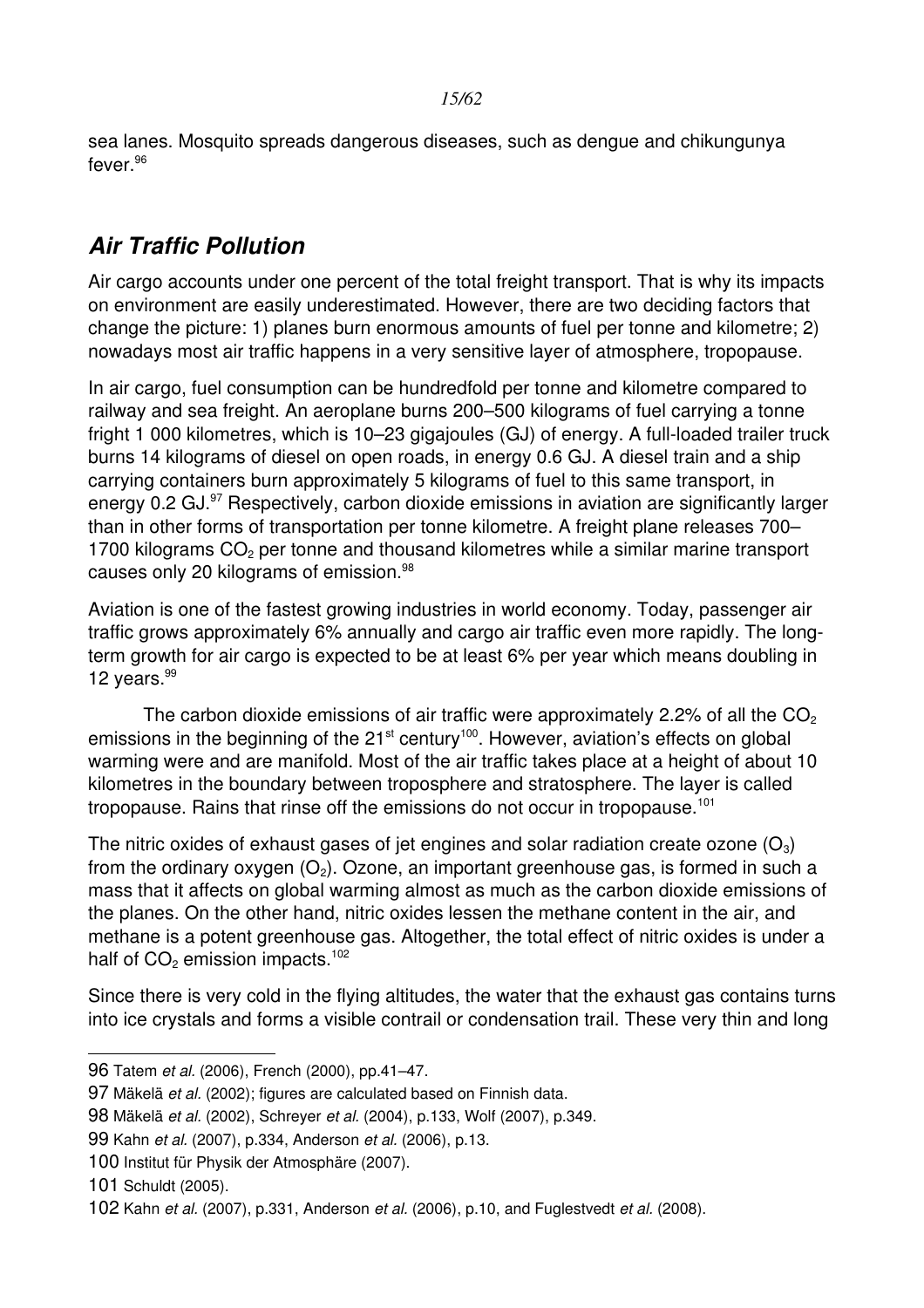clouds warm the climate and their effect is about half of the effect of nitric oxides. According to a British study, night flights are the one to blame because on daytime the reflective effect of clouds on solar radiation compensates much of the warming effect.<sup>[103](#page-15-1)</sup> If the air surrounding the aeroplane is really humid, the released water forms bright white cirrus clouds. There is an uncertainty about how much they are created and what are their effects: estimates range between 40% and 300% in relation to  $CO<sub>2</sub>$  emissions<sup>[104](#page-15-2)</sup>.

Overall, according to IPCC in 2005 the share of aeroplanes was 3% of human-made climate change excluding the cirrus clouds. When the effects of these clouds are included, the percentage rises at least up to  $3.6\%$ , probably even to  $8\%$ .<sup>[105](#page-15-3)</sup>

The rapid growth of air traffic on one hand, and the presumable impact of emission reductions in other industries driven by climate policy, on the other, are rising air traffic's share of climate change even larger. According to the calculation of Tyndall Centre for Climate Change Research, in 2020 planes could account for half of the carbon dioxide emissions of the European Union.<sup>[106](#page-15-4)</sup>

It is not easy to estimate how much international freight transport accounts for this climatic effect. According to the International Civil Aviation Organization (ICAO), in 1999 international freight and postal services accounted for 26% of all the passenger and freight traffic tonne kilometres.<sup>[107](#page-15-5)</sup> Apparently, the share of energy consumption and greenhouse gas emissions were at the same scale. After that freight traffic has grown clearly faster than passenger traffic, which is why planes that carry only freight are more and more used. Freight planes do more night flights than passenger planes and consequently their climatic effect is larger.<sup>[108](#page-15-6)</sup> Hence, international air cargo is responsible for about one third of the aviation's climate sins.

# <span id="page-15-0"></span>*Trains, Wires and Pipelines*

Comparing to the above mentioned forms of international transport, the direct environmental effects of the remaining – trains, wires and pipelines – are small. Yet locally they can be highly significant. These forms of transportation, too, kill and poison people, destroy ecosystems and have a role in consuming the biosphere.

A significant part of the international freight is carried by railway, especially in Russia. Lots of goods are transported with trains to the ports and from them. Generally, unlike passenger trains, freight trains are still pulled by diesel locomotives<sup>[109](#page-15-7)</sup>. They release among other things fine particles and nitric oxides, dangerousness of which was treated earlier. The noise level of a train passing by is higher than of a truck, but people suffer

<span id="page-15-1"></span><sup>103</sup> Stuber *et al*. (2005).

<span id="page-15-2"></span><sup>104</sup> Hahn (2006), Berntsen (2004), Kahn *et al.* (2007), p.331.

<span id="page-15-3"></span><sup>105</sup> Kahn *et al.* (2007), p.331; to be specific, the percentages have been calculated from the humancaused radiative forcing which does not correlate quite directly to the extent of climate change.

<span id="page-15-4"></span><sup>106</sup> Anderson *et al.* (2006), p.55.

<span id="page-15-6"></span><span id="page-15-5"></span><sup>107</sup> Calculated according to a table in International Civil Aviation Organization (2001), table 1–15, p.22. 108 Hahn (2006).

<span id="page-15-7"></span><sup>109</sup> Fulton & Eads (2004), p.74.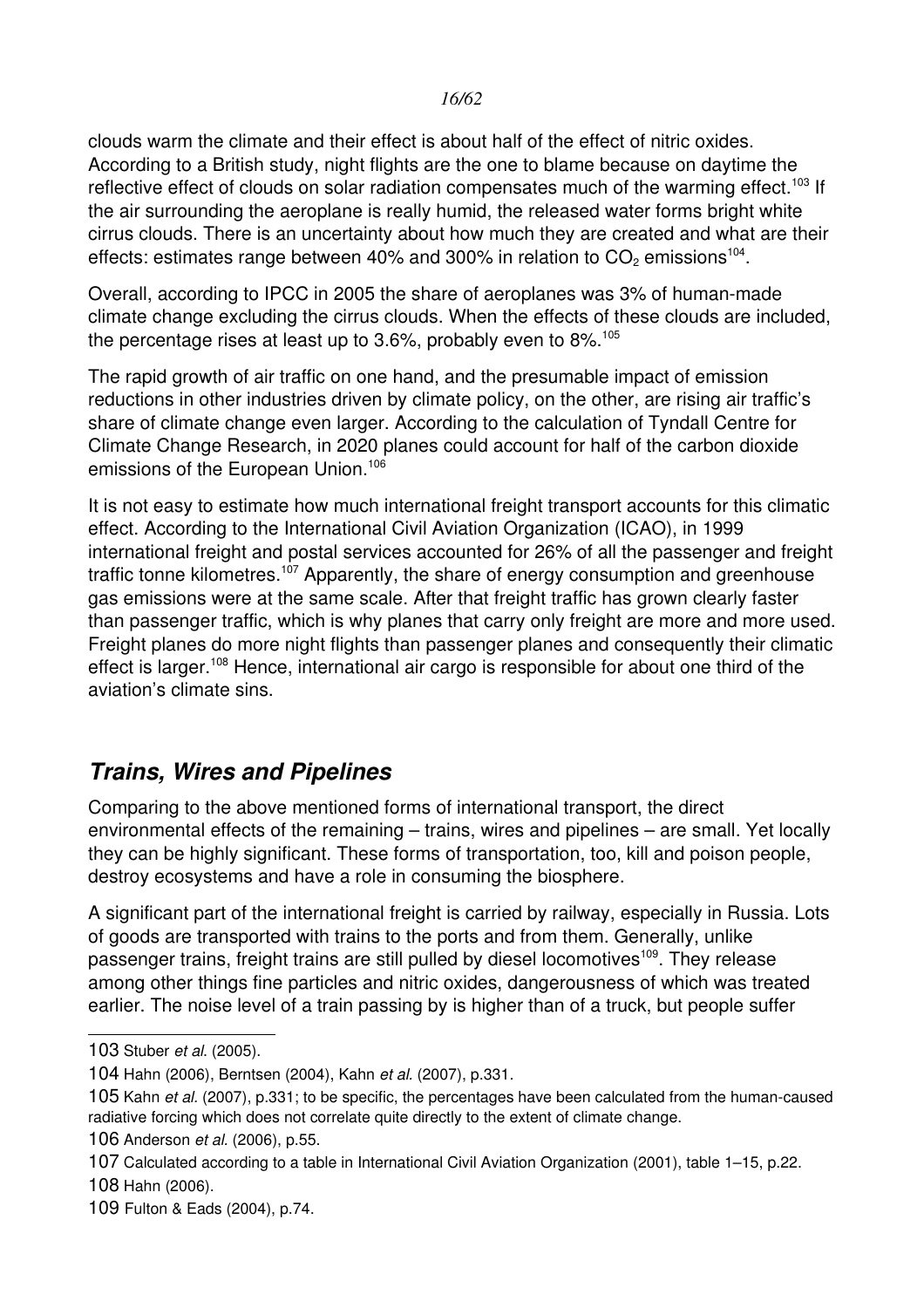#### *17/62*

from it less because it is not constant.<sup>[110](#page-16-0)</sup> Trains account for about 1.5% of the energy consumption in traffic.<sup>[111](#page-16-1)</sup>

Large amounts of oil and gas are transported through the pipeline systems. The flow does not happen by itself, and so at regular distances pumps or compressor stations are needed. Accordingly also pipeline transports consume energy; in 2001 approximately 2% of the total energy consumption in traffic.<sup>[112](#page-16-2)</sup>

The pipelines are leaking regularly, and the spilled oil contaminates vast areas of land and water, and the substances that evaporate from it poison the air. For example, in 1990's 5% of the Russian oil leaked into the environment.<sup>[113](#page-16-3)</sup>

Natural gas contains 90% methane, which is a potent greenhouse gas. In Russia and United States, two of the largest producer countries, approximately 1.5% of the natural gas leaks out into the air of the pipelines and during the different points of treatment.<sup>[114](#page-16-4)</sup>

Pipeline systems are extremely vulnerable to accidents caused by nature or people as well as to sabotage.[115](#page-16-5) Large amount of oil or gas can be released to environment at once with devastating effects. In the US pipeline system happened 223 accidents during just one year (1992), in which 18 millions of litres of oil and oil products were released.<sup>[116](#page-16-6)</sup> Since 1972, merely in one pipeline that goes through Ecuador over 60 large fractures have occurred. Through them over 98 millions of litres of oil has been released into the environment.<sup>[117](#page-16-7)</sup>

Today, large amount of electricity is transmitted from one country to another across the high voltage lines. In 2004, electricity was exported and imported approximately 550 terawatt-hours (TWh) which accounts for 3% of the worlds production. This is more than the annual usage in the whole continent of Africa.<sup>[118](#page-16-8)</sup> According to plan, the export and import will increase significantly. In the transmission lines alternating current is being used almost exclusively. Therefore nearby them there are electric and magnetic fields, direction and intensity of which are changing rapidly, i.e. there is electromagnetic radiation. Additionally, power lines charge particles and gases around them electrically, which can strengthen the harmful effects. In many studies, people living close to the high voltage lines have been noticed to suffer from cancer; especially children's leukaemia has been shown to increase seriously. According to some researchers, in close proximity of power lines increased susceptibility to mental disorders has been found, too. $119$ 

- <span id="page-16-4"></span>114 Lelieveld *et al.* (2005).
- <span id="page-16-5"></span>115 Lovins & Lovins (1982), pp.112–122.
- <span id="page-16-6"></span>116 OECD (1997), p.27.
- <span id="page-16-7"></span>117 Tamminen (2006), p.35.
- <span id="page-16-8"></span>118 IEA (2007).
- <span id="page-16-9"></span>119 Tamminen *et al.* (2003), pp.93–107, Draper *et al.* (2005).

<span id="page-16-0"></span><sup>110</sup> OECD (1997).

<span id="page-16-1"></span><sup>111</sup> Kahn *et al.* (2007), p.328.

<span id="page-16-2"></span><sup>112</sup> Plouchart (2005).

<span id="page-16-3"></span><sup>113</sup> Stammler (2000).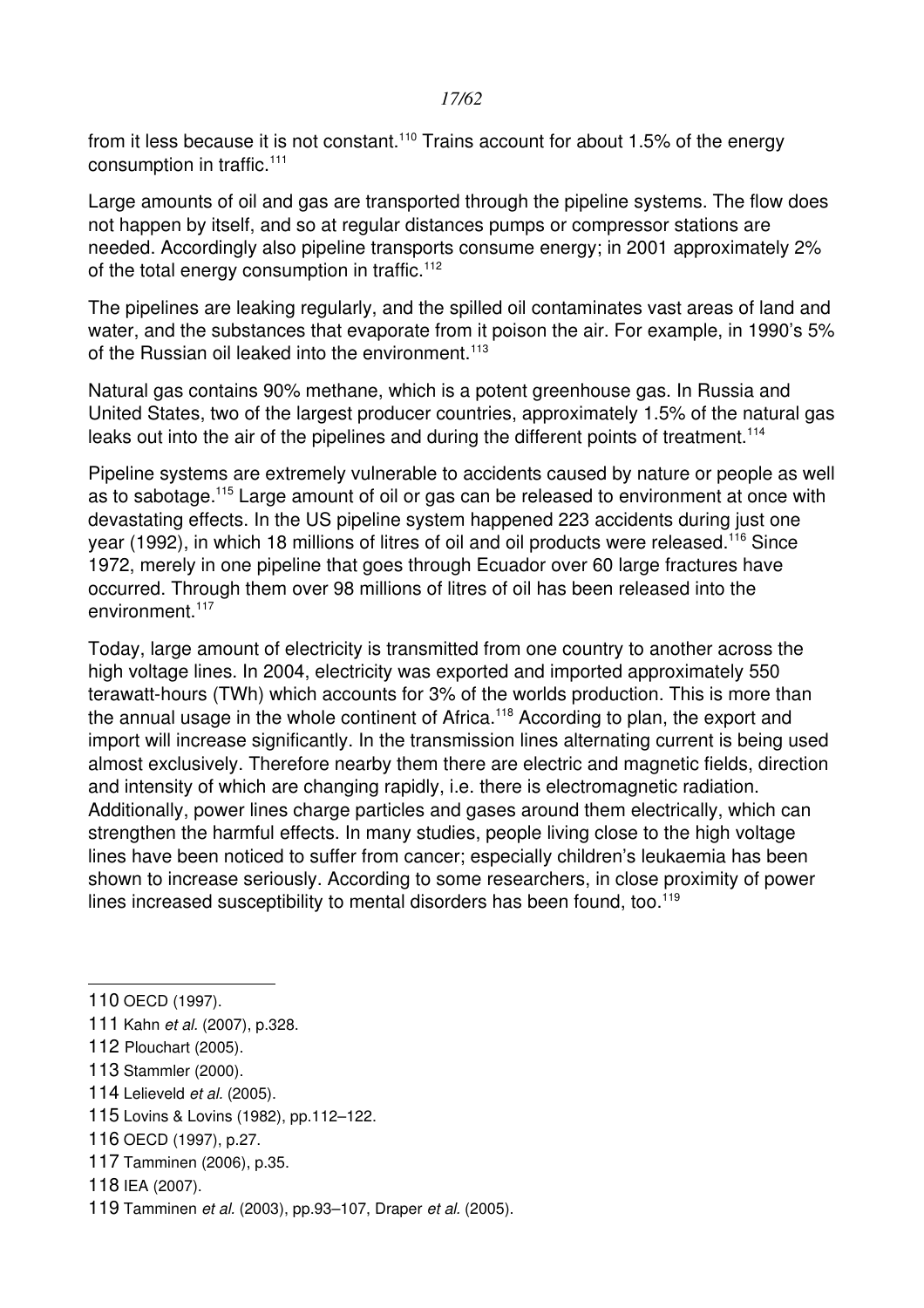# <span id="page-17-1"></span>**The Effects of Infrastructure**

Where there are no roads there is not much use for a car. A ship without ports and an aeroplane without airports are as futile. A transport system needs a complicated and wide infrastructure to operate. That, too, has various serious ecological impacts.

# <span id="page-17-0"></span>*Production and Distribution of Oil*

Excluding electric trains, high voltage lines and gas pipelines, nearly all of the energy used in transportation comes from the crude oil. Its production is as devastating as its use: oil exploration contaminates ground waters, soil and water bodies. Oil drilling and pumping itself mean a calamity for the neighbouring residents. For example, in Eastern Siberia, Ecuador and Nigeria in the vast areas populated by aboriginal people, the soil, water and air are intolerably contaminated<sup>[120](#page-17-2)</sup>.

The disasters of oil production do not only relate to the peripheries of the globe: the Department of the Interior of the United States has estimated that every single offshore oil rig in the US coastal areas has offshore, has a 14% change of causing a gigantic oil spill – and the drilling rigs of today are almost certainly to do that by the year 2030. The largest oil spills to sea in the world have not been caused by the tankers but by the oil rigs. Small spills happen constantly; merely in California during three years occurred 38 069 spills, in which 12 millions of litres was spilled to sea.<sup>[121](#page-17-3)</sup>

In oil drilling, also other dangerous pollutants are discharged to the environment. The drill is cooled and the waste is removed with thick lubricants which contain plenty of heavy metals. In just one drilling 11 tonnes of toxic metals are discharged in the environment. According to the U.S. Environmental Agency (EPA), during a year oil rigs discharge to sea billion tonnes of drill lubricants that contain mercury, cadmium, lead and chromium, among other things.<sup>[122](#page-17-4)</sup>

After the long and dangerous pipeline and sea transports that were discussed earlier, the crude oil finds its way to refinery. Refineries pollute the water and the air of the neighbouring areas and produce large amounts of toxic waste. Solely in the US, millions of people living within a 50 kilometres radius of the refineries are exposed to the amounts of benzene that are beyond allowable limits. People living in close vicinity to refineries get the largest amount of volatile organic compounds (VOCs) and other toxics. In the US these areas, mostly populated by coloured and the poor, have telling appellations: the area in Louisiana is called Cancer Alley and the one in Northern California is Cancer Belt.<sup>[123](#page-17-5)</sup>

The products distilled and mixed from the crude oil are transported from the refineries in pipelines, ships and tankers. From all these, oil products are spilled in the environment both in the daily use and in accidents. The tank lorries are especially dangerous in the

<span id="page-17-2"></span><sup>120</sup> Vella (2000), Stammler (2000), Ebeh (2000) and Iligama (2000).

<span id="page-17-3"></span><sup>121</sup> Tamminen (2006), pp.28–29.

<span id="page-17-4"></span><sup>122</sup> Tamminen (2006), pp.29–30.

<span id="page-17-5"></span><sup>123</sup> Tamminen (2006), p.36.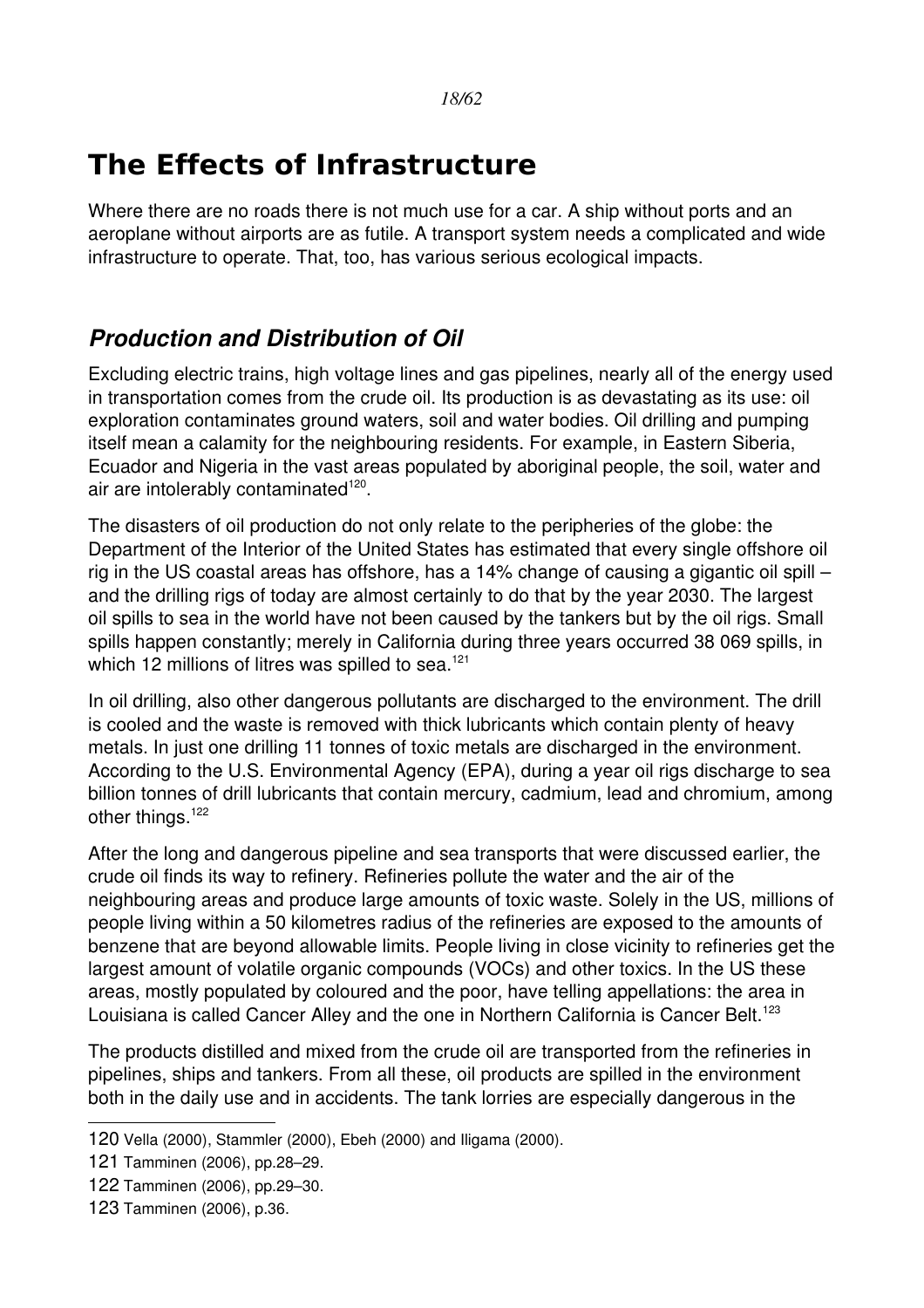regular traffic accidents; there is a risk of massive fires and violent explosions; significant portions of oil may spill into water bodies and soil.<sup>[124](#page-18-1)</sup>

In petrol stations, ports and air fields, fuel is stored in large underground or overground tanks. It is common, that they spill oil products with all the toxics to soil and ground water. According to the information of petroleum industry itself, every third of the US petrol stations has contaminated either ground water or water bodies.<sup>[125](#page-18-2)</sup>

# <span id="page-18-0"></span>*Roads and Ways*

Roads, railways, canals, pipelines and high voltage lines take a lot of land, fragment human and animal communities and cause other ecological and social problems. Frequently, they are drawn through areas that are very important in historical, cultural or ecological sense causing irreplaceable losses.

One kilometre of an ordinary newly built road entombs 3–5 hectares of field or forest.<sup>[126](#page-18-3)</sup> In Germany it has been estimated, that traffic system accounts for 5% of the country's area.<sup>[127](#page-18-4)</sup> But the impacts of the road do not end up here: the movement of animals is getting more difficult or it is prevented; chemical, noise and light pollution are increasing; protection of vegetation is disappearing and water flow is changing, and by these alterations the effects of the road extend dozens of kilometres further. In the US roads cover approximately one percent of the country's surface, but their effects on the nature account for 20% of the area.<sup>[128](#page-18-5)</sup> Diverse routes, ways and lines carve the communities up to smaller and smaller parts. In the resulting fragments, biodiversity, size of the populations and the capacity to survive are reduced. Fragmentation increases the boarder areas where the microclimate is so different that many of the species do not thrive there any longer.<sup>[129](#page-18-6)</sup>

Similarly to ecological communities, large and busy roads shatter human communities into pieces, too<sup>[130](#page-18-7)</sup>. A neighbour and a local shop of yesterday are suddenly farther away when a motorway has been built in between. Crossing the way is both life-threatening and illegal; often acrobatics or heavy-duty tools are needed. The only alternative is to wander along kilometres in noise and pollution to the nearest tunnel or bridge over or under the motorway and back again on the other side. The new obstacles encumber especially the aged, disabled, children and other people without car. The real community based on repeated and smooth contacts breaks. It is replaced by an imagined community<sup>[131](#page-18-8)</sup> that is created by media manipulation and controlled easily from above. Errands have to be run

<span id="page-18-5"></span>128 O'Meara Sheehan (2001), p.111.

<span id="page-18-7"></span>130 See, e.g. WBCSD (2002), pp.6–20.

<span id="page-18-8"></span>131 "Imagined community" is a concept introduced by Anderson (1991) to describe nation states, but it can be applied also to many other types of communities.

<span id="page-18-1"></span><sup>124</sup> See, e.g. Gwehenberger *et al.* (1999), Tamminen (2006), p.39.

<span id="page-18-2"></span><sup>125</sup> Tamminen (2006), p.39.

<span id="page-18-3"></span><sup>126</sup> Kivivuori (1991), p.102.

<span id="page-18-4"></span><sup>127</sup> Opetusministeriö (The Finnish National Board of Education) (2007).

<span id="page-18-6"></span><sup>129</sup> See, e.g. OECD (1997), p.11, Surface Transportation Policy Project (2007); Of the ecological effects of a new railway on a sensitive site, see International Campaign for Tibet (2002).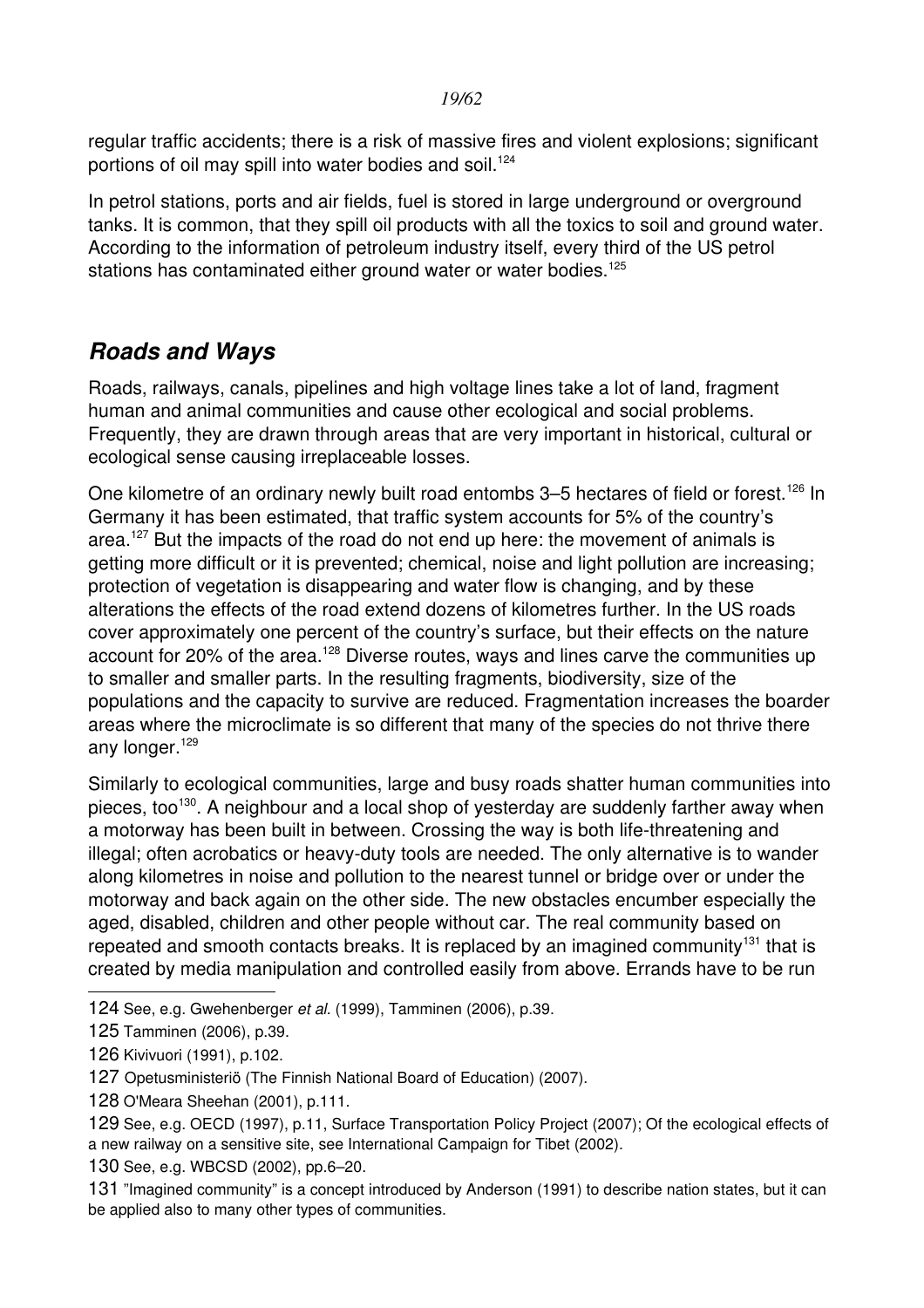by car or other vehicle and traffic increases again.

Building and maintaining roads and other traffic routes is a huge effort. A myriad of earthmovers, rolls and asphalt paving machines are constantly on the run changing the forms and composition of the surface. Their diesel engines release into the air large amount of pollutants. When these are divided between the road users, the emission amount of every vehicle increases significantly. This relates especially to trucks, because they wear the roads out of proportion to their number. For example in the US, freight traffic accounts for 40% of the road disintegration.<sup>[132](#page-19-1)</sup> In European Union as well as in many other areas it accounts for more, because the roads are widely more used in transport of goods than in the  $\text{US}$ <sup>[133](#page-19-2)</sup>

In the US the emissions of trucks to air have been calculated for the whole of their life cycle. In comparison to mere exhaust gas, the constructing and using of infrastructure increases carbon dioxide emissions approximately 20%. For some emissions, the addition is even much larger. Infrastructure operations release sulphur dioxide in same amounts as exhaust pipes; ratio is approximately 0.7. Particulate emissions are expressly dominated by building and maintaining of the roads; these operations release 4.5 times more harmful particles than the truck engines.<sup>[134](#page-19-3)</sup>

# <span id="page-19-0"></span>*Airports and Harbours*

The swelling of international transport of goods has demanded building of countless new harbours and extending the old ones. At the moment, especially the harbours that are specialized in handling the containers are being enlarged. According to Hamburg Institute of International Economics (HWWA), until the year 2030 the freight amounts in European harbours will double, while the container traffic increase over sixfold.<sup>[135](#page-19-4)</sup> The building and maintaining of harbours and shipping lanes related to them need dredging to an enormous extent. Dredging accounts for 80–90% of all the submersed material, and 10% of it is toxic with high contents of heavy metals, oil components and pesticides.<sup>[136](#page-19-5)</sup>

In order to enable the increase in air traffic, new airfields have been built and the old ones extended. Rarely used military and other airfields have been transformed to serve commercial aviation.<sup>[137](#page-19-6)</sup> In 2006 there were 49 024 airfields in the world,<sup>[138](#page-19-7)</sup> from which certainly only a small part serve international traffic directly.

An airport spoils its environment widely with noise, pollution and the busy road traffic

- <span id="page-19-1"></span>132 Facanha & Horvath (2006), p.233.
- <span id="page-19-2"></span>133 See, e.g. Wolf (2007).

<span id="page-19-3"></span>134 Facanha & Horvath (2007), p.7141. The increases of  $CO<sub>2</sub>$  and other emissions presented here and in the following, raise the total emissions of international transport respectively. Yet, they do not raise the total emissions in such large percentages, because the increase of a single vehicle emission contains the transports needed to build and maintain the infrastructure, which are already calculated in the total emission figures of transportation.

- <span id="page-19-4"></span>135 Wolf (2007), p.278.
- <span id="page-19-5"></span>136 WBCSD (2002), pp.6–22.
- <span id="page-19-6"></span>137 See, e.g. Hahn (2006).
- <span id="page-19-7"></span>138 The Central Intelligence Agency (2007).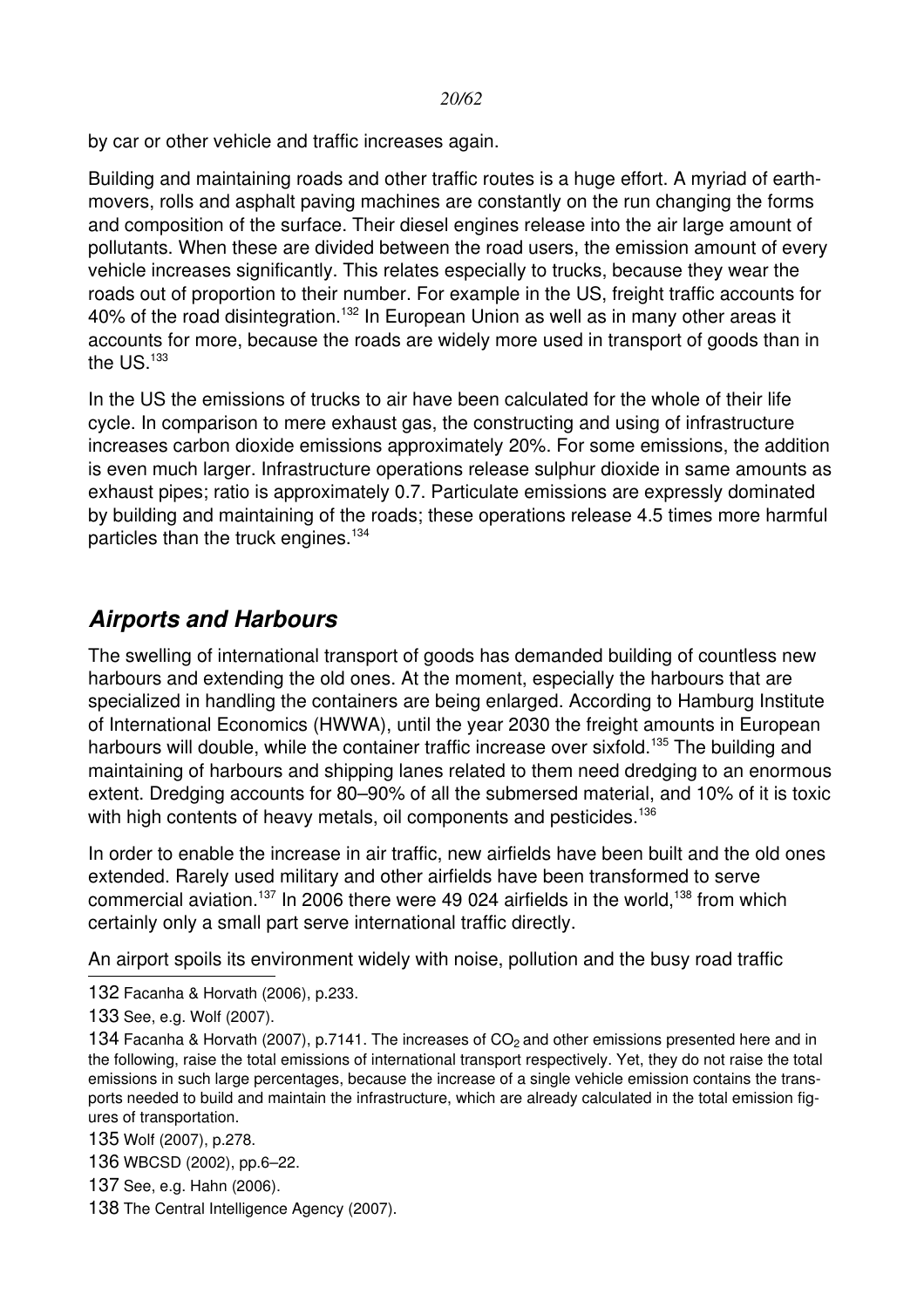related to the operations that it requires<sup>[139](#page-20-0)</sup>. An international airport is one of the largest individual sources of nitric oxides, volatile organic compounds and many other emissions in various metropolitan areas.<sup>[140](#page-20-1)</sup>

Building and maintaining airports, as well as loading and unloading the cargo increase the total emissions significantly. According to the US study, in comparison with mere exhaust gas emissions, carbon dioxide emissions increase approximately 10% and nitric oxide emissions approximately 30% when these infrastructure operations are taken into account. The same correction increases particulate emissions, carbon monoxide and sulphur dioxide emissions enormously: an air freight tonnage wrecks the environment with over twentyfold  $PM_{10}$ , fourfold CO and about fourfold  $SO_2$  emissions. These large infrastructure emissions are the consequence not only of the airport construction but also of the numerous trucks bustling at the existing airports and releasing extremely dirty exhaust  $gas.<sup>141</sup>$  $gas.<sup>141</sup>$  $gas.<sup>141</sup>$ 

<span id="page-20-0"></span><sup>139</sup> See, e.g. OECD (1997), p.20.

<span id="page-20-1"></span><sup>140</sup> WBCSD (2002), pp.5–19.

<span id="page-20-2"></span><sup>141</sup> Facanha & Horvath (2007), pp.7140–141.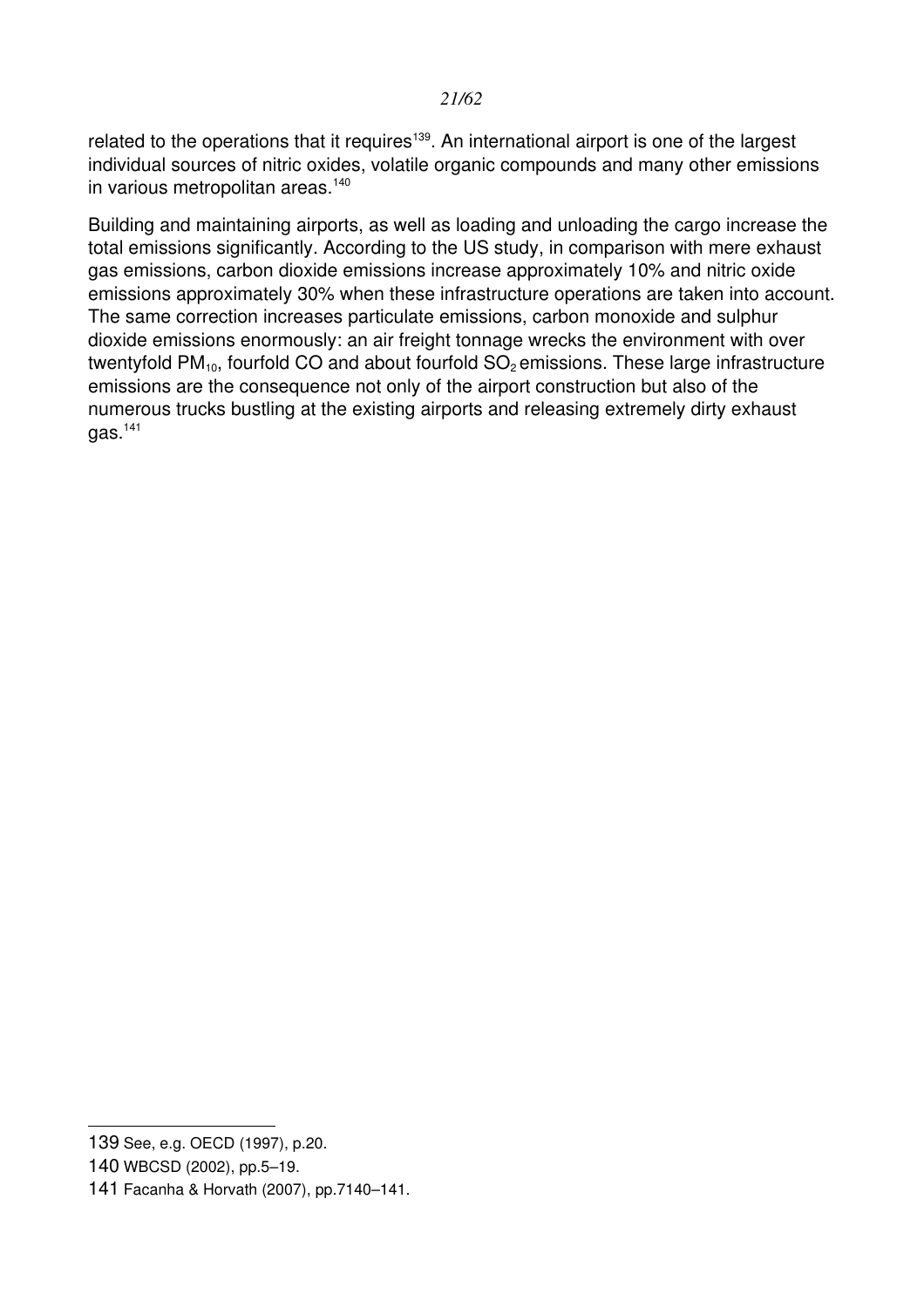# <span id="page-21-1"></span>**Indirect Effects of Transportation**

The direct effects of vehicles and infrastructure are, however, just a beginning for the tragedy created by the transport system. The production of transport equipment and the acquisition of materials and industrial products that infrastructure demands should also be examined. It is also important to take notice of what happens with the means of transport and infrastructure after usage. All this has numerous negative ecological and societal consequences. Even the social maintenance of transport system has environmental and societal implications. The same pertains to the enormous streams of material spawned by transports. This for its part promotes decisively the production in capitalist economy which has huge negative ecological consequences. Naturally, these consequences mingle with the impacts of our whole industrial system, but that does not make them any better or excuse those responsible.

### <span id="page-21-0"></span>*Manufacturing and Maintenance, Raw Materials and Waste*

The manufacturing of modern cars, aeroplanes and ships is a very complicated global process. Hundreds of natural raw materials are needed, as well as a myriad of industrial materials, components, tools and machines which are produced and manufactured in different parts of the world. This consumes an huge amount of natural resources, produces greenhouse gases, intoxicates people and contaminates the air, water and soil. Even before a vehicle has taken its first load, it has already cut a swathe through mines, coal power plants, blast furnaces, foundries, rolling mills, sweatshops and factories.

Vehicles do not move for long if they are not serviced and repaired regularly. This needs many agents, instruments and transports, whose production pollutes the globe.

As in the case of infrastructure discussed above, taking into account the manufacturing process increases significantly the total emissions of transport systems. Particularly in the case of aeroplanes, the overhaul affects significantly into the emission load. According to the study related to the US, the manufacturing and service of trucks increase the carbon dioxide emissions calculated in road transport per tonne kilometre up to 15% in comparison with plain exhaust gas emissions. The corresponding figure for air freight is 25%. Manufacturing increases the particulate emissions in road transport 25% and in air transport no less than 360%. Manufacturing and overhaul increase also significantly the sulphur dioxide and carbon monoxide emissions; both in truck and air traffic they more than double.[142](#page-21-2)

These figures are based on the emissions of US factories and mines. Since in the poor countries emissions are larger and taking into account that a large part of the raw materials and semi-finished products used in the manufacturing of cars and aeroplanes come from these countries, average air freight and land transport release pollutants even more.

The quoted numerical figures in this and in the infrastructure paragraph are based on

<span id="page-21-2"></span><sup>142</sup> Facanha & Horvath (2007), pp.7140–141.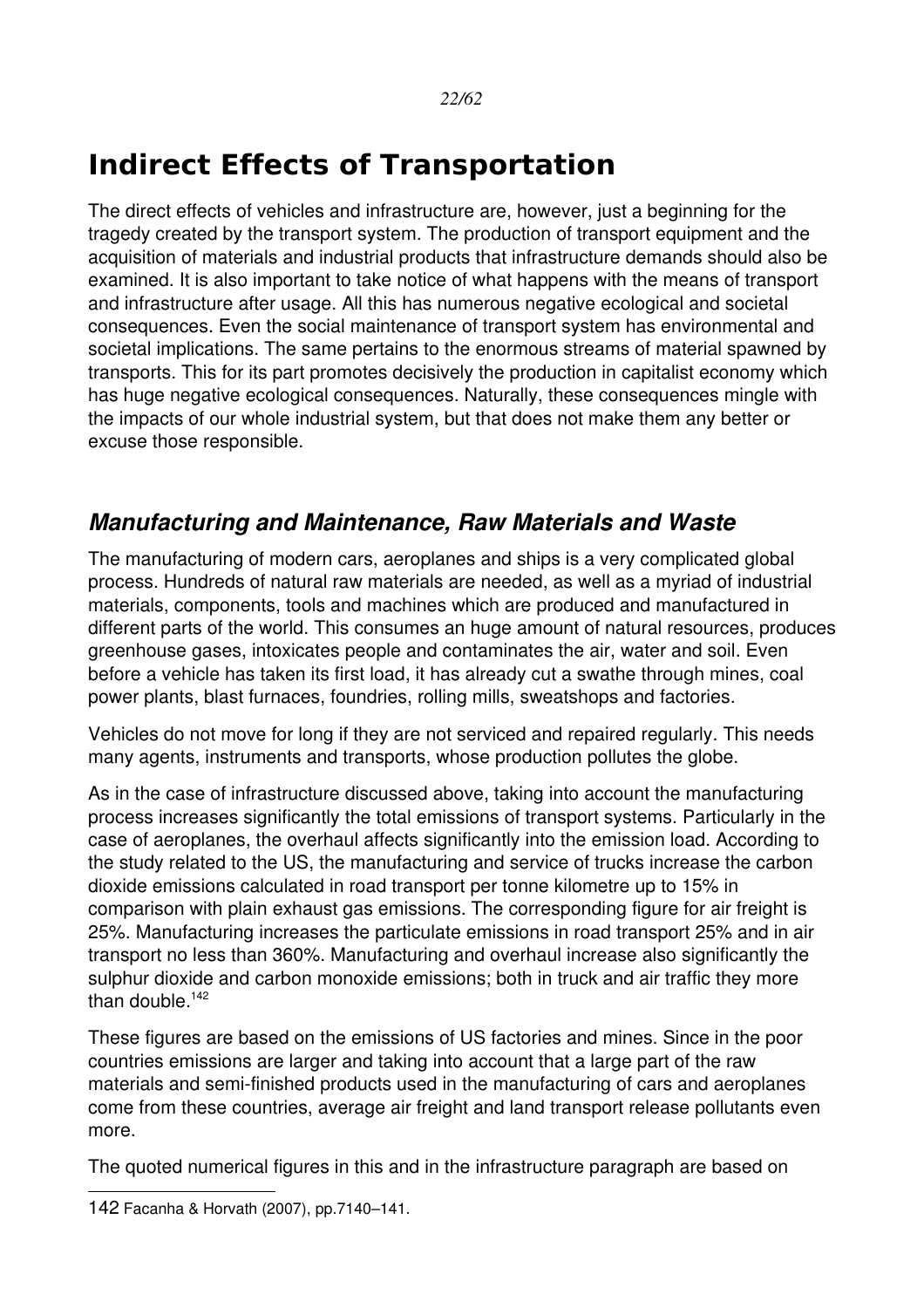various hypotheses and are just indicative. However, the scale seems to be right, since many of the studies related to the life cycle of a private car end up to similar results.<sup>[143](#page-22-1)</sup>

A large amount of the above-mentioned gaseous emissions have their source in the mining and refining of iron, aluminium, copper and other raw materials needed for the vehicle in question. For example, steel production requires mountains of coal and limestone and releases into the air a great deal of sulphur dioxide. Quarrying of bauxite, which is used as a raw material for aluminium, leads to the destruction of large land areas. Bauxite processing takes lots of electricity and it has led to harnessing of many rivers. Major part of the solid waste stays in the mining and ore processing localities. Regarding to a passenger car these waste amounts have been calculated. A car that weights under 2 tonnes leaves behind 25 tonnes of waste in the mine localities and elsewhere, from which approximately four tonnes is hazardous waste.<sup>[144](#page-22-2)</sup>

The means of transport do not stop polluting even when they are not in use any more. Even if the valuable metal is recycled, hundreds of kilograms of solid waste is left over. In recycling process large amount of greenhouse gases and toxics are released into the air. For example, of the car's whole life cycle waste disposal accounts for 10% of its nitric oxide and dust emissions.<sup>[145](#page-22-3)</sup>

The building of roads, car parks and other transport lanes and terminals eat up a massive amount of materials whose acquisition have large environmental effects. For example in Britain, 150 000 tonnes of sand and gravel is needed to build one kilometre of motorway. About a half of the production of Finland's countless gravel pits and rock crushing plants goes to building and maintenance of the roads. All around the Europe these sand piles are scrabbled around from various areas that are ecologically sensitive, such as the bottoms of drivers.<sup>[146](#page-22-4)</sup>

### <span id="page-22-0"></span>*Social Requirements*

The vast and devastating international transport system and its infrastructure, described above, do not work without people despite the use of complicated technology. Behind the wheel, rudder and control stick is always a person. Likewise asphalt paving machines, loading shovels, excavators, boring machines, oil pumps, cracking plants, blast furnaces, rolling mills, machine tools, lathes, cutters, saws, welding machines, paint sprayers and a myriad of other instruments and machines are used by real people. Why do these people agree to labour despite of all the damages it causes? On a second thought it looks bizarre; majority of these employees are decent citizens who do not wish to harm anybody, not to speak about damaging the whole humanity or the earth. The matter gets even more strange, as the pollutants that they spread in their work harm themselves the most. According to a study, inside the car the concentrations of various exhaust gas emissions

<span id="page-22-1"></span><sup>143</sup> See, e.g. Klemola (2007), Klemola (2006), Teufel *et al.* (1999) and MacLean & Lave (1998).

<span id="page-22-2"></span><sup>144</sup> Teufel *et al.* (1999), MacLean & Lave (1998), World Carfree Network (2007), and Bunker (1994).

<span id="page-22-3"></span><sup>145</sup> Teufel *et al.* (1999), p.14.

<span id="page-22-4"></span><sup>146</sup> World Carfree Network (2007), Kivivuori (1991).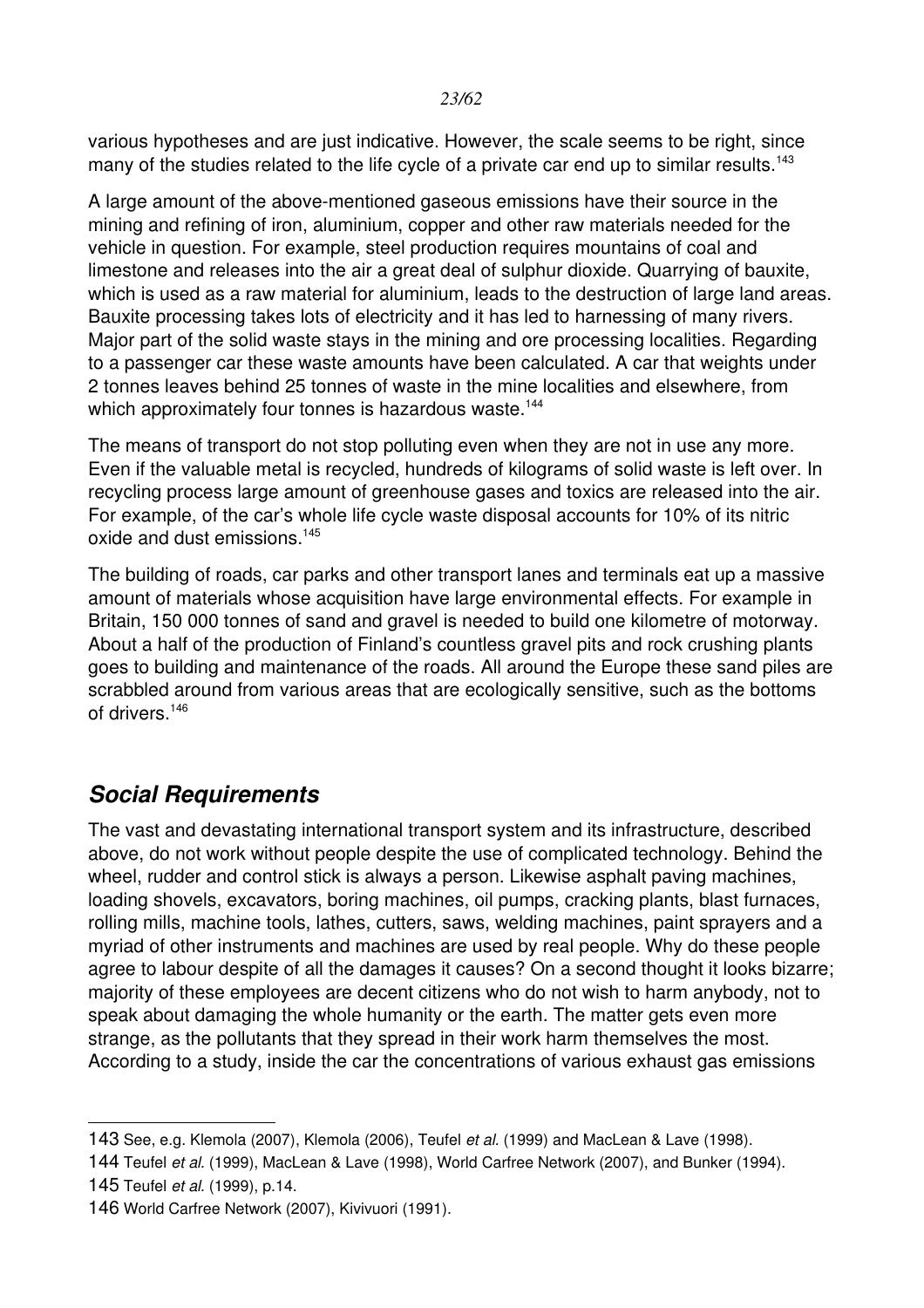are tenfold compared with outside.<sup>[147](#page-23-1)</sup> Drilling, digging and mining the oil, metals and other raw materials cause the greatest health damage to the employees. Mine work and oil drilling belong to world's most dangerous occupations.<sup>[148](#page-23-2)</sup>

On the other hand, it may be wondered why other people let these workers continue to execute this destructive activity at all. Why also in those cases when the activity is opposed, the resistance often fails so that the endangering of people and the globe goes still on?

#### <span id="page-23-0"></span>*Information Blockages*

The questions asked above have a simple answer; both the employees and other people are lacking information and power. Essentially, the reason for this is obvious but usually skirted around in the prevailing discourse: some people do have plenty of power. Despite much rhetoric we do not live in a republic neither in a democracy but in an oligarchy.

There are a lot of research material of the dangers of our transport system to its employees and other people. The material is in most cases nearly unquestioned, but it has been submerged so deep in the ocean of information that one has to make an effort to dig it out – a fact that the author has found out himself. Currently, people are targeted with an enormous stream of media messages but most of the life essential information is marginalized. Commercial messages which strive to sell a product by associating positive images to it, mostly on subconscious level, dominate the stream. Essential information of the quality of products or their environmental effects are not told. Other mainstream media content serves, on one hand, as a framework and decoy-duck for evocative manipulation: on the other hand it strives to justify the concentration of power to the companies that sell the advertised products, to other external bodies and to media companies themselves.<sup>[149](#page-23-3)</sup>

Yet the increase in the number of sicknesses and the deterioration of the environment can be so evident that even the best media manipulation cannot prevent seeing them. However, people may continue the destructive activity because they are paid for it, and other paid work or subsistence that would be less destructive is unavailable. Additionally, the living of many outsiders may become more difficult if they interfere in the destruction that the others are performing.

Also in the case that one person is able or dares to leave his destructive job, it does not really have any impact, because there are other people queuing to replace him – people who are not aware of the destruction or who have financial woes. It is also probable that the efforts to spread information or to protest by a single outsider are drowned by the media churn.

<span id="page-23-1"></span><sup>147</sup> Tamminen 2006, p.21.

<span id="page-23-2"></span><sup>148</sup> See, e.g. Millen & Holtz (2000), p.201, O'Rourke & Connolly (2003) and Plowright (2006).

<span id="page-23-3"></span><sup>149</sup> See, e.g. Chomsky (1989), Tammilehto (1998), Carey (1997), Leiss (1978) and McCracken (1988).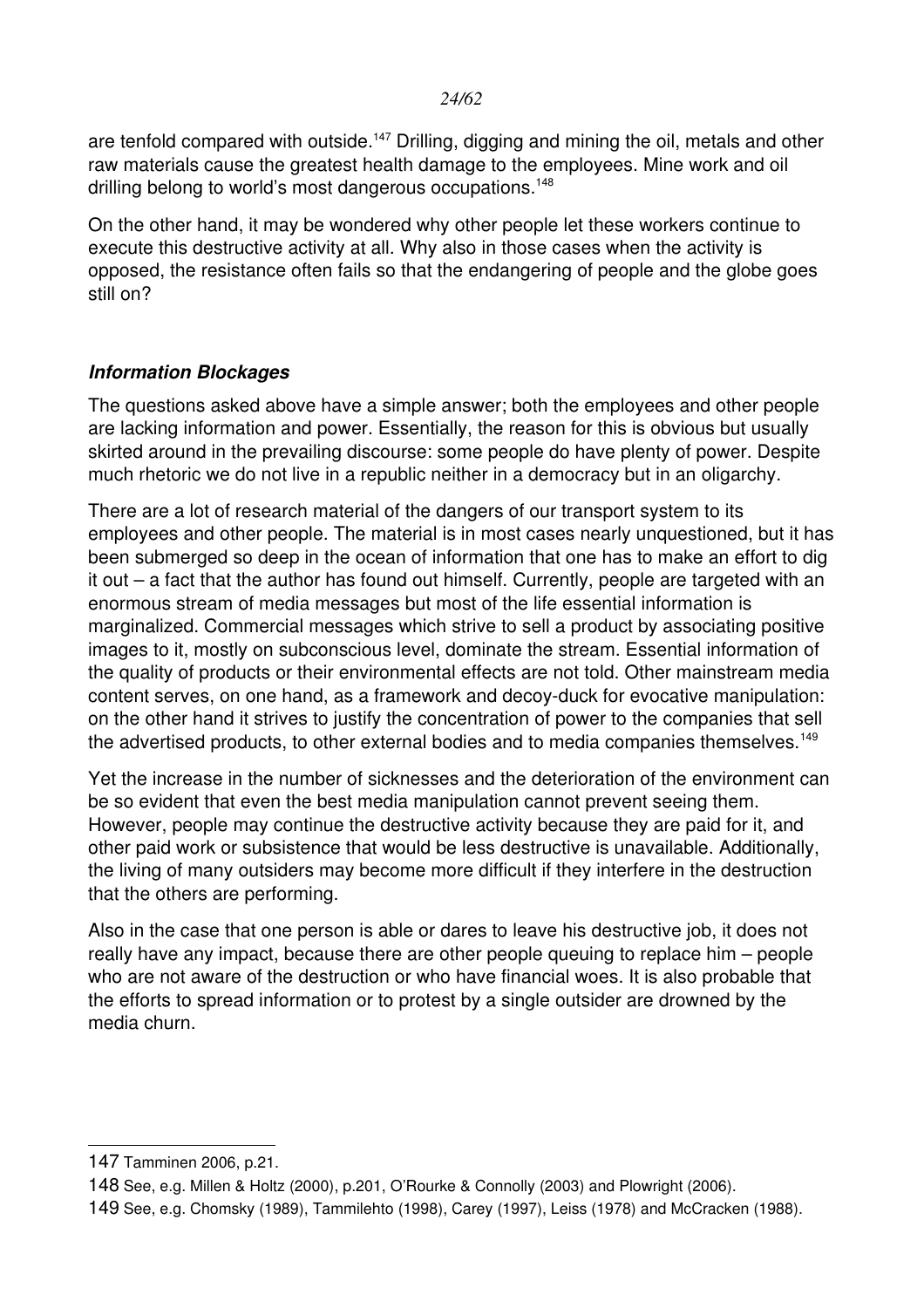#### <span id="page-24-1"></span>*Allured by a Pyramid Scheme*

No doubt results are attainable if a group of people cooperates. But the social relations that are broadly known as power structures, are operating expressly to complicate or impede that. The most essential of them is hierarchy, in which the ensemble of influence relations has been organized into a form of a pyramid. The orders of general director go to lower directors and forward to the next layer of directors and so on, until they reach the floor level. The information also is to be transmitted mainly in vertical direction. In a pyramid structure, the lower levels of people with their daily routines are constructing to the upper levels the authority and power that is used against the same people. As a result, an obstructive person feels that the whole extensive organization is against him, although in reality majority within it would be on his side.

Naturally, horizontal communication would change the situation, but it is prevented or encumbered in every way. Some of these methods are job splitting, shift arrangements, structural changes in technology, architecture and community as well as prohibition, restriction and bureaucratization of trade union and community activities.<sup>[150](#page-24-2)</sup>

#### <span id="page-24-0"></span>*Money Talks*

Another important structure of today is the market. The results of cooperation between humans and interaction with nature – often centuries long – are reduced to commodities of which money can buy an unlimited ownership. The effort and suffering of a myriad of people and creatures in the production of goods is set aside. *I get the goods thanks to me, because I pay for it. For example, the food on my table is neither supplied by the growers nor the food and transport workers, but me, myself.* A well-to-do person just looks like to have more capability to supply than average. For a gaze situated outside the market, he would look like a creature who owns a large group of slaves making other people to realize his most frivolous whims with the help of his power. Similarly to hierarchy the market structure makes the importance of human cooperation obscure in the production of power that subjugates them. However, there is a difference because the markets veil not only the way how the power is created but also its existence.<sup>[151](#page-24-3)</sup>

On the other hand, most of the people get money to buy the goods just by getting a paid work in hierarchic and undemocratic organizations. There they make money for themselves in a first place, and that is why it is mostly just an unessential point what kind of products they are making, what kind of services they are doing and under which conditions all that is happening. How these people take part in constructing the organization and the power is in shadow, too. The largest part of waking hours, energy and ability of the people are, as it were, transformed into goods that are handed over for the organization's free use to get other goods.

The market structure affects in two ways on people struggling against the destructions

<span id="page-24-2"></span><sup>150</sup> See, eg. Dickson (1974), Foucault (1977) and Tammilehto (1998).

<span id="page-24-3"></span><sup>151</sup> For discussions of treating the nature of markets from about the same point of view see, e.g. Holloway (2002), Tammilehto (2005c), Rubin (1972) and so called " theory of commodity fetishism", in Marx (2005), chapter I, section 4.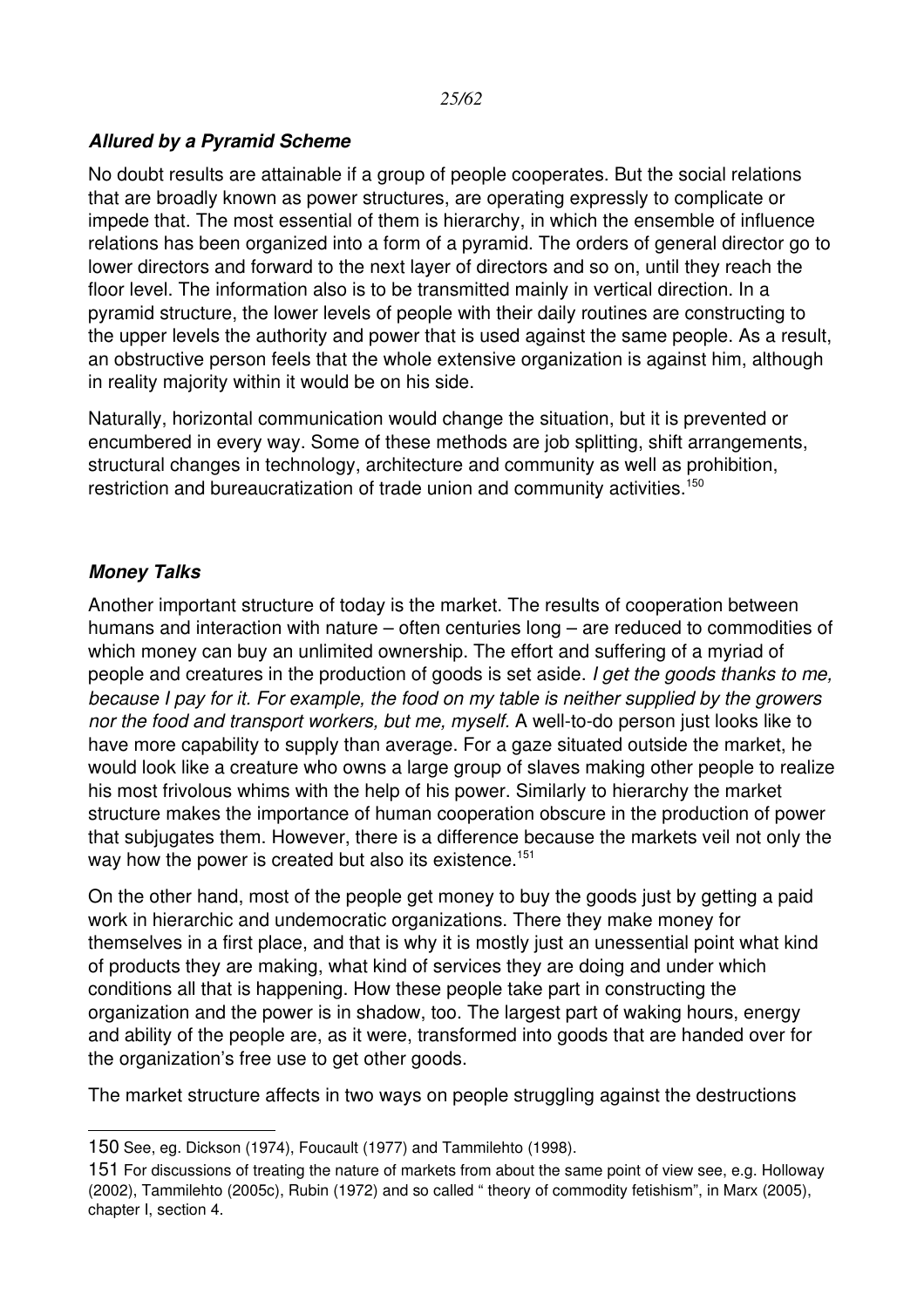caused by freight transportation: firstly, they do not get enough support for their struggle because both the illusion of the monetary-based goods and the phenomenon of workcommodity obscure the other people's connection to the transports. Secondly, they have difficulties to find the people who are maintaining the transports at first hand because the domination has been transformed to an invisible hand of the markets and the connection between richness and power has been broken off.<sup>[152](#page-25-1)</sup>

Regardless of all this, every once in a while powerful social movements arise against the construction of motorways, extension of airports, toxic transportation, oil production, appropriation of natural resources and other projects related to transport. The mainstream media has an important role in weakening the effect of movements; neither the movements nor their objectives are told about, and if so, it is made in compromising manner.

And if this does not restrain enough the growth of a movement, the last instance of power is introduced: violence. The police and secret services start to subdue the movement. In case the movement has already taken a form of a local revolt, the army arrives.

Thus, all these undemocratic power structures are prerequisite for the existence of a global transport system of today. The globalisation of economy means expansion of the transport system, and one of its consequences is the consolidation of power structures. Therefore, in addition to the tragic environmental effects global transport of goods has social consequences which are as tragic to those who value real democracy and equality. On the other hand, the lack of democracy has horrifying environmental effects: in that case ecologically irrational decisions can easily be made because the narrow power elite can always protect themselves – or imagine to do so – from the terrible effects of their decisions. The elite can get rich and foster illusions of increasing prosperity, while the life of overwhelming majority becomes more wretched as the essential source of prosperity, biosphere, pines away.

### <span id="page-25-0"></span>*Material Flows and Their Impacts*

What actually do ships, trucks, trains and aeroplanes carry from a country to another? Measured in tonnes and tonne kilometres, raw material transport accounts for the largest part of the ocean traffic. In 2004, over a half of both the transport amount (tonnes) and the performance of the transport system (tonne kilometres) were accounted for by transportation of three key products alone. Their share of the performance of the transport system was divided as follows: oil 42%, iron ore 12% and coal 11%.<sup>[153](#page-25-2)</sup> Since a significant part of oil as well as iron ore and other raw materials is used for building, maintenance and use of the transport system, plenty of transport is done just in order to make transport possible.

<span id="page-25-1"></span><sup>152</sup> This has not always been the case, as can be seen from the etymology: the English word *rich,* French word *riche*, German *reich*, Swedish *rik* and Russian *bogatyj* refer all in their original or present meaning to power; the Russian one even to divinity. English *rich* and corresponding words in other European languages derive from the Latin word *rex* meaning *a king*, see Tammilehto (2003b), p.49; see also Lummis (1996), p.70.

<span id="page-25-2"></span><sup>153</sup> Karhunen & Ernvall (2007), pp.60–61, Zachcial & Heideloff (2005), p.105.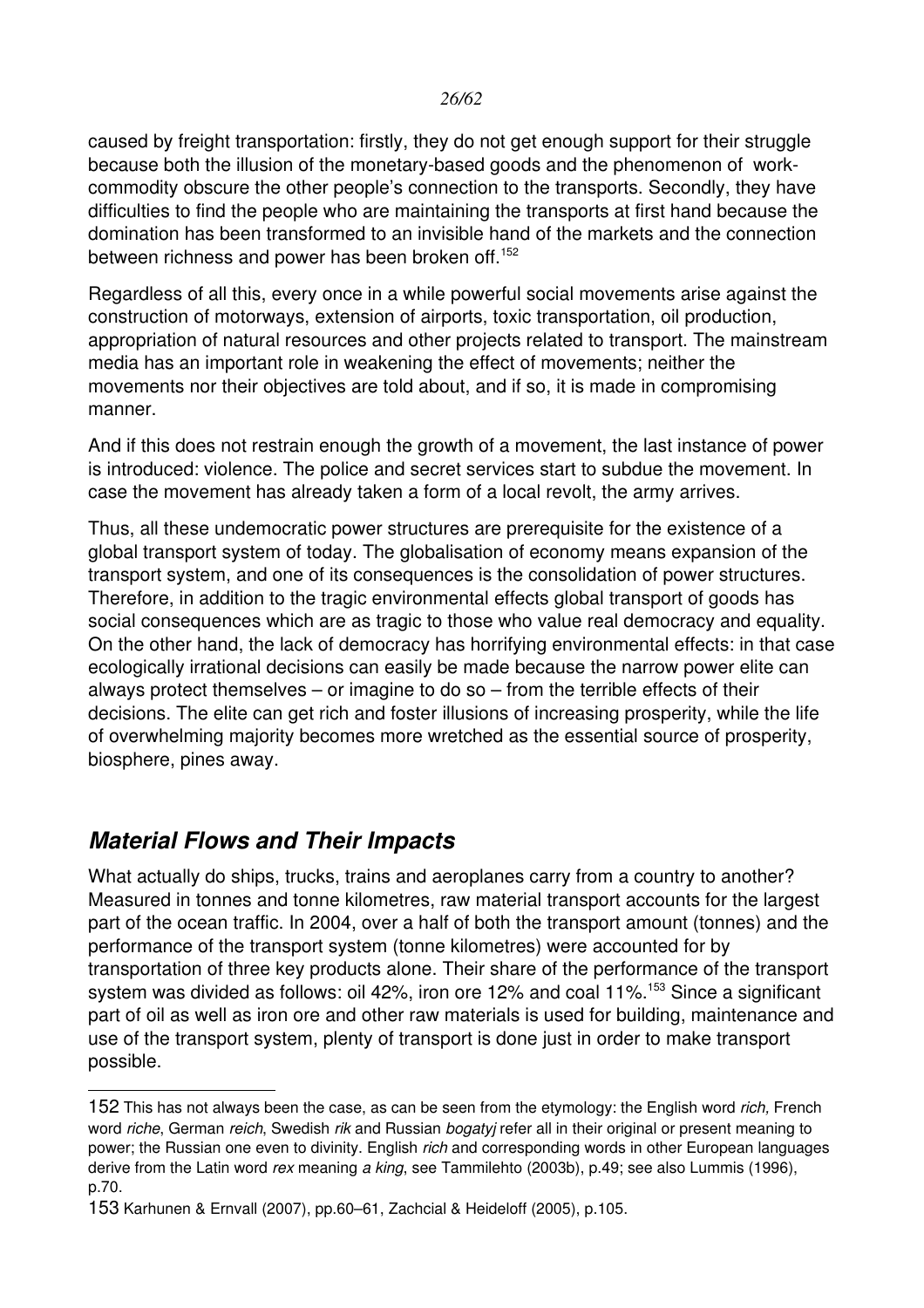Major part of other than raw material freight are container transports. That is also the mode of transport that swells the most, its growth rate is 10% per year. The containers are usually 9.1. or 12.2. metres long steel boxes. Diverse goods from tomato juice to computers are transported in containers. It is essential that with the help of them the transport system has been able to be integrated: goods can be moved without intermediate storage straight from a ship to a train and onwards to a truck or vice versa. This has paved the way for a just-in-time system, in which goods pass from the factory straight to the end user or retail outlet without the intermediate storage. In practice this means storing of goods in the trucks that use public roads<sup>[154](#page-26-1)</sup> and it has only been possible by increasing the incomplete loads and transferring from railway to road transport. In consequence, it has increased the energy consumption and emission amounts significantly.<sup>[155](#page-26-2)</sup>

Container ships account for 17% of the world's trading ships. Many of them are gigantic being able to transport over 10 000 containers at once. Because of their size they cannot sail through the Panama Canal any more; for example the container ships heading from China to the East Coast of the United States are often sailing around over half of the globe through the Red Sea, Suez Canal and Mediterranean – at the same time polluting the Middle East and Europe with their sulphur.<sup>[156](#page-26-3)</sup>

Valuable machines and instruments, easily perishable farm products, relief supplies needed in major accidents, etc. are transported as air freight. Albeit their share is under one percent of the tonne kilometres, the value of the goods transported by air accounts for 35% of all the products in the international trade. In 2006, air freight services were sold and bought approximately for 40 billion euros.<sup>[157](#page-26-4)</sup>

Besides the effects that were discussed relating to the transport system itself, the large and valuable flow of material and goods that stroll from one part of a globe to another have also various negative ecological and social impacts. Because most of them are noticed only when the totality of the social-ecological system is studied, they are easy to ignore and are often ignored.

#### <span id="page-26-0"></span>**Long-distance Food**

All the while, more and more of the food is imported. For example, in Finland the import of raw materials for food industry has over doubled during the last two decades.<sup>[158](#page-26-5)</sup> In Britain, half of the vegetables and 95% of the fruits are imported.<sup>[159](#page-26-6)</sup> In between the vears 1978 and 2000, the food delivery distances grew by half and the amount of air-freighted vegetables and fruits trebled. In Britain nearly 40% of all the road-bound freight transports are loaded

<span id="page-26-1"></span><sup>154</sup> See, e.g. Wolf (2007), pp.273–76.

<span id="page-26-2"></span><sup>155</sup> According to a British study, the Just-in-Time system has doubled the energy intensity compared with an ordinary intermadiate storage system, see Szyliowicz (2004).

<span id="page-26-3"></span><sup>156</sup> Wolf (2007), pp.272–74, Karhunen & Ernvall (2007), p.84.

<span id="page-26-4"></span><sup>157</sup> OECD (1997), p.19, Wolf (2007), p.294.

<span id="page-26-5"></span><sup>158</sup> Somersalo *et al.* (2006), p.7.

<span id="page-26-6"></span><sup>159</sup> Lau (2007).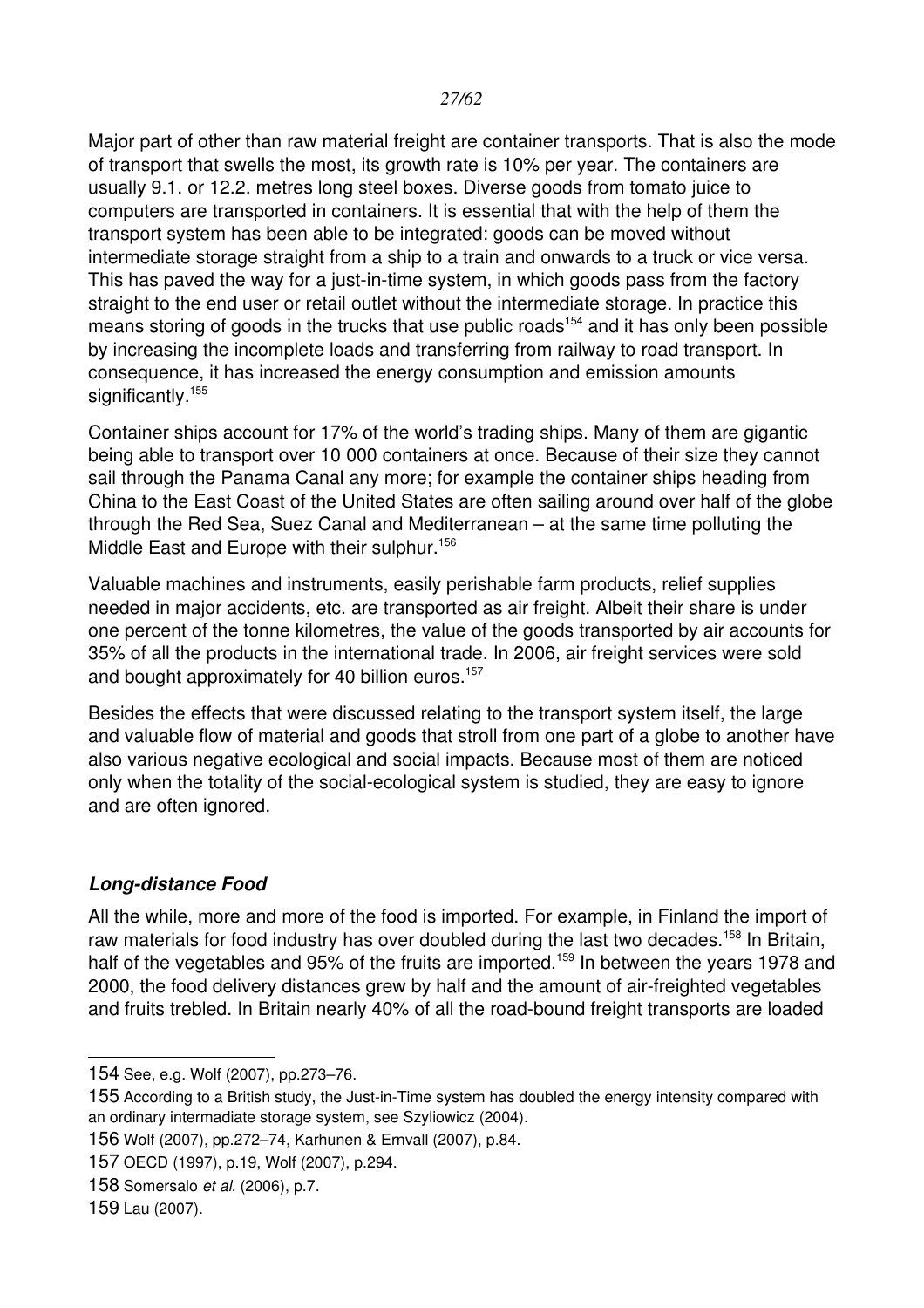*28/62*

with food.<sup>[160](#page-27-0)</sup> It is usual today that food travels thousands of kilometres before it reaches the European or Northern American tables.

As the food is transported long distances, its persistence has to be prolonged with additives, new handling processes and with picking the fruits or vegetables when they are still unripe or green. All this weakens the quality of food and makes it more unhealthy.<sup>[161](#page-27-1)</sup>

For the long transportation the persistence is also prolonged with packaging the food more carefully. Packings account for approximately 5% of all that we buy from the supermarkets; and in most cases their reuse is nearly impossible because there is no sense from the economic or ecological point of view to send them back to where they originally came from.<sup>[162](#page-27-2)</sup> Thus, pollution continue to increase and the exploitation of natural resources carries on.

The long transports pose waste problems that originate from both the processing and consuming of food. The resulting waste is placed where it should not be: the processing residues would be best as forage and, ecologically speaking, the composted lavatory waste would belong in fields and vegetable gardens that have produced the food. The natural nutrient cycle is disrupted when the fields and livestock are hundreds, or even thousands of kilometres away. Big cities in Asia point out that the nutrient cycling is not utopia even in metropolises – there the lavatory waste has been taken to fields until our days.<sup>[163](#page-27-3)</sup> Also in Europe this practice used to be common, and in Bremen it lasted until the beginning of the  $20<sup>th</sup>$  century.<sup>[164](#page-27-4)</sup> Whenever the nutrient cycle does not function, the water bodies become polluted with sewage, and simultaneously huge and stinking landfills that release very powerful greenhouse gas, methane, are created. For example in the US a third of mixed municipal waste consists of food casing and foodstuff waste.<sup>[165](#page-27-5)</sup>

When food is produced far away, it is simple to take no notice of the ecological and human tragedies related to it. These tragedies are familiar to food production of today: rainforest destruction, starving families forced to move away from under large-scale farming, exploitation of land, poisoned fields, workers exposed to fumes, exhausted and underpaid people working on plantations, etc.<sup>[166](#page-27-6)</sup>

In practice, long-distance import of food means that there are areas where a certain foodstuff is produced to a great extent. Plantation of wheat, soy, maize, oilseed rape, oil palm, banana, etc. form enormous monocultures in different parts of the world. The cultivation of a single crop of this kind is very prone to damages by pests and diseases. Thus, diverse pesticides and herbicides are used abundantly.

Ecology is not the only victim of monoculture; it is as devastating to democracy, because large-scale farming goes hand in hand with the concentration of power. In many cases, in the Global South the plantations are directly owned by the transnational corporations or

<span id="page-27-0"></span><sup>160</sup> Halweil (2002), p.18.

<span id="page-27-1"></span><sup>161</sup> See, e.g. Norberg-Hodge & Gorelick (2002).

<span id="page-27-2"></span><sup>162</sup> Lau 2007.

<span id="page-27-3"></span><sup>163</sup> See, e.g. Duncker *et al.* (2007), pp.15–17.

<span id="page-27-4"></span><sup>164</sup> Brüggmeier & Rommelspacher (1989).

<span id="page-27-5"></span><sup>165</sup> Halweil (2002), p.22.

<span id="page-27-6"></span><sup>166</sup> See, e.g. Lappé *et al.* (1988), Tammilehto (1999), p.14.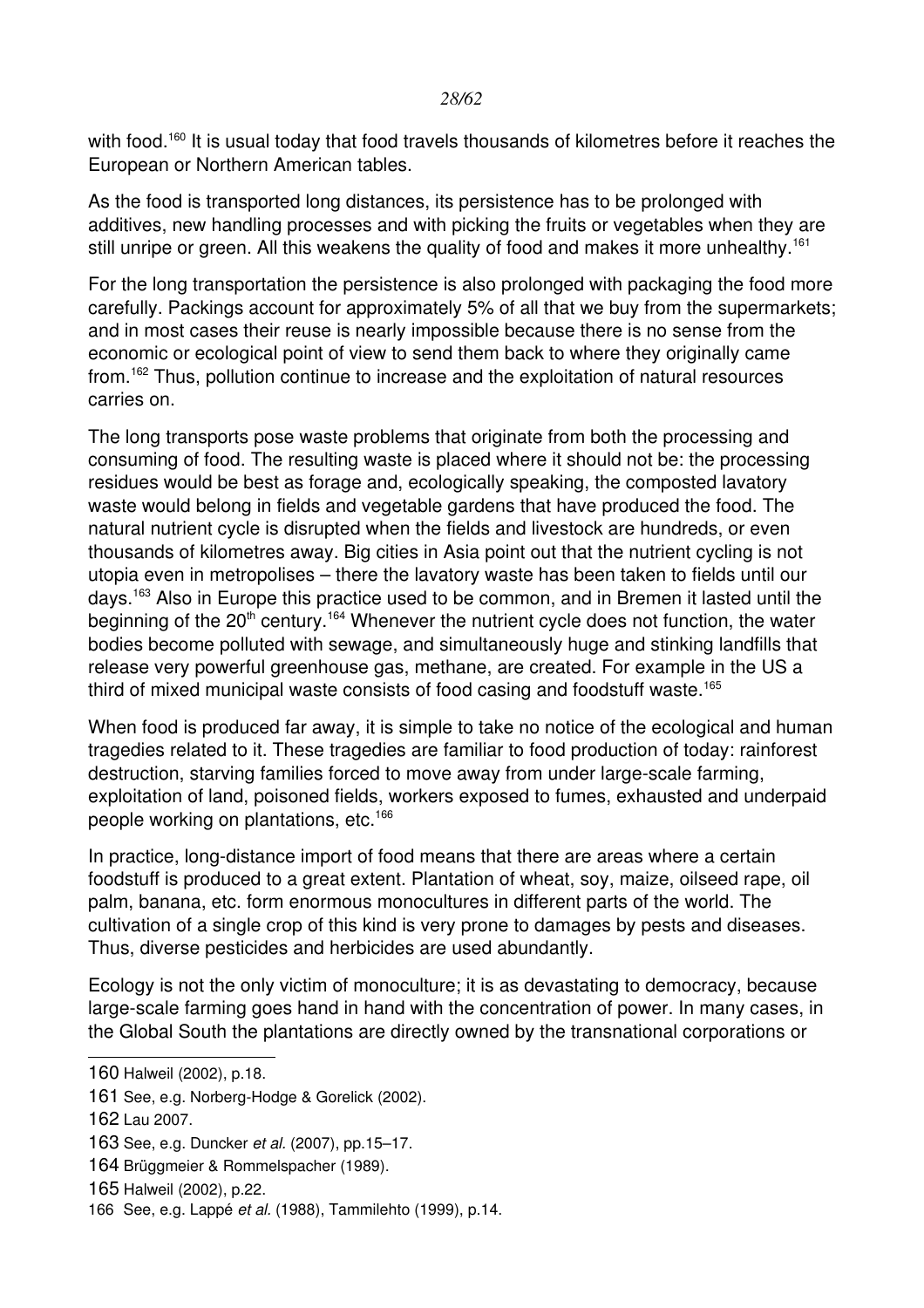the local rich. Elsewhere the control is indirect instead: the sale of inputs and the purchasing of the finished products from the farmer are under control of big companies. For example, six companies; BASF, Bayer, Dow, DuPont, Monsanto and Syngenta control 75–80% of the world trade of pesticides. These very same companies dominate also a great part of seed trade. In the US only 9% of the food price finds its way down to farmers – the rest goes into the pockets of the corporations which dominate the inputs and the marketing. The concentration of power is most effective in the international trade of agricultural commodities: for example two US companies, Cargill and Archer Daniels Midland, dominate 70–80% of the corn trade. Another two companies, Chiquita and Dole Foods, control 50% of the world trade of bananas.<sup>[167](#page-28-1)</sup>

#### <span id="page-28-0"></span>*Ecological Debt*

An interesting fact is revealed when one has a closer look at the material flows of the international transports: substantially more material, measured in tonnes, flow from poor countries to rich than to the opposite direction. Yet, as monetary trade balances are about even, this means that the rich countries import raw materials and other cheap products from the poor and export in turn industrial products and other expensive materials. For example, the trade statistics of EU demonstrate this. Between the years 1976-2000 EU's import exceeded export each year by 500–1000 million tonnes; the volume of import was 3 to 5 times more than that of export. However, measured in money import and export were equal on average; the import surplus was merely 22% even at its maximum. The import value per kg was  $0.2-0.7$  euros, while the export value was  $0.7-2.2$  euros.<sup>[168](#page-28-2)</sup>

Centuries long distortion in trade relations between the Global South and North is one reason for the emergence and continuation of the misery in the South – a lot has been written on this matter.<sup>[169](#page-28-3)</sup> The ecological side of the subject has drawn less attention. Producing large amounts of materials and having other activity aiming at exporting have consumed much more natural resources and have inflicted much more environmental problems in the South than similar activity in the North. The ecological costs of the economy and the whole lifestyle based on such a massive material consumption have systematically shifted to be paid by the poor people and nature of the South. The ecological debt is growing.[170](#page-28-4)

Especially large ecological debt is induced by the mining of metals. Though most of the metals are consumed in the North, half of the mining is done in the South, including the lands of indigenous peoples living inside the North. Mining and extraction of metals and minerals are extremely contaminating activities. They take approximately 10% of the world's energy consumption and produce many times more waste than all the households of the world together.<sup>[171](#page-28-5)</sup>

<span id="page-28-1"></span><sup>167</sup> Norberg-Hodge & Gorelick (2002), Action Aid (2005).

<span id="page-28-2"></span><sup>168</sup> Schütz *et al.* (2004).

<span id="page-28-3"></span><sup>169</sup> See, e.g. Pheisinger & Schennach (1989), UNCTAD (2002), Frank (1969), Wallerstein (1983) and Pomeranz (2000).

<span id="page-28-4"></span><sup>170</sup> See, e.g. Simms (2005), Döppe *et al.* (2002), pp.18–19.

<span id="page-28-5"></span><sup>171</sup> Tammilehto (1999), pp.10–11.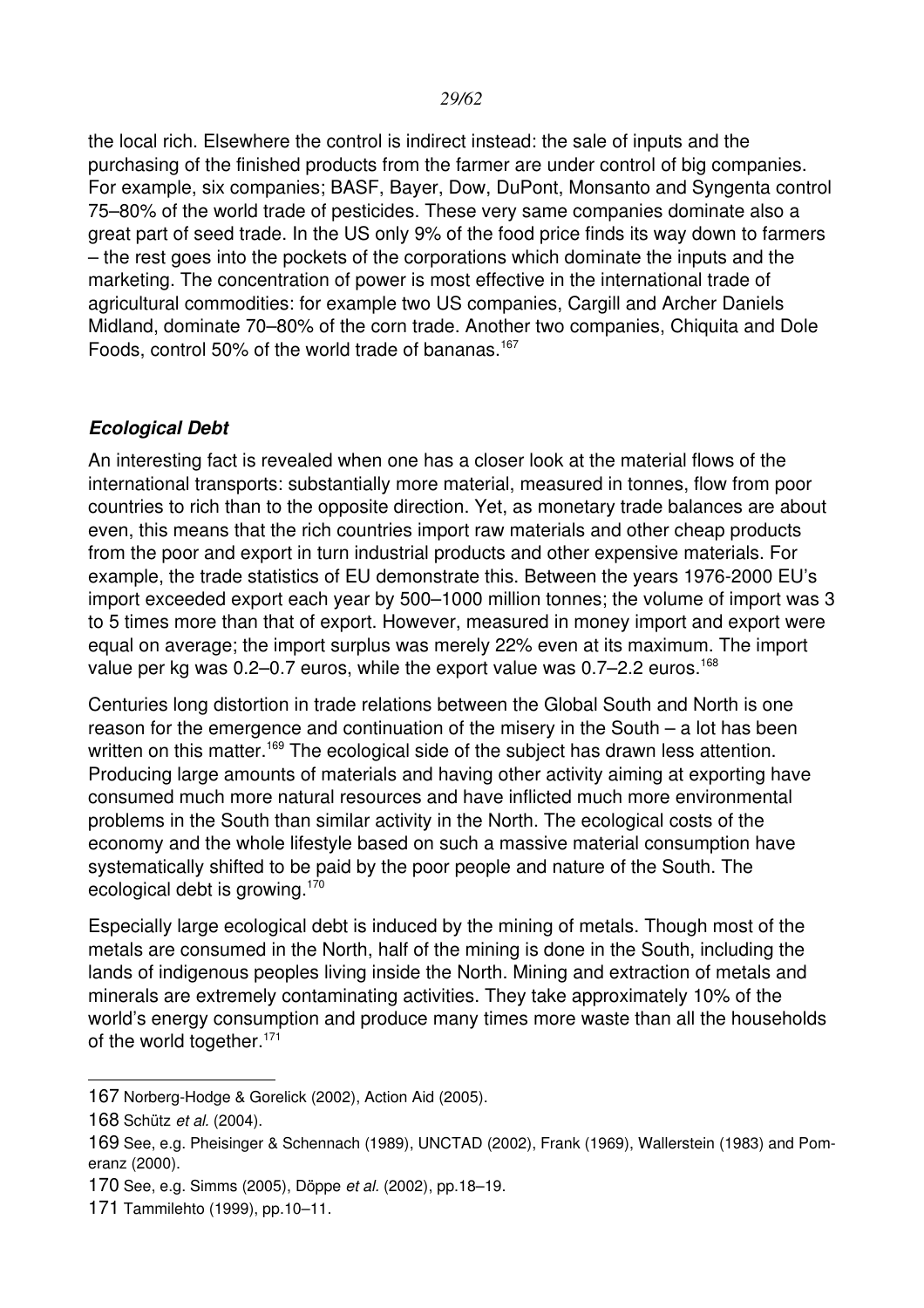The tendency to run into ecological debt has only escalated during the last decades, which can be seen in material statistics of EU. Although economy was growing in 1980's and 1990's, the direct consumption of materials did not grow within the EU area. The domestic excavation and mining of raw materials did not become larger either, whereas net import of raw materials increased. Even bigger growth occurred with the "ecological rucksack" of import; that is the quantity of the natural resources needed outside EU to make the export products brought to EU. Above all, a huge amount of raw materials was brought in from Eastern Europe and Eastern Central Europe. In fact, import from traditional developing countries decreased as measured in tonnes, while the ecological rucksack got bigger for their part, too. The ecological rucksack of EU's own export has been notably smaller than of import, so that the net weight of the ecological rucksack offloaded onto shoulders of other countries has been huge and growing.<sup>[172](#page-29-0)</sup>

When the ecological debt is taken into consideration, it is necessary to make a modification on climate change discussion. The list of sins of the North is even longer than it is portrayed in official statistics, since large part of the greenhouse gas emissions of the South is related with export. A study produced by OECD states that carbon dioxide emissions of e.g. Sweden, France and Japan take an increase of over 10% when the emissions related to manufacturing of import products are included.<sup>[173](#page-29-1)</sup> Similarly, the emissions of e.g. China, Russia, Poland and Czech Republic decrease by over 10% when export is taken into account. Nonetheless, the methodology of the study underestimates the emissions, since the emissions of transports and more broadly of tertiary sector are not counted in, and because the energy efficiency and other figures influencing emission calculations are assumed to be the same as in the US.<sup>[174](#page-29-2)</sup>

Along with the ecological rucksack the shifting of ecological burden has been measured by the share of pollution intensive goods of the total import. This kind of products make up a large and expanding portion of EU's import. Between the years 1976-2000 the share accounted for 63 to 72%. The bulk of the pollution intensive goods has arrived from the poor countries of the South and from Eastern Europe. Export offers not much compensation in this case either; import of pollution intensive goods has been 3 to 5 times larger than similar export.<sup>[175](#page-29-3)</sup>

Although most of the ecological burden has been shifted by the means of import, the ecological debt has grown bigger also through a part of rich countries' export. Old industrial countries have exported large amounts of hazardous waste to poor countries. Though an international treaty bans such export in principle, it still goes on.<sup>[176](#page-29-4)</sup> Besides waste, toxics are as well exported from North to South. For example, many pesticides that are forbidden in rich countries are transported to poor countries.<sup>[177](#page-29-5)</sup>

<span id="page-29-0"></span><sup>172</sup> Schütz *et al.* (2004), pp.19–38; parallel analyses of the physical trade balance in EU and other old industrialised countries; see, e.g. Döppe et al. (2002), Muradian & Martinez-Alier (2001).

<span id="page-29-1"></span><sup>173</sup> To be more specific, the total  $CO<sub>2</sub>$  emissions of domestic consumption are more than 10% larger than of domestic production. Naturally, the latter includes also  $CO<sub>2</sub>$  emissions of the export, see Ahmad & Wyckoff (2003), p.8.

<span id="page-29-2"></span><sup>174</sup> Ahmad & Wyckoff (2003), pp.18–19.

<span id="page-29-3"></span><sup>175</sup> Schütz *et al.* (2004), pp.29–40.

<span id="page-29-4"></span><sup>176</sup> Tammilehto (1999), p.20, French (2000), pp.72–75, Basel Action Network (2007).

<span id="page-29-5"></span><sup>177</sup> Tammilehto (1999), p.20, French (2000), pp.76–81.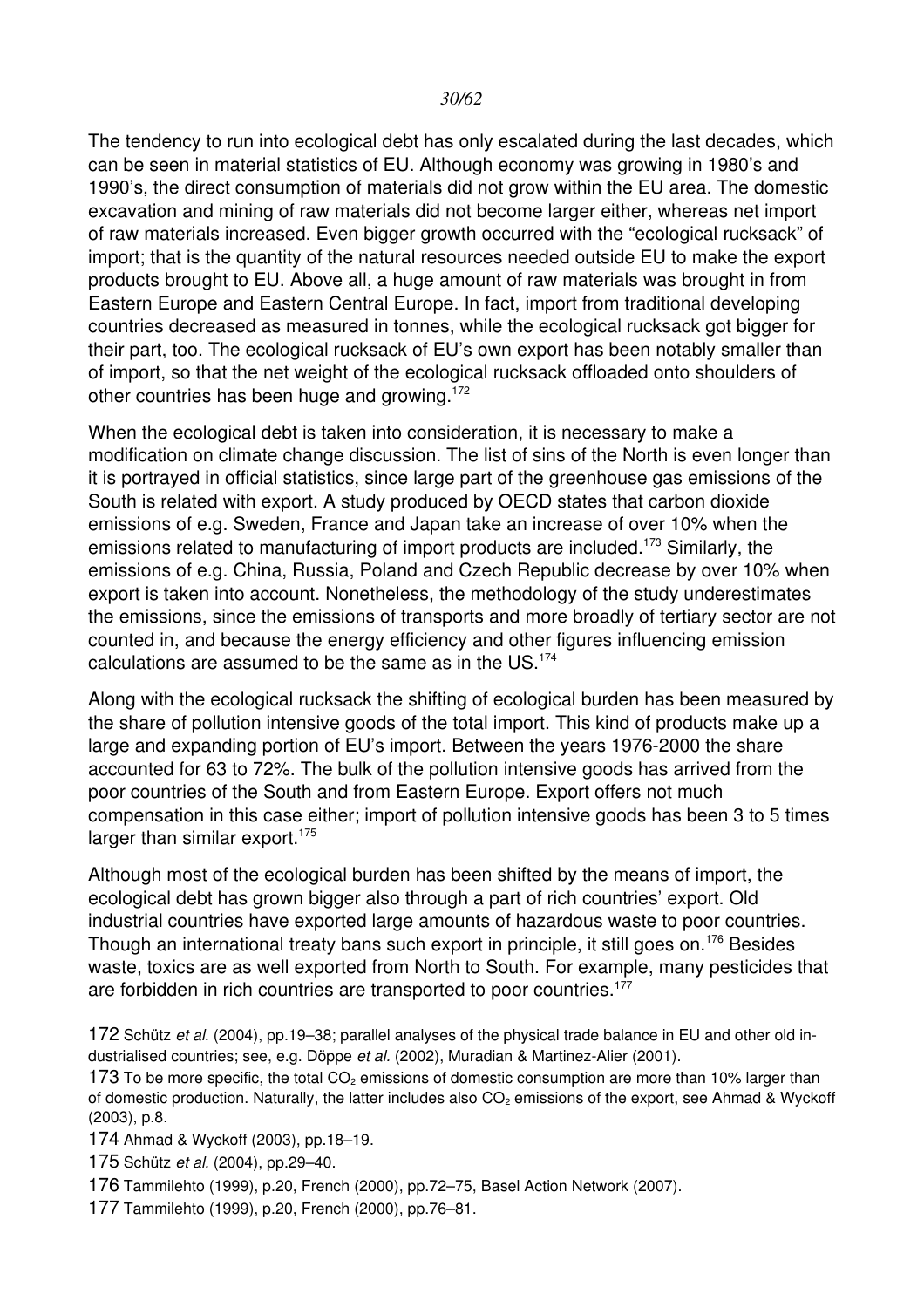Thus, one essential impact of international transport system is to shift the overuse of natural resources and contamination from North to South. When raw materials and goods are moved from the poor areas to the rich areas, the ecological burden moves the other way round. This way it is easier to continue the lifestyle and form of economy based on vast and ever-growing consumption in rich countries.<sup>[178](#page-30-1)</sup> Economists together with others involved in academic circles may construct theories stating that after economic "development" has reached a certain point the ecological problems are going to decrease almost automatically.[179](#page-30-2)

What goes with the shifting of environmental burden, goes also with working environment and conditions. In Europe and North America the increase in so called living standards seems to make an end of low-paying jobs in dangerous and wretched conditions. In reality they have just been shifted out of sight; by transport of goods to poor countries and by transport of people into patches of South inside North.<sup>[180](#page-30-3)</sup>

Hence, the global transport system releases the economy dominated by the North to act without human and ecological restraints. The rich can carry on getting even richer.

#### <span id="page-30-0"></span>*Concentration of Power*

The shifting of ecological burden from North to South is not only affecting the health and environment of the people of the South but also their economics. The utilization of fields, forests, water resources, land areas as well as human energy and skills to serve directly or indirectly the exports is a loss for local economy. Moreover, the self-sufficient way of living that has supported a myriad of people for millennia becomes more difficult or entirely impossible. The compensation for the use of natural and human riches is so small and so unevenly and unjustly distributed that large number of people are to become wretched.<sup>[181](#page-30-4)</sup>

In both South and North long-distance transports facilitate the concentration of production and commerce and displaces small producers and stores. Since in no single place productive resources and customers are abundant, the large production units and the retail trade chains based on the concentration of supply are possible only due to wideranging transport network. With their large resources and use of manipulative marketing methods, pricing policy and political relations they can easily beat small and independent production units and shops.<sup>[182](#page-30-5)</sup> Thus, the economic power is increased and more concentrated.

Economic power centres are never acting separately from other aspects of society. They push through their goals by forming close relations to both national and transnational bureaucracy and political organizations.<sup>[183](#page-31-0)</sup> Hence, the whole society gets corrupted and turns out to be more undemocratic.

<span id="page-30-1"></span><sup>178</sup> For discussion of the "rich-country illusion" see Andersson & Lindroth (2001).

<span id="page-30-2"></span><sup>179</sup> Empirical criticism against this theory, so called "Ecological Kuznets Curve", see Seppälä *et al.* (2001), Fischer-Kowalski & Amann (2001).

<span id="page-30-3"></span><sup>180</sup> For discussions of the working conditions in South see, e.g. Korten (1995), pp.229–37, Greider (1998), pp.333–56.

<span id="page-30-4"></span><sup>181</sup> I have treated this subject broadly in my study entitled "Globalisation and Dimensions of Poverty" (2003b), which also has plenty of references related to this topic.

<span id="page-30-5"></span><sup>182</sup> See, e.g. Korten (1995), pp.207–14, Goodwin *et al.* (2003), p.9.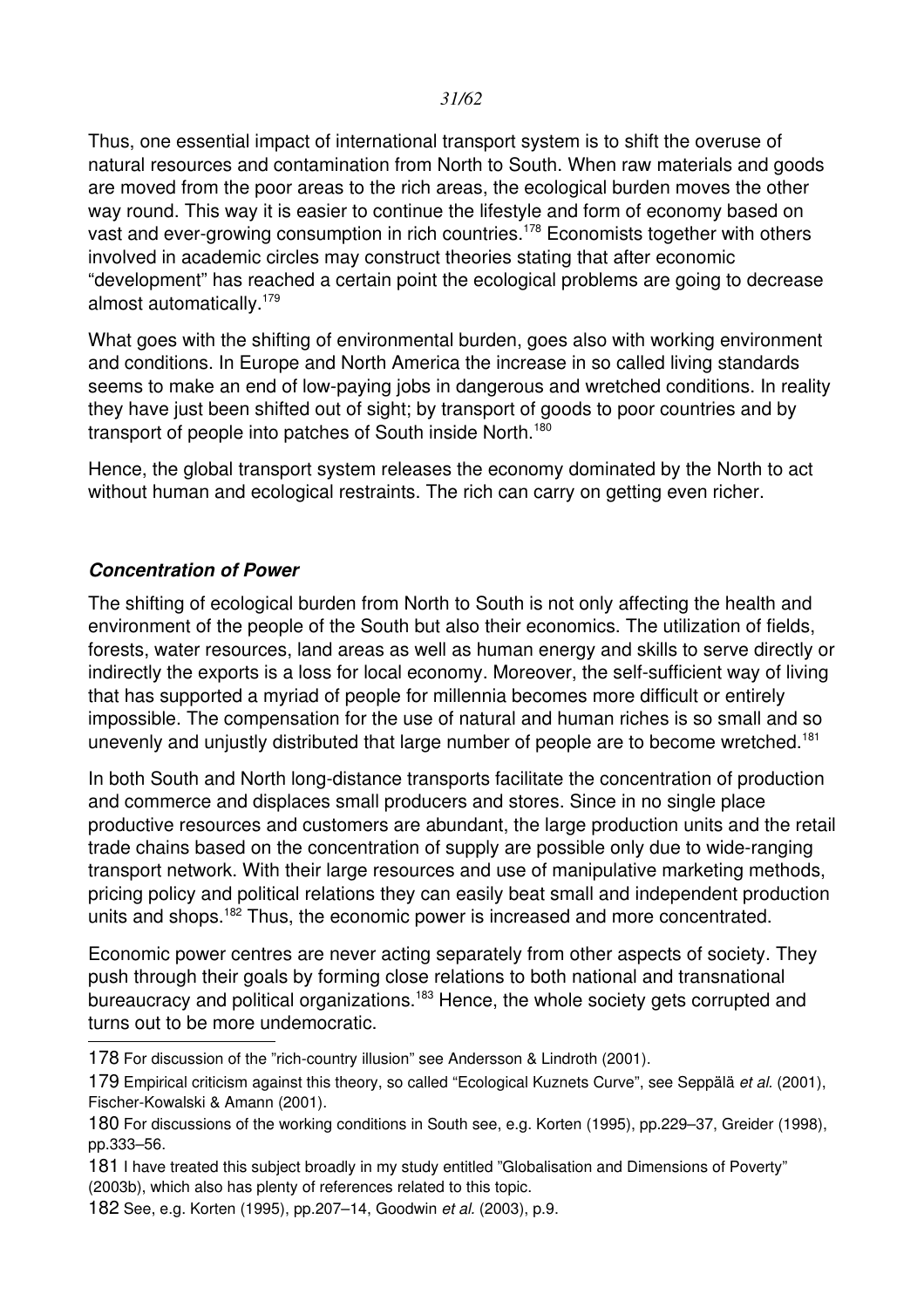The global transport network affects not only indirectly, but also more directly to concentration of political power. The network makes it easier to keep up the concentrated regional and global governance and to execute military operations supporting the power system.<sup>[184](#page-31-1)</sup>

The concentration of power is both a prerequisite for and also a consequence of global transport network. Anyway, when it comes to the symbiosis of domination with transport system it is essential to notice that the parties are quite dissimilar entities. The power as a social relation is a fickle affair; in favourable conditions it may flourish quickly, but it may languish just as quickly. In contrast, the transport network is more permanent, especially for its infrastructure – once build it won't just disappear in a moment. Thus, the global traffic system, as well as all technology that supports those in power, is stabilizing the sway; it leads in a way to petrification of social relations.<sup>[185](#page-31-2)</sup>

All the social effects presented above have impacts of their own. Yet in all studies the chains of interrelations must be broken in some point. However, may it be mentioned, that societal impacts have environmental effects, which might in many cases be even larger than direct ecological consequences. For example, the concentration of power changes the priorities of the societal elite in the way that maintaining the hold of power and struggling for it are always put first. So for example the Millennium Development Goals agreed in 2000 by the leaders of all nations are in danger to turn out to be a mere purple prose. It appears, that aims "to halve, by the year 2015, the proportion of the world's people whose income is less than one dollar a day and the proportion of people who suffer from hunger" and "ensure environmental sustainability" will be attained only by sweetening concepts are statistics just right.<sup>[186](#page-31-3)</sup>

<span id="page-31-0"></span><sup>183</sup> See, e.g. Robinson (2004), Sklair (2002), Jänicke (1990), Ruostetsaari (1992), Balanya *et al.* (1997), Tammilehto (2005a), Tammilehto (1998) and Tammilehto (1994).

<span id="page-31-1"></span><sup>184</sup> On importance of roads in centralized administration, see, e.g. Uusitalo (1991), Mumford (1966) and Tammilehto (1998).

<span id="page-31-2"></span><sup>185</sup> For a discussion of "Petrification of power", see e.g. Mumford (1966), Mumford (1938), Foucault (1977) Hartmann (1981) Kvaløy (1976), Kvaløy (1992) and Tammilehto (1998), pp.192–200.

<span id="page-31-3"></span><sup>186</sup> The United Nations (2007), Criticism on the statistics used in following the attainment of the goal of halving poverty, see Tammilehto (2003a), Tammilehto (2003b) with the sources mentioned in both.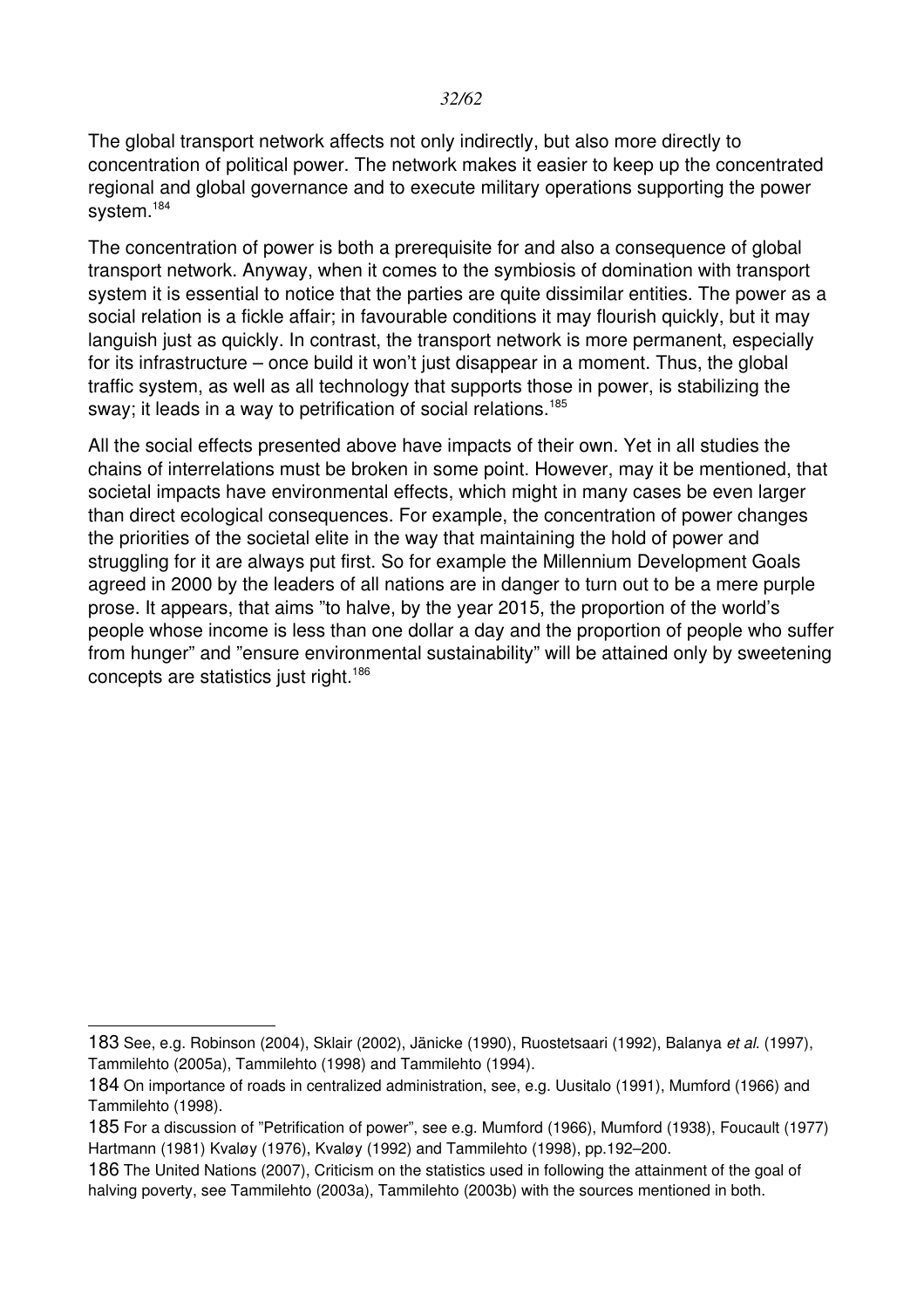# <span id="page-32-2"></span>**Why All This Trouble of Transportation?**

So why does all this massive moving of goods and materials from country to another take place after all? More or less direct answers have already been given above. To understand better the character of the international transport system some generally offered explanations are to be dealt with next.

### <span id="page-32-1"></span>*Welfare or Illfare?*

It is commonly held as self-evident that the global transport net is needed to sustain and foster human welfare. For example, according to the Intergovernmental Panel on Climate Change (IPCC) transport activity is a "key component of economic development and human welfare". And so the IPCC's working group which considered the mitigation of climate change concluded that the transports cannot be brought down. On the contrary, the group sees clearly that "transport activity will continue to grow at a rapid pace for the foreseeable future".[187](#page-32-3)

In this reasoning, or "unreasoning", it is believed that international trade is going to lead to economic growth or development and this would automatically improve people's welfare. Facts shown earlier together with large number of other empirical and theoretical material make these beliefs quite unconvincing.

#### <span id="page-32-0"></span>*Comparative Advantage?*

Let us first take a look at the connections between transportation and economic development.

As mentioned earlier, the international trade often stands for the situation, in which the rich take the possession of the resources needed for the economic activities of the poor, and at the same time all the disadvantages resulting from the operations of the strong are passed down to become the burden of the weak. Although this apparently gives advantage to the better off, one may well ask how could this kind of practice possibly benefit the general economic development?

<span id="page-32-3"></span>While the global empirical gaze is not so willing to support the interconnectedness of trade and development, a theory is introduced: *the principle of comparative advantage*. The theory was first presented in 1817 by David Ricardo, who had made a fortune by speculating on the stock exchange. By this principle every nation should specialize in manufacturing products that are most efficiently produced within its own economy, whereas other products should be acquired by exchange. According to this theory, also the nations with nothing to be produced more inexpensively than elsewhere should carry on trading; one should simply specialize in the field that is the least unpropitious. These theoretical conclusions are valid only if the following assumptions are true: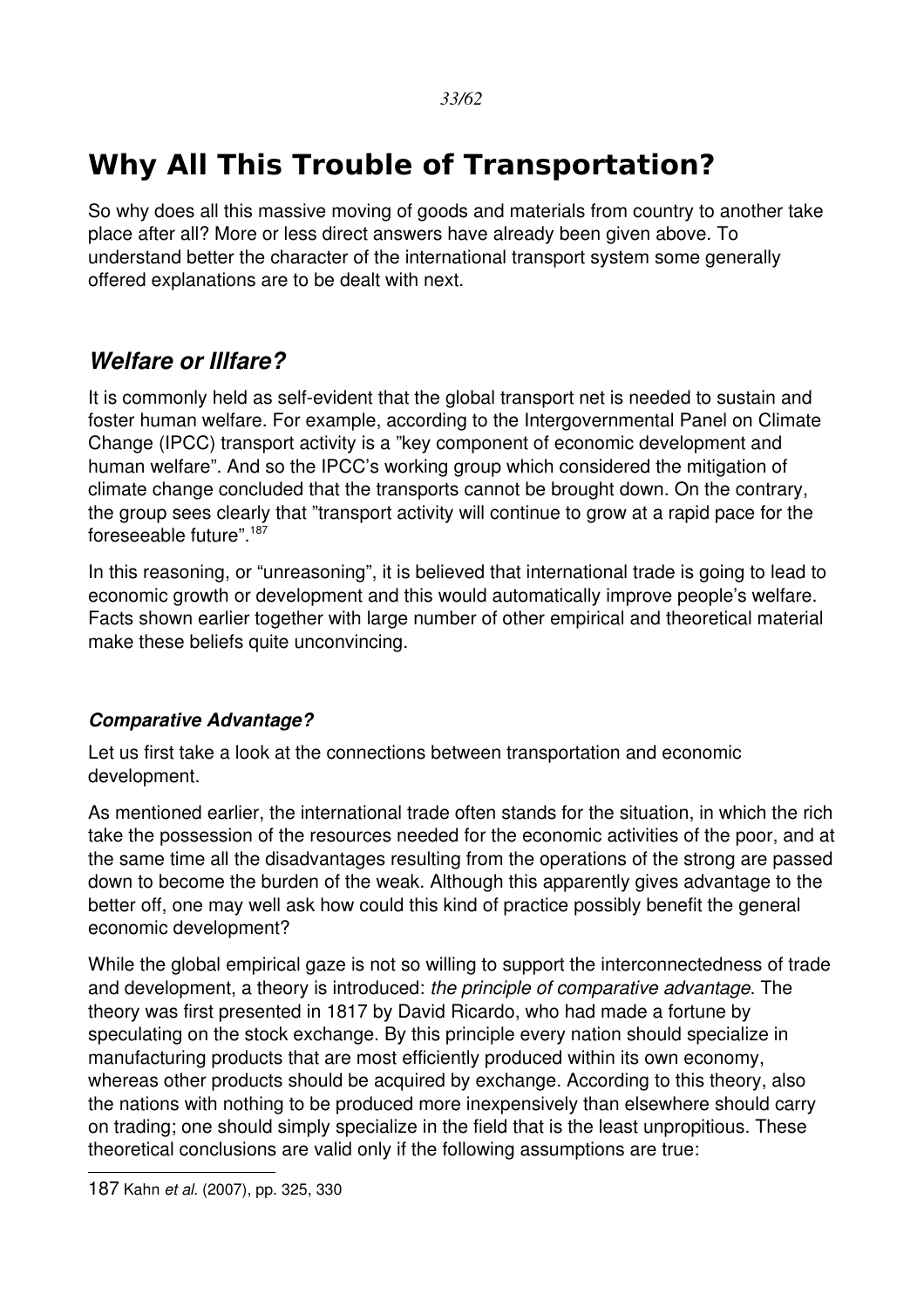- 1. Full employment prevails.
- 2. Land, labour and capital are movable from one sector to another without any large expenses.
- 3. No shifting of capital from one land to another.
- 4. Comparative advantages arise from the country's natural conditions and they cannot be deliberately generated.
- 5. Maximization of conventionally measured national income regardless of its distribution is always prior to all the other goals of economic policy.<sup>[188](#page-33-1)</sup>

In the world of today these assumptions are practically never true. Thus, the principle of comparative advantage is of merit merely as propaganda and as a theoretical exercise.

#### <span id="page-33-0"></span>*Is Economic Growth Decisive?*

The latter part of the welfare explanation of transportation, saying "growth leads to welfare" is just as controversial. Since the majority of us gets illnesses, a ruined environment and ravaged future as free gifts alongside the bargain of growth or trade, how is it possible to talk about general welfare? In this point, the defenders of the argument suggest that it is growth or trade explicitly that provide the resources needed to improve the environment. In this reasoning it is assumed that the environmental problems are marginal and not structurally related to the character of today's economy. Yet, examining just one of the environmental problems, the climate change, proves the assumption wrong. Problems have been externalized and the ecological debt has been allowed to grow for centuries. The structures of our modern societies and of international trade are based precisely on that. Since externalizing environmental and other costs is precisely the factor that enables the economic growth, environmental problems are solved with this growth decisively less than are produced by it. If a real improvement in ecology were the priority, the growth would stop or turn into negative, and the whole pattern of thought would lose its foundations.[189](#page-33-2)

Those believing in the blessing of growth are misled by the illusion of the progress in solving the ecological problems in old-established industrialized countries. Actually, as it was discussed above, the problems have often just been swept under the carpet by exporting them to South. The delusion gets back up also by the fact that in the public eye there is only a few symptoms of the whole dreadfulness of the global ecological crisis at a time. On the other hand, the problems around the new production methods and products – like cellular phones, genetic engineering, nanotechnology and new chemical substances – have been successfully managed to keep away from the mainstream media by the well-oiled public relations activity.<sup>[190](#page-33-3)</sup>

<span id="page-33-2"></span><span id="page-33-1"></span><sup>188</sup> See, e.g. Stretton (2000), p.666 et seq., Airaksinen (2003), pp.22–23 and Røpke (1994). 189 See, e.g. Røpke (1994), Tammilehto 1998, pp.18–42.

<span id="page-33-3"></span><sup>190</sup> For discussions of health and environmental problems caused by mobile telephones; see, e.g. Firstenberg (2004), Nordstrom (2004) and Hänninen *et al.* (2007); Of genetic tehnology similarly, see Smith (2005); and of nanotechnology, see ETC Group (2003).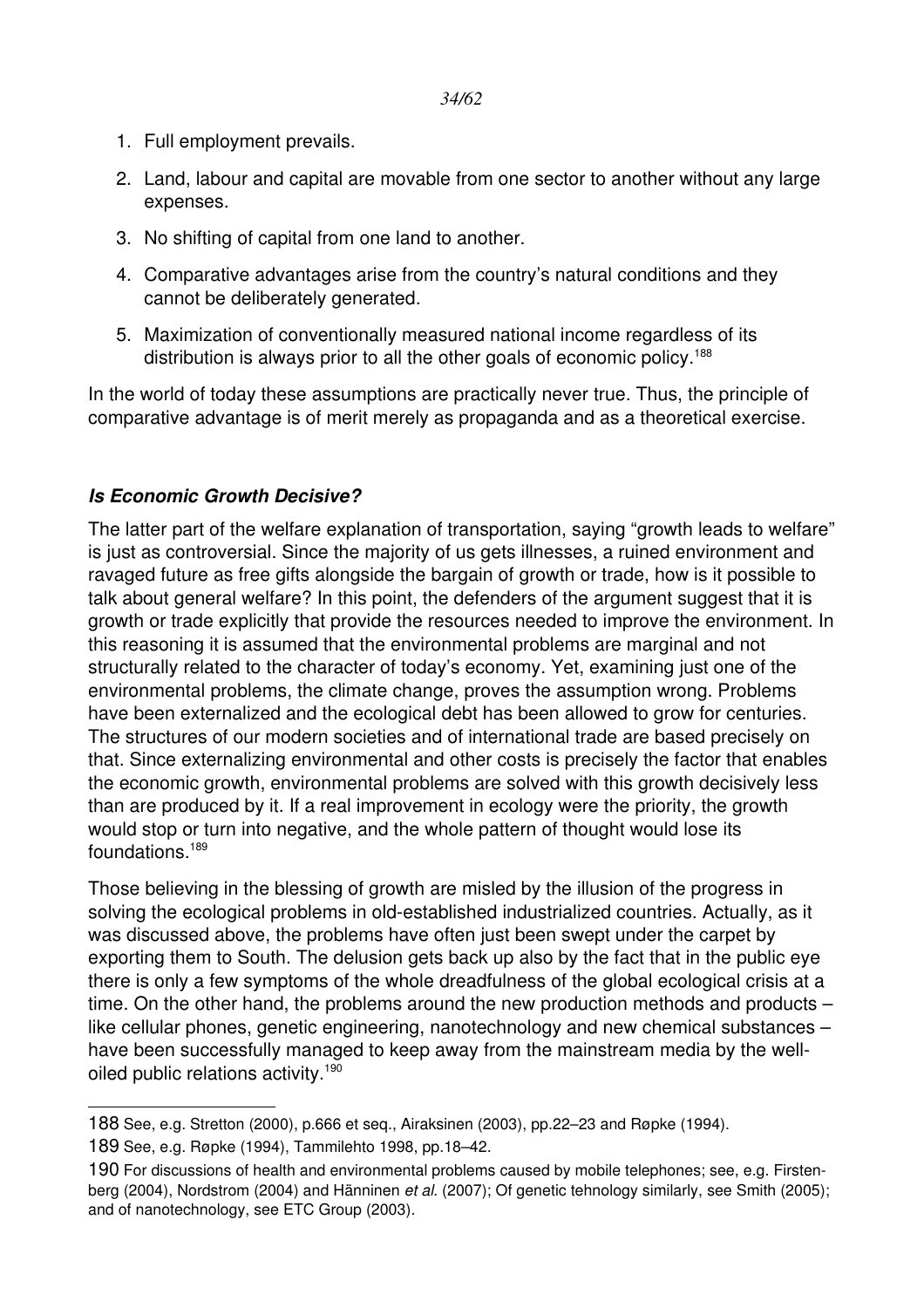*35/62*

Furthermore, the belief in interconnectedness of transportation and welfare is discredited by the fact that a great deal of the transports are totally futile. Very often the same kind of products are both exported and imported.[191](#page-34-1) For example, in year 2006 Britain exported and imported 14 000 tons of chocolate-coated wafers. In addition, 1 000 tons of similar wafers were exported without being traded for foreign wafers.<sup>[192](#page-34-2)</sup> Britain also exports hundreds of millions of tons of milk, pork, lamb and other basic groceries, which are traded for similar amounts of foreign products of exact the same quality.<sup>[193](#page-34-3)</sup>

Again, one may ask what kind of welfare is brought by the goods that are thrown away after a short and uninterested usage. According to a research, half or even three quarters of the material that industrialized economies absorb from nature is being returned to nature as waste in no later than in a year.<sup>[194](#page-34-4)</sup>

#### <span id="page-34-0"></span>*Goods and Needs*

Furthermore, behind the welfare explanation stands a naive view of a connection between the purchased goods and the human needs: as a person voluntarily buys a new product, it must improve his welfare. However, in a consumer society only a few purchases are related to getting food, shelter, warmth, etc. Products are bought for two reasons: firstly, because the structures of society have been altered in a way that it is hard to survive without certain belongings. For example, usually the only way to make a living is to have a paid job, and to get and to hang onto it requires often that one must own a car.

Secondly, commodities are acquired because commercial culture and advertising have attached to them – often merely in subconscious level – a variety of cultural and social connotations: strength, beauty, creativity, know-how, reliability, intelligence, social competence, masculinity, femininity, sexuality, naturalness, experience of nature, membership of some societal group, position of power, etc. Consequently, the goods in a shop window resemble ancient relics – the mere materialistic features do not explain their attraction. Generally, the things these connotations hint cannot be acquired by purchasing the goods, to be sure, and that leads to frustration. The frustration is increased by the fact that advertisements will quite quickly shift those connotations to new products, which are too expensive to acquire, at least at once.

Ergo, the consumerist society impregnated with advertising is based not on creating satisfaction but actually dissatisfaction. It nourishes illfare.<sup>[195](#page-34-5)</sup> One testimony for this is the almost pandemic tendency towards depression, anxiety and other psychic symptoms.<sup>[196](#page-34-6)</sup>

<span id="page-34-1"></span><sup>191</sup> See, e.g. Lucas (2001).

<span id="page-34-2"></span><sup>192</sup> Lau (2007).

<span id="page-34-3"></span><sup>193</sup> Halweil (2002), p.21, Lucas (2001).

<span id="page-34-4"></span><sup>194</sup> Matthews *et al.* (2000), p.xi.

<span id="page-34-5"></span><sup>195</sup> See, e.g. Leiss (1978), McCracken (1988), Carey (1997), Chomsky (1989) and Tammilehto (1998), pp.144–45, 164–65.

<span id="page-34-6"></span><sup>196</sup> See, e.g. Cato (2006), p.41, Levine (2007). It is not suggested here that the only reason for the symptoms would be evocative advertising.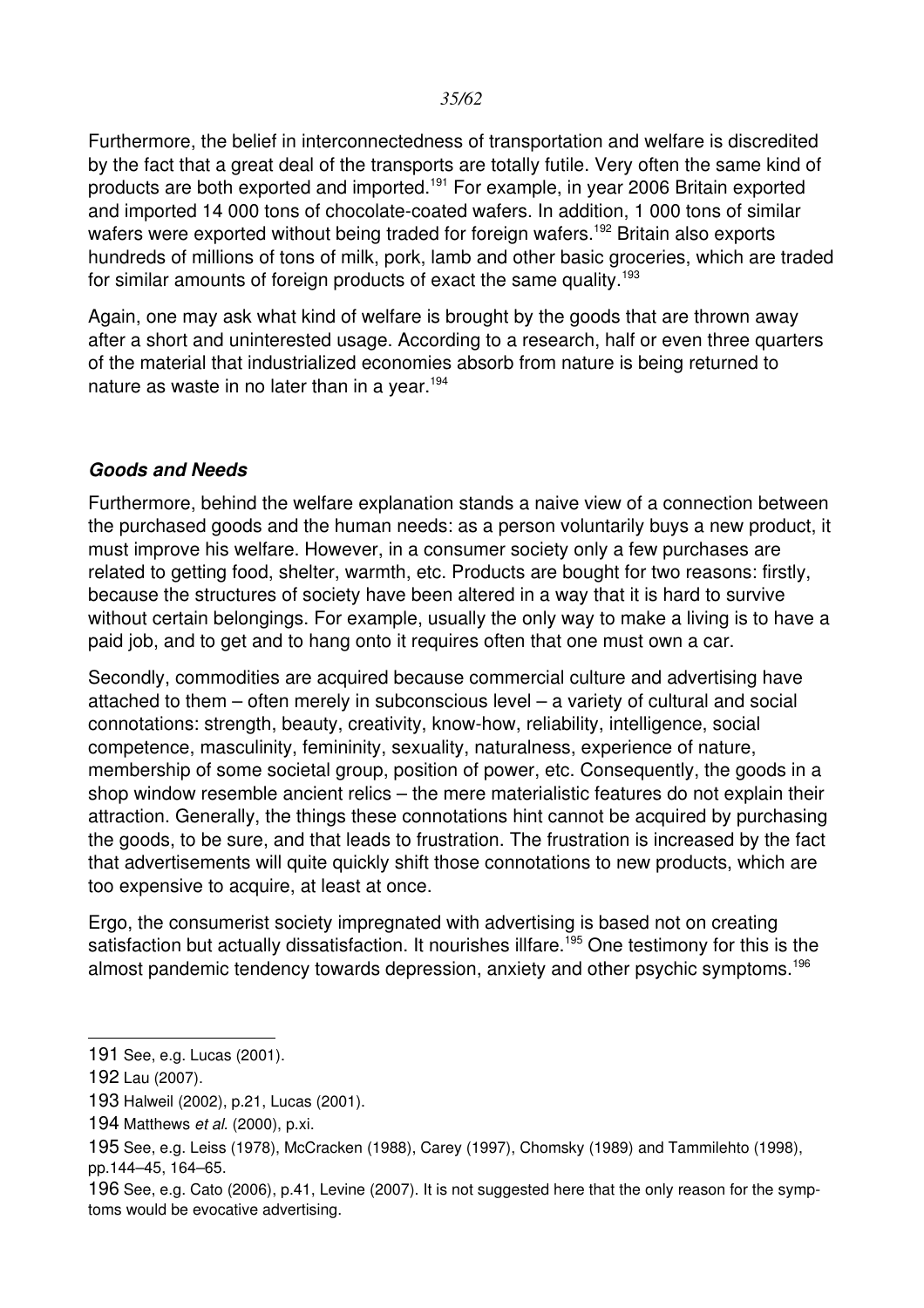# <span id="page-35-0"></span>*Depending on Subsidies*

The welfare explanation is frequently associated with the idea that in the system based on importing goods from long distances the prices get lower and therefore the customer gets more commodities for his money. Actually, the prices of many products have come down. This has been achieved by the utilization of underpaid labour working in life-threatening circumstances, but also by the fall in the transportation costs. In the beginning of the 21<sup>st</sup> century sea cargo was 70% cheaper and air cargo 50% cheaper than 20 years earlier.<sup>[197](#page-35-1)</sup>

However, it is essential to notice, that transports are cheap because they are subsidized in many ways. It is estimated, that in the middle of 1990's passenger and freight traffic were globally subsidized by 225 billion of dollars, which accounts for approximately one percent of the world's GDP. Subsidies had an effect on at least 40% of world trade.<sup>[198](#page-35-2)</sup> For example, airports are generally tax paid, and most of the major airlines are originally established with public funds. Boeing and Airbus, virtually the only companies manufacturing civilian aircraft, do construct also plenty of military aircraft and so they receive considerable governmental subsidies.<sup>[199](#page-35-3)</sup>

Along with straight financial subventions the international transport is supported indirectly in many ways. For instance, it is common that the freight traffic is very lightly or not taxed at all. It means that private citizens and local companies competing with long distance goods are those to finance the needed infrastructure as taxpayers. The aviation enjoys the biggest tax advantages: besides airlines, also airports and aeroplane industry pay low or nil taxes. Even aviation fuel is not burdened by taxation at all.<sup>[200](#page-35-4)</sup> Same goes to oil used by ocean liners.<sup>[201](#page-35-5)</sup>

Additionally, the subvention is often executed so that passenger traffic using the same system pays taxes while freight traffic does not. Thus e.g. the passengers in intercontinental flights are obliged to subsidize the freight carried along in the same plane. Even bigger subvention to transportation of goods is given by motorists, whose tax payments largely cover the damages caused continuously to road surfaces by heavy vehicles.<sup>[202](#page-35-6)</sup>

The many ways how environment is ravaged by freight traffic has been widely dealt with above. The fact that this is allowed to happen can be seen as one kind of subvention, actually by far the biggest. The externalizing of expenses by contaminating the environment is an ongoing occurrence in large scale throughout the whole industrialized system. Though this general subvention is most important in international transports, the branch enjoys many special types of subsidies, too. For example, the noxious lead is still used in aviation fuel, while lead-free petrol has been commonly used in cars since

<span id="page-35-2"></span>198 Kahn *et al.* (2007), p.378.

- <span id="page-35-3"></span>199 Wolf (2007), pp.296–301.
- <span id="page-35-4"></span>200 T&E & CAN Europe (2006), European Environment Agency (2006).
- <span id="page-35-5"></span>201 Koplow *et al.* (2007).

<span id="page-35-1"></span><sup>197</sup> Halweil (2002), p.18, Garnreiter (2006), p.24.

<span id="page-35-6"></span><sup>202</sup> See, e.g. Böge (1996), pp.8–9, Wolf (2007), p.200.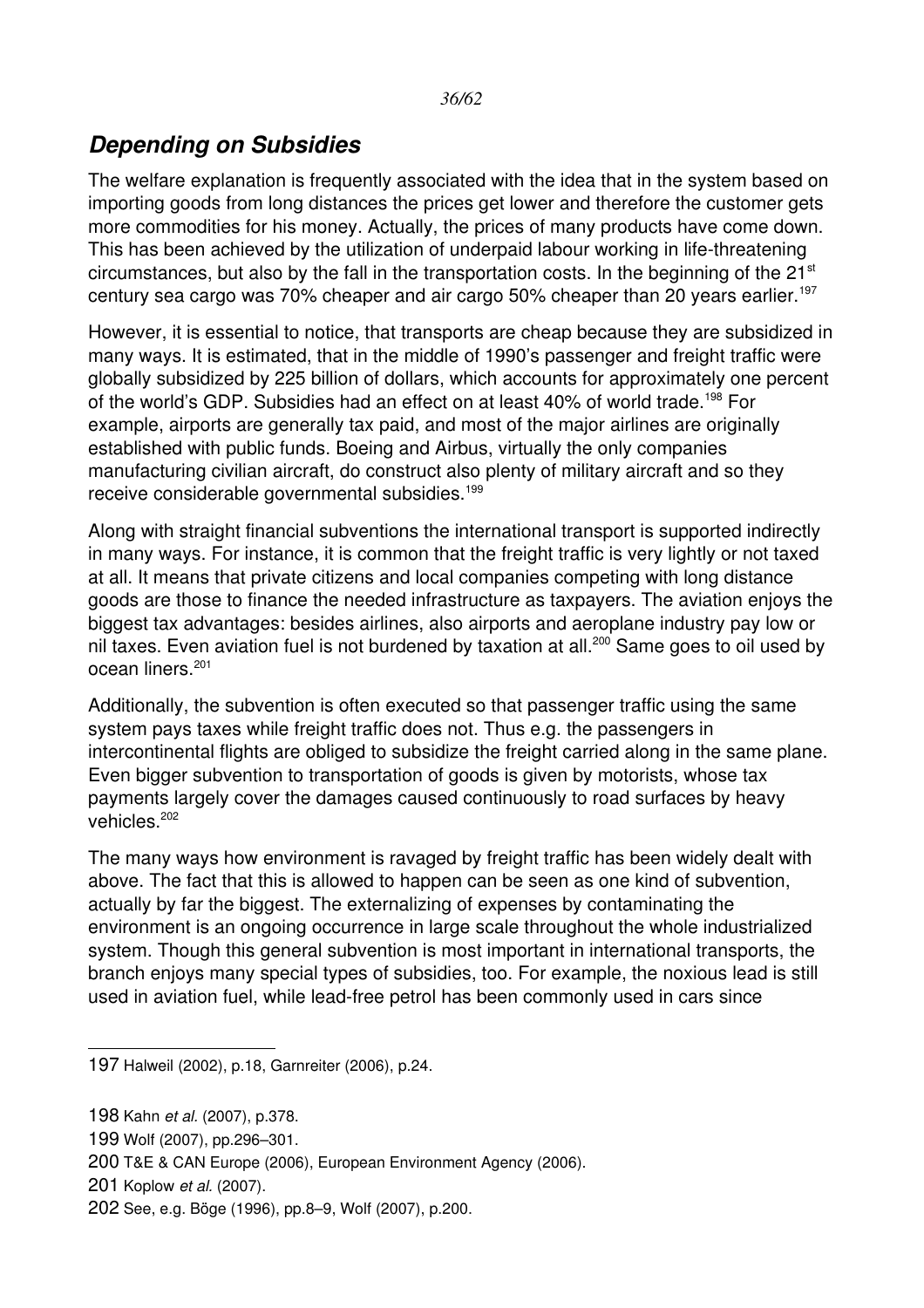1980's.<sup>[203](#page-36-1)</sup> As mentioned before, cargo vessels are allowed to use bunker oil containing plenty of sulphur and other toxics, although the sulphur content in diesel and other fuels is restricted heavily inside EU and in many other countries. Sea and air traffic have not been included in Kyoto Protocol's emission reduction obligations, though the Protocol does not even stipulate any sizable reduction in greenhouse gas emissions.<sup>[204](#page-36-2)</sup>

Thus, with the huge support system transportation costs are kept low in order to keep the global economy operating as this far. Its present operation is said to bring welfare for people everywhere, but actually it brings illfare to both South and North. The question is, what could possibly be the point of all this?

### <span id="page-36-0"></span>*Empire?*

To find a possible hidden rationality, it is helpful to move back in time and investigate an earlier system based on long-distance transportation, the British Empire. It seems obvious that building of this empire aimed at profiting the mother country, but many studies indicate that in reality it was unprofitable: it took more than it gave.<sup>[205](#page-36-3)</sup> So why was this empire put up in the first place? In order to see the apparent answer to this question, it is important to break away from the general illusion that states promote common good. In fact they have generally advocated interests of certain groups, usually those of the rich. This was already noticed by Adam Smith, the founder of political economy and a keystone figure in prevailing thought. He could not accept the influence that "moneyed men" had in government affairs, because the interest of those making their living from profits "is always in some respects different from, and even opposite to, that of the public"; dealers and manufacturers "have generally an interest to deceive and even to oppress the public, and who accordingly have, upon many occasions, both deceived and oppressed it". <sup>[206](#page-36-4)</sup>

The British Empire was created in order for certain quarters to profit enormously from it and these quarters were able to manipulate the state.<sup>[207](#page-36-5)</sup> Thus, it is well understandable that the transport system maintaining the Empire was generously supported from the coffers of government and the colonial offices. First and foremost the support was used for the army and navy which were needed for upholding the colonial power and the occupancy over transportation routes, but there was also a straight support to transportation infrastructure. The latter was seen justified also because it helped in turn the

<span id="page-36-1"></span><sup>203</sup> Tamminen (2006), p.43.

<span id="page-36-2"></span><sup>204</sup> See, e.g. Berntsen (2004). Aviation will be included into rather insignificant EU's emission trading scheme, but not until 2012; see, e.g. YLE (2007).

<span id="page-36-3"></span><sup>205</sup> See, e.g. Kurz (1999), and Parenti (1995), pp.47–50. These studies refer to the final stages of the British Empire, when the military protection and administration of all the conquered colonies demanded enormous resources. However, in the beginning of industrial development, the tilled and forested area increase provided, *de facto*, by the conquer of America was essential in order for the industry to be able to harness the people and land of the British Isles for its service, see Pomeranz (2000).

<span id="page-36-4"></span><sup>206</sup> Smith (1937), pp.248–250.

<span id="page-36-5"></span><sup>207</sup> See, e.g. Parenti (1995), pp.47–50.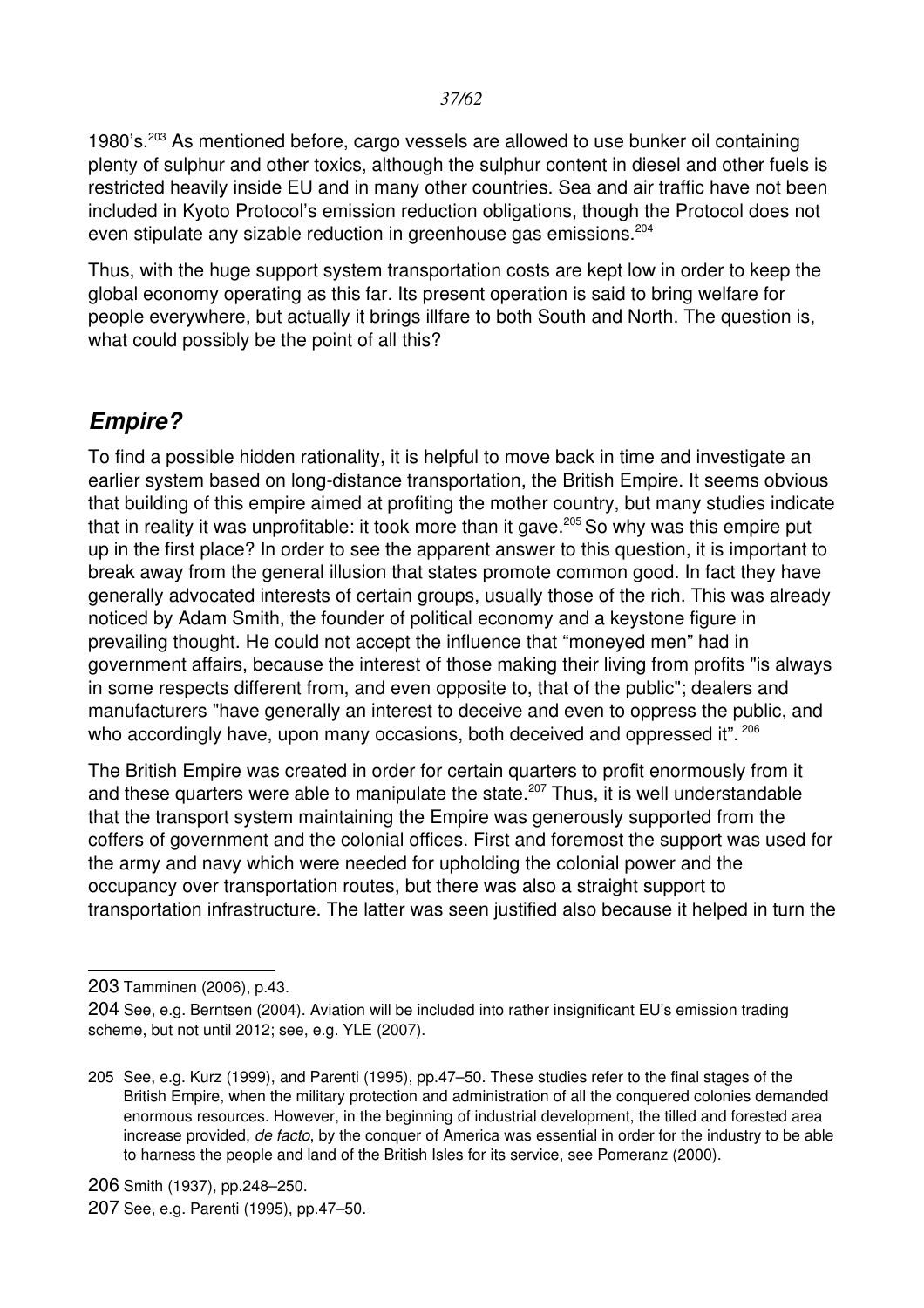operations carried out by the army and navy.<sup>[208](#page-37-1)</sup>

China has recently completed the railway connecting the mother country and Tibet. Due to the challenging geography the project has become very expensive and ecologically disastrous. The placard hung over the railway says: "Building happiness for the people in Qinghai and Tibet." Jiang Zemin, serving as General Secretary of the Communist Party of China from 1989 to 2002, expressed perhaps the more plausible reason for building the track: "Some people advised me not to go ahead with this project because it is not commercially viable. I said this is a political decision..."[209](#page-37-2) Most evidently the railway makes it easier to control Tibet, to change the population base, to execute military operations and to exploit the region economically.

Yet, the British Empire is history and the sphere of Chinese empire lies far from us. So, what is the point in referring to them when trying to understand the international transport system?

#### <span id="page-37-0"></span>*The Transnational Upper Class?*

In the present so called free world there are circles whose interest "is always in some respects different from, and even opposite to, that of the public". These benefit enormously from the international transports and are able to manipulate governments to foster transport system and to cut the expenses of transports. First of all these quarters consist of multinational corporations and financial circles which support and fund corporations. They are controlling the current global economy. For example, 80% of industrial products are manufactured by the 1 000 most largest corporations, which also dominate 70% of world trade.<sup>[210](#page-37-3)</sup>

A large group of people profits from the operations of the multinational corporations or identifies with those. However, these people constitute a minuscule minority of all people. They include the owners and managers of corporations, technical elite, transnational bureaucrats, leading mainstream media journalists and also an important part of national bureaucratic and political elites. Global structures bring plenty of money and power to them. Some sociologists have started to talk about the existence of transnational capitalist  $class.<sup>211</sup>$  $class.<sup>211</sup>$  $class.<sup>211</sup>$ 

This transnational elite or class is unified by shared ideologies and discourses but also by various unofficial organizations resembling social clubs. Members of the elite operating in different cities are bonded by 12 000 chambers of commerce throughout the world and by

<span id="page-37-1"></span><sup>208</sup> For discussions of building railways in British colonies for commercial and military purposes; see, e.g. Luscombe (2007), Wolf (2007), pp.94–97.

<span id="page-37-2"></span><sup>209</sup> International Campaign for Tibet (2002), Sither (2005).

<span id="page-37-3"></span><sup>210</sup> Mayer *et al.* (2007), p.7, see also Korten (1995), Madeley (1999), and Heerings (1995).

<span id="page-37-4"></span><sup>211</sup> On transnational capitalist class see, e.g. Sklair (2002), pp.98–105, Robinson (2004), pp.33–84. The class is not capitalist because all its members own companies but because members identify with their interests and benefit from their operations.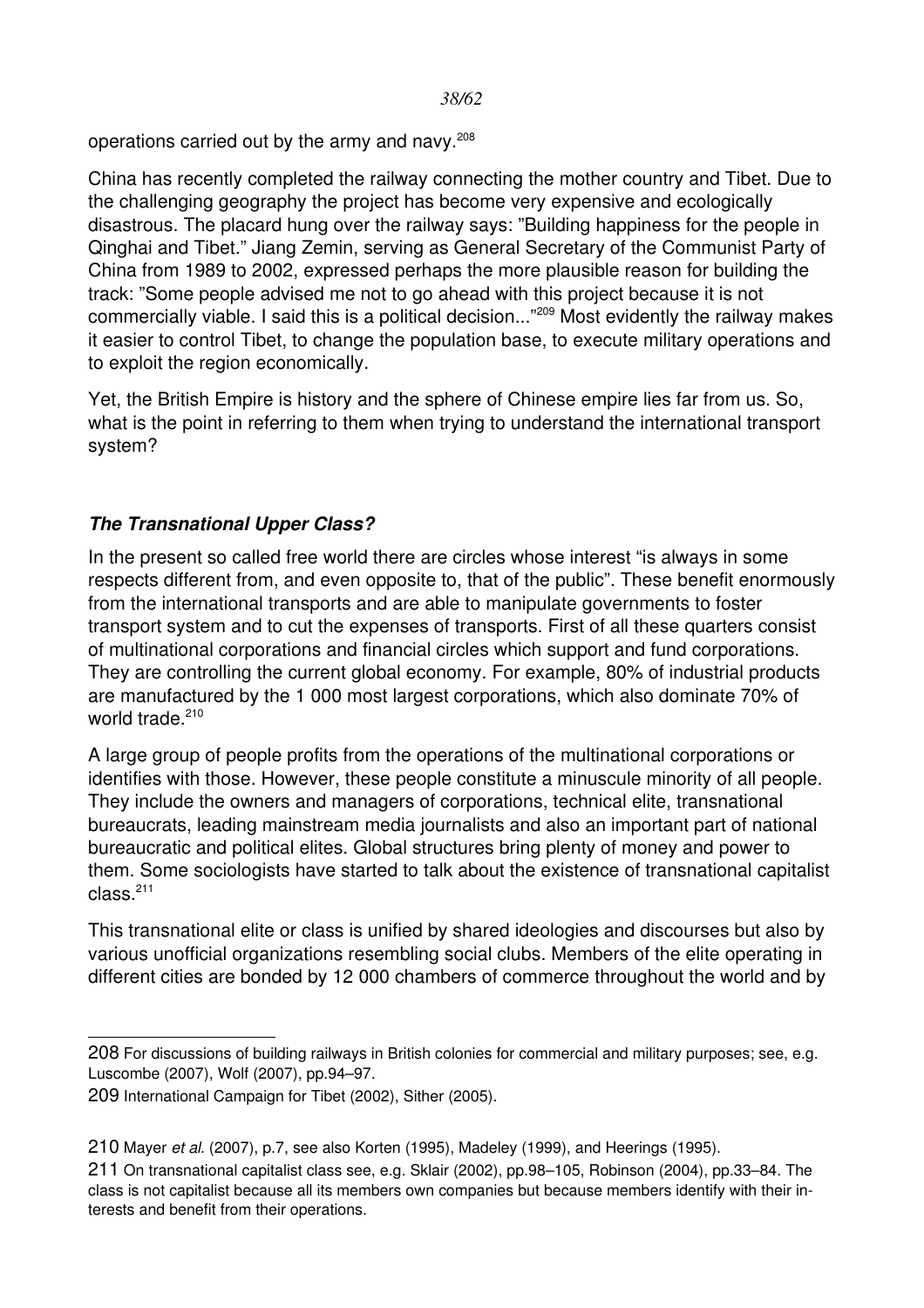32 000 Rotary Clubs functioning in over 200 countries.<sup>[212](#page-38-0)</sup> The highest levels of the elites meet each other in influential clubs such as World Economic Forum (WEF), Global Forum of Fortune magazine, International Chamber of Commerce (ICC), Trilateral Commission, Bilderberg Group, World Business Council for Sustainable Development (WBCSD) and European Round Table of Industrialists (ERT).<sup>[213](#page-38-1)</sup> These clubs help to form the perverted elite consensus, in which piling up capital and maintaining current structures are time after time prioritized over life of mankind and the earth.

The views of "class-conscious" elite turn into official, more or less binding decisions in many organs or bodies of global administration like World Trade Organization (WTO), the World Bank, International Monetary Fund (IMF), regional development banks, several organizations of UN, the OECD, the European Commission and the councils of EU, as well as G7/G8 summit meetings with their steering organization.<sup>[214](#page-38-2)</sup> These organs or bodies create a dense network that works in many ways like a state. Some sociologists have started to call it a global quasi-state or even transnational state.<sup>[215](#page-38-3)</sup> In this state there is no trace of democracy.

The global system of power resembles in many ways the former empires. Like the Roman and British Empires, it moves natural resources and fruits of labour from subdued people and areas to centres inhabited by the elite, while disasters and tragedies are brought to periphery.[216](#page-38-4) The pattern of freight transport dealt with above can be seen as a manifestation of this phenomenon. The correct direction and volume of the flow of resources is ensured if necessary by savage wars, just as in former empires. The oil wars in Middle East provide us a bright example.<sup>[217](#page-38-5)</sup>

In the US – which has carried on most of the military interventions and wars required by world capitalism – many members of the dominant elite have admitted openly after the attacks of September 11, 2001 that the US has established an Empire and have started to talk about it in the positive tone.<sup>[218](#page-38-6)</sup> Actually, the quarters responsible for planning US politics understood already during the World War II that the US is going to inherit the position the British Empire had hold earlier. The term "Grand Area" was used of the empire led by the US. In this vast area consisting of most parts of the world, it was necessary "to secure the limitation of any exercise of sovereignty by foreign nations that constitutes a threat to the minimum world area essential for the security and economic prosperity of the United States and the Western Hemisphere".<sup>[219](#page-38-7)</sup>

<span id="page-38-0"></span><sup>212</sup> See World Chambers Network (2008), Rotary International (2008).

<span id="page-38-1"></span><sup>213</sup> See, e.g. Sklair (2002), p.99, Gill (1990), Carroll & Carson (2003), and Balanya *et al.* (1997).

<span id="page-38-2"></span><sup>214</sup> See, e.g. Tammilehto (1998), pp.210–35, Tammilehto (2007), Mayer *et al.* (2007), Mihevc (1995), Chossudovsky (1997), and Airaksinen (2003).

<span id="page-38-3"></span><sup>215</sup> Robinson (2004), pp.85–144.

<span id="page-38-4"></span><sup>216</sup> For a discussion of deforestation wherever the Roman Empire expanded, see Perlin (1989).

<span id="page-38-5"></span><sup>217</sup> The fact that the prime motive in the Iraq war has been control of the oil, is admited now for example by the former chairman of the US Federal Reserve Alan Greenspan. In his memoirs published in autumn 2007 he writes: "I am saddened that it is politically inconvenient to acknowledge what everyone knows: the Iraq war is largely about oil." Paterson (2007).

<span id="page-38-6"></span><sup>218</sup> See, e.g. Hardt (2006), Mallaby (2002) gives an example of this kind of mainstream writing.

<span id="page-38-7"></span><sup>219</sup> Dieterich (1990), pp.83–86, Gill (1990), p.126., Shoup & Minter (2004), p.130.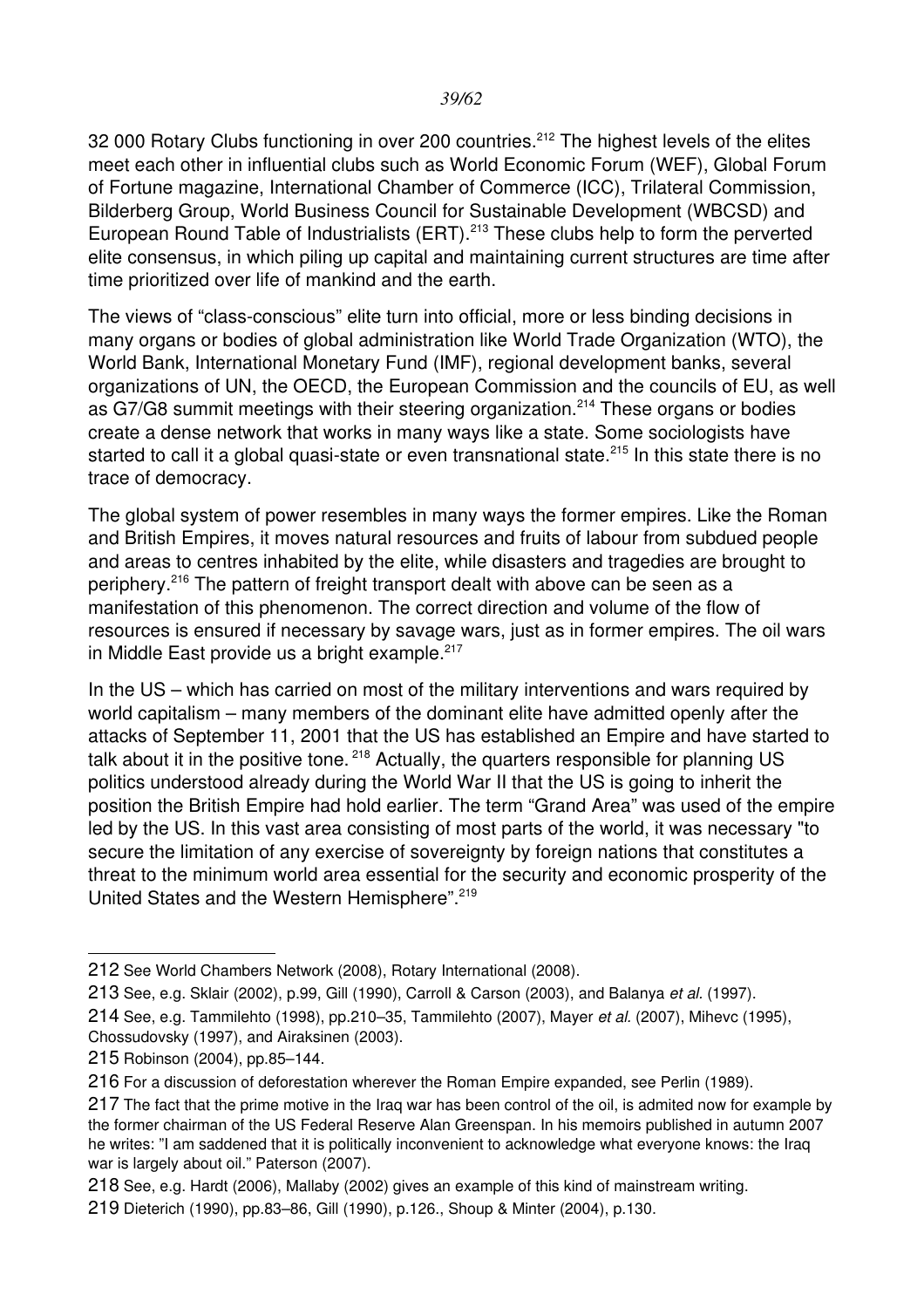#### <span id="page-39-0"></span>*Collective Imperialism*

Though the military securing of the prevailing empire is mainly in the hands of the US Army, Air Force, Navy and Marine Corps, it is slightly misleading to call it the Empire of the US. On one hand, the majority of the Americans do not accept the current foreign policy,<sup>[220](#page-39-1)</sup> and in many ways building of the empire is causing damage to them. On the other hand, the control of the empire is transnationally executed in other aspects than military, and elites of other "Western" countries have approved most of the interventions by the US. These interventions have benefited also the interests of transnational companies keeping their headquarters outside the US. Besides, the other core countries of today's world system often participate in US-led wars. The EU is also strongly enhancing its own military intervention capability.<sup>[221](#page-39-2)</sup> The present case is more likely to be considered as a transnational empire or collective imperialism with leaders and looters scattered throughout the North.<sup>[222](#page-39-3)</sup> This more or less dispersed structure does not make world power any better or less repressive, undemocratic, bloody or disastrous.

Thus, the existence of collective imperialism, transnational corporations and other power structures with the twisted set of values of the elites gives a longed-for explanation. The prevailing international transport system is maintained and extended in spite of its apparent harmfulness because it promotes the interests of the elites.

<span id="page-39-2"></span>221 See, e.g. Pflüger & Wagner (2006).

<span id="page-39-1"></span><sup>220</sup> See, e.g. PIPA (2006).

<span id="page-39-3"></span><sup>222</sup> See, e.g. Mayer *et al.* (2007), Carroll & Carson (2003).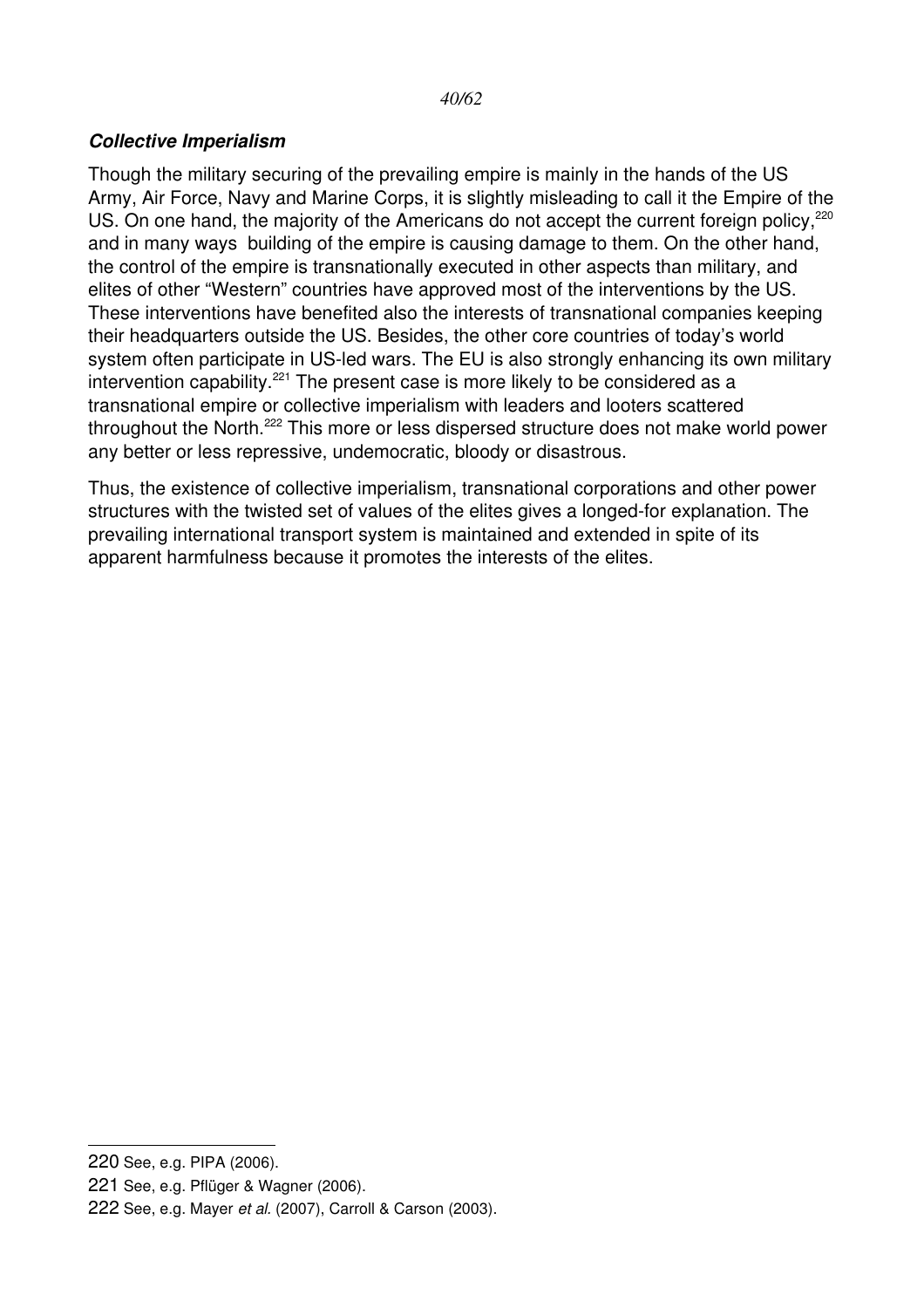# <span id="page-40-1"></span>**What Alternatives Do We Have?**

As the present international transport system is being so grievous, what options do we have? If the attention is focused only on direct environmental impacts of the transportation, one easily ends up suggesting some technical solution or improvement.

# <span id="page-40-0"></span>*Biofuels*

A demand to substitute biofuels of plant origin for oil is the most popular alternative. For example, the working group set by Intergovernmental Panel on Climate Change to consider ways to cut down greenhouse gas emissions caused by traffic gave virtually only one recommendation: to increase the use of biofuels<sup>[223](#page-40-2)</sup>. This is clearly a quasi-solution that leads out of the frying pan into the fire.

Firstly, it aims to touch only one of the many serious problems caused by transports, that is greenhouse gas emissions. Secondly, even this problem is not solved at least with the presently available biofuel technologies. The energy inputs needed to cultivation and refining of the fuel as well as the decimation of the rainforests and marshes to get soil for cultivation, with other changes in land use, lead to substantial greenhouse gas emissions that may even be as large as with the use of fossil fuels. Large scale logging operations in a rainforest may also catalyse a chain reaction causing the forest to begin to be destroyed and by that to change climate substantially.

Thirdly, growing plants for fuel decreases the already diminishing biological diversity of our planet, which may have unforeseeable consequences in the long run. Furthermore, the plants grown for fuel are food plants – or they are competing for the same arable land and other inputs with food plants – which is why the production of bioethanol and biodiesel has already led to an increase in price of food and to growing number of hungry people. In addition, when it comes to mass production of biofuel, in order to produce net energy with current technology it is required to use the arable land and cheap labour of poor countries for the benefit of the rich. This is only possible by maintaining and consolidating present imperialistic power structure.<sup>[224](#page-40-3)</sup>

<span id="page-40-2"></span><sup>223</sup> Kahn *et al.* (2007).

<span id="page-40-3"></span><sup>224</sup> See, e.g. *Agrofuels, Towards a reality check in nine key areas*. (2007), Humalisto (2006), Bailey (2007), and Pimentel *et al.* (2007). The latter is a letter to the chairman of IPCC from five authoritative scientists, in which the report on biofuels is highly criticized.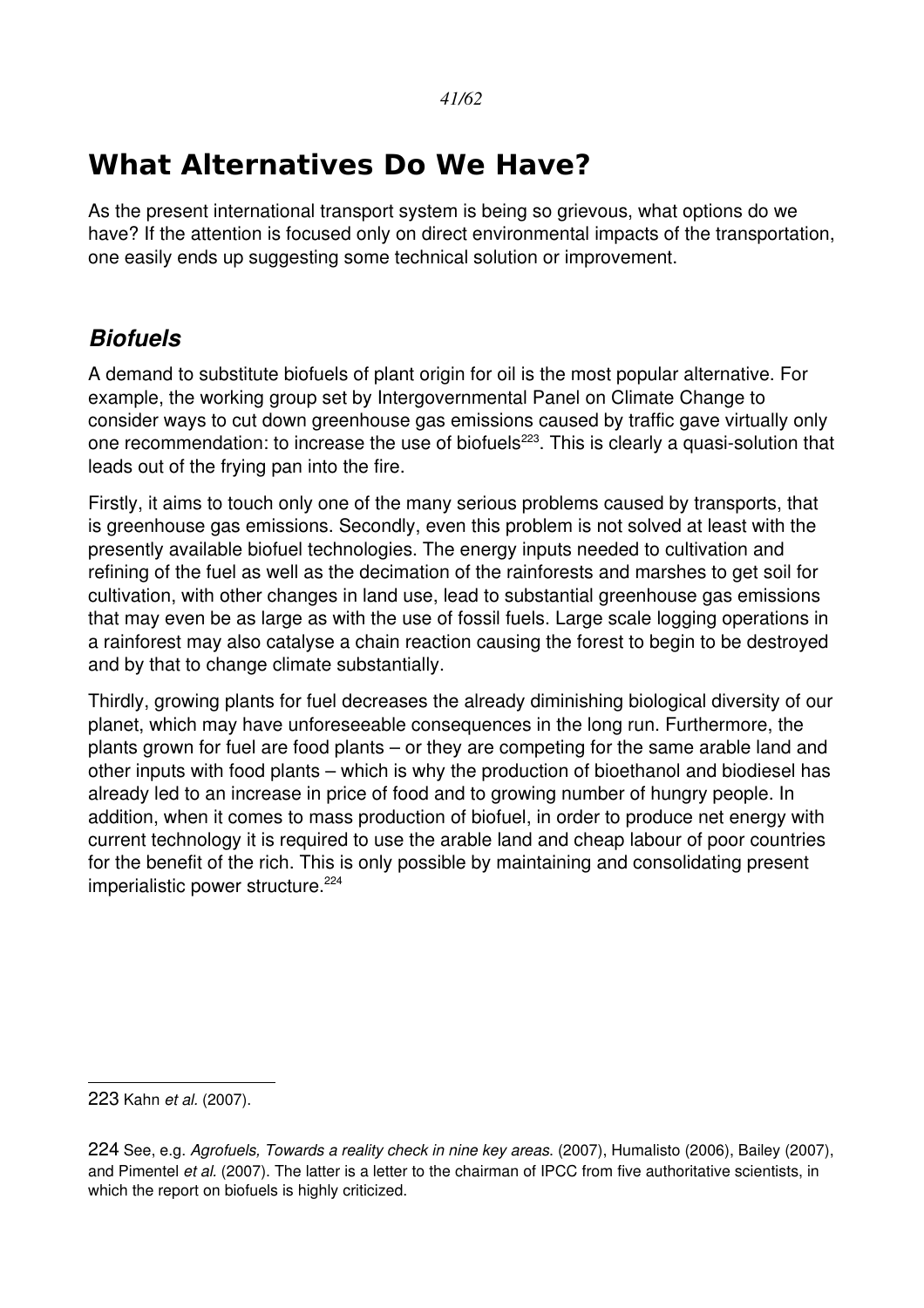# <span id="page-41-0"></span>*Social Change*

If the present international transport system would be an essential part of the machinery producing welfare, it would make sense to look for some alternative technical fixes for it. But as it is needed only for maintaining the economic system based on the exploitation of the earth and the vast majority of mankind, the alternative must be sought from the direction of social changes.

The change does not have to and should not be grounded on "The New Man", whose set of values lies far above the horizon of a modern man. Instead it can rely on two commonly shared values: truth and democracy.

Although absolute truth is unattainable, supporting the truth as a value means that lying and misleading are not to be approved. However, the consumption of long-distance goods is based largely on systematic lying and misleading that goes by the name of advertising. The lack of rebellion against the tyranny of the corporations and global quasi-state is based on the selective news broadcasting of mainstream media and the newspeak it has adopted. In this language oligarchy is democracy, domination is taking charge of public affairs, war is peace enforcement, exploitation is economic development, colonialism is bringing democracy, imperialism is stabilization, telling lies is public relations, repeating the message of those in power is objective journalism, ecological lifestyle is poverty, creating poverty is creating jobs, etc.

Supporting democracy as a value is not the same as sanctifying the rites of voting. It is discarding tyranny and oligarchy, it is will to make one's own decisions and to take part equally with others in decisions concerning common affairs.

One man cannot change the society – especially when it is a global society – whereas social movements can. While creating new bonds and ways of doing things together every single movement is actually changing society immediately by its mere existence. The internal communication network of a movement decrease the exposure of every activist to advertisements and media manipulation. It is also possible that within the movement a genuine democracy flourishes here and now.

Movements with particular goal to call a halt to lies represented in media and advertising and to create true democracy naturally reinforces these tendencies that exist in various movements. They may disturb advertising, establish alternative media outlets and organize locally, regionally and globally acting democratic decision-making processes parallel to official organs.

Along with building parallel society the essential task for movements dealing with media and democracy is to weaken the prevailing institutions of power and falsehood. With spread of information and with different actions the justification and support of those institutions will gradually decrease. When people withdraw their support from them, it might well happen that what young French law student Étienne de La Boétie realized already 400 year ago. In his work *The Discourse on voluntary servitude* he wrote: "I do not ask that you place hands upon the tyrant to topple him over, but simply that you support him no longer; then you will behold him, like a great Colossus whose pedestal has been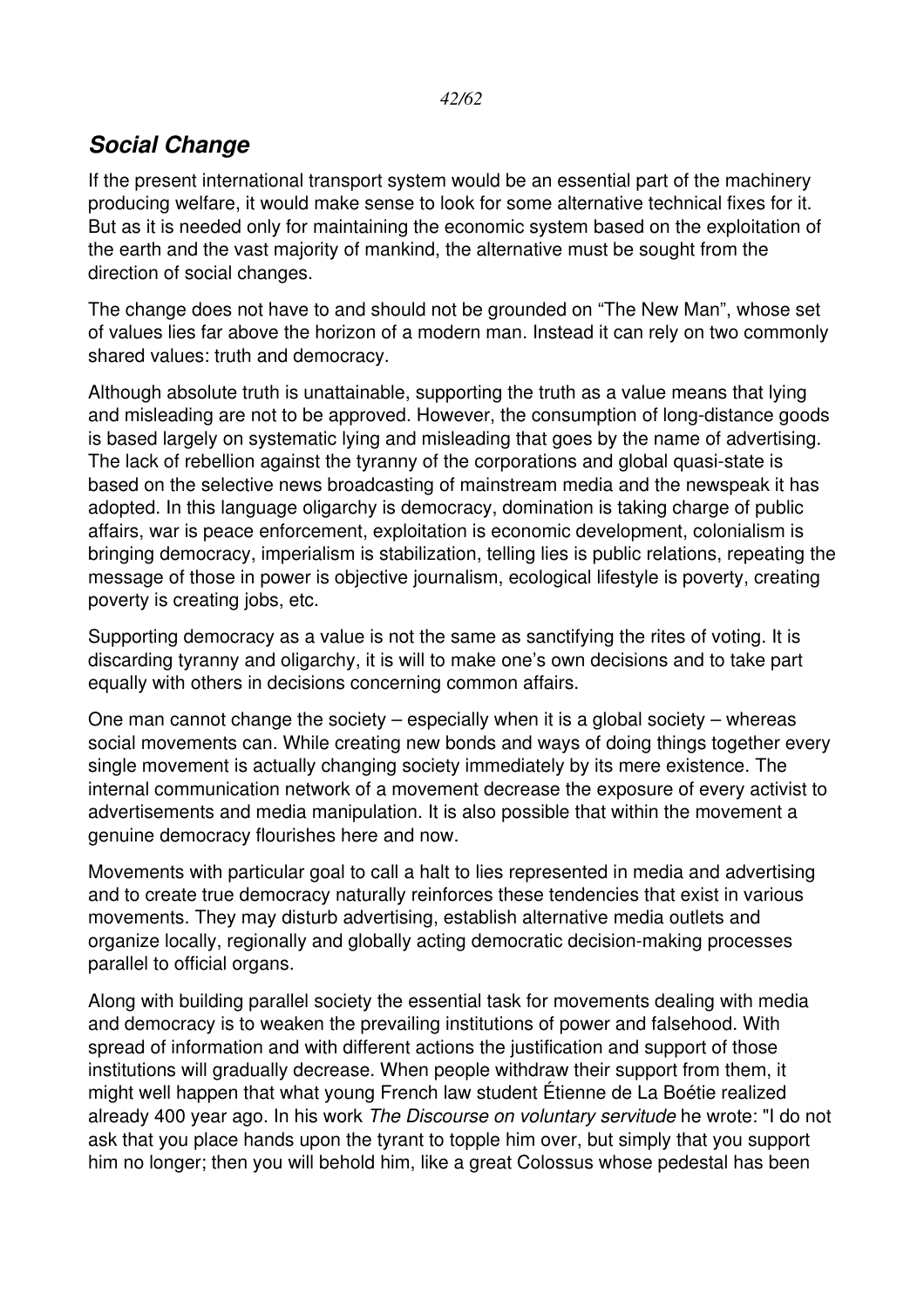pulled away, fall of his own weight and break in pieces."[225](#page-42-2)

Movements of the type depicted above are not mere theoretical construction; there are already plenty of such movements acting on local, regional and global level. Thus, reinforcing them and the structural change generated by them form a real alternative to the continuous existence of the disastrous international transport system of today.<sup>[226](#page-42-3)</sup>

### <span id="page-42-1"></span>*Shadow Society*

An obvious counter-argument against these ideas of social change is to pay attention to small number of movement activists nowadays, and to claim that behaviour of the majority is always in accordance with institutions of power, and so all the structural alternatives are very unfamiliar for most of the people. In this argument, it is forgotten that the official society is only one aspect in social life. Underneath and parallel to it lies another sphere of reasoning, action and social relations.

Here this average consumer may swear at market-chain, since she must once again buy long-distance transported intoxicated tomatoes or bread full of additives. There that wellpaid clerical employee may feel hatred towards his employer, who cares for corporate social responsibility only in paper; he may ponder a way to use his inside information to sabotage the corporation. Here this unemployed engineer may organize an exchange circle in her neighbourhood and then feel that for once she is doing something meaningful. There that investor may look at the history of revolutions and daydream of a new large scale social change. Here this retired teacher may be a supporting member of a solidarity group that carries on foreign trade by a sailing ship, and may gradually learn to appreciate the radical views of the group's active members. $227$ 

However, most important is the fact that the majority of these and those dutiful citizens, employees and consumers are also mothers and fathers. When their children are small, they produce an enormous amount of food, cleaning, care and other essential services unpaid at their households. Usually the only matter preventing them from cracking under the workload is the help given by informal circle of friends, relatives, neighbours and other parents with children of the same age.<sup>[228](#page-42-5)</sup>

### <span id="page-42-0"></span>*Common Wealth*

Another obvious counter-argument is to refer to the decrease of the stream of material caused by lessened transports and the collapse of the institutions of power. Is it really possible to motivate the majority of the people living in high income countries to pitch for

<span id="page-42-2"></span><sup>225</sup> La Boétie (1975), p.53.

<span id="page-42-3"></span><sup>226</sup> For discussions of activity and possibilities of social movements; see, e.g. Tammilehto *et al.* (1989), Abramsky (2001), Foran (2002), Lummis (1996), Solnit (2004) and Graeber (2004).

<span id="page-42-4"></span><sup>227</sup> For discussions of seeing the institutionalization of society as incomplete process which contains many conflicts; see, e.g. Holloway (2002), Tammilehto (2005b).

<span id="page-42-5"></span><sup>228</sup> This is part of a so called "subsistence economy" which exists alongside the official economy throughout the world, see Mies & Bennholdt-Thomsen (1999), Bennholdt-Thomsen *et al.* (2001).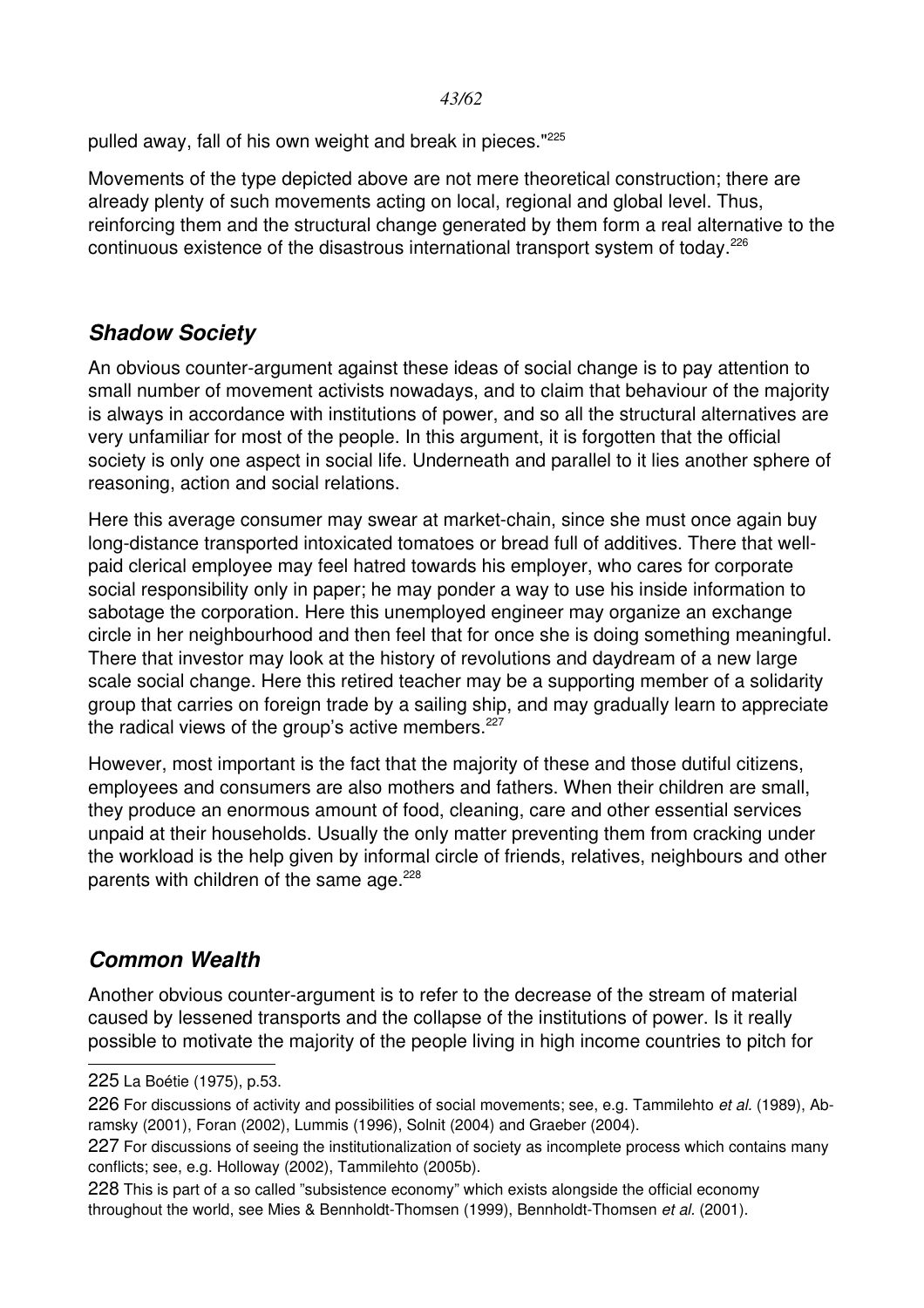diminishing their own material standard of living?

In the world where transportation has been reduced to sustainable scale the people of the North would indeed consume less. But still they could be more wealthy than today. To understand this, the predominant narrow point of view in economics has to be changed to the perspective of extended economy. Then it is apparent, that apart from the wealth that some people have and others lack, we do have plenty of common wealth that is constantly generated and regenerated by private citizens, communities and nature. In addition to the commons controlled by particular communities the common wealth consists of areas and resources that are accessible by anyone. These are called public goods by economists. A part of this common wealth is produced by states,local authorities and other public entities. But even in the industrialized countries – and also in real socialism – large part of it is created in the unofficial or independent section of the society: within households, within informal trade, within artistic, political and research work done without salary, within associations, societies and social movements.

The air we breathe, the warming sun, the ability to give birth that most of the women have, wild animals and plants, most of the lakes, oceans and seas, deserts and most of the forests, towns and villages, public libraries, schools, hospitals and inexpensive public transport are concrete embodiments of material common wealth. Most of the genetic information and scientific knowledge, the open source software, local lore, conventional wisdom and common sense, folklore and large part of popular and high culture are examples of immaterial goods that build up common wealth.<sup>[229](#page-43-1)</sup>

# <span id="page-43-0"></span>*Conceivable World*

It is possible to create an inspiring vision of a post-capitalistic society with much less transport and consumption in which there is definitely more common wealth. Although there would be little transport of people and goods, transport would still be in a key position in economics. As natural processes would not any more be seen extraeconomical, the matter carried by the winds, rivers and ocean currents along with migration of birds and other animals are to be considered prosperity bringing and meaningful phenomena.

The cargo ships sailing slowly and at long intervals would have an important mission. The arrival would be an exciting feast, in which people meet quests coming from far distances. There the presents endowed by nature and people of far away countries would be showcased and dished out. In unison, the return freight would be collected from the offerings of the partaken people. Still, the main thing would be the ritual, in which some object of value traveling around the world and carrying a fullness of meanings would be received and possessed for a limited time. The tales heard repeatedly since childhood would connect these valuables with ancient times of terror, destruction and oppression, with the triumph over those and finally with the new unity of mankind. The ritual would revitalize the new consciousness of history, where the past systems of power and

<span id="page-43-1"></span><sup>229</sup> For discussions of common wealth as well as the extended and informal economy; see, e.g. Lummis (1996), Tammilehto (2003b), pp.49–58, Bollier (2002), Berkes (1989) and Mies & Bennholdt-Thomsen (1999).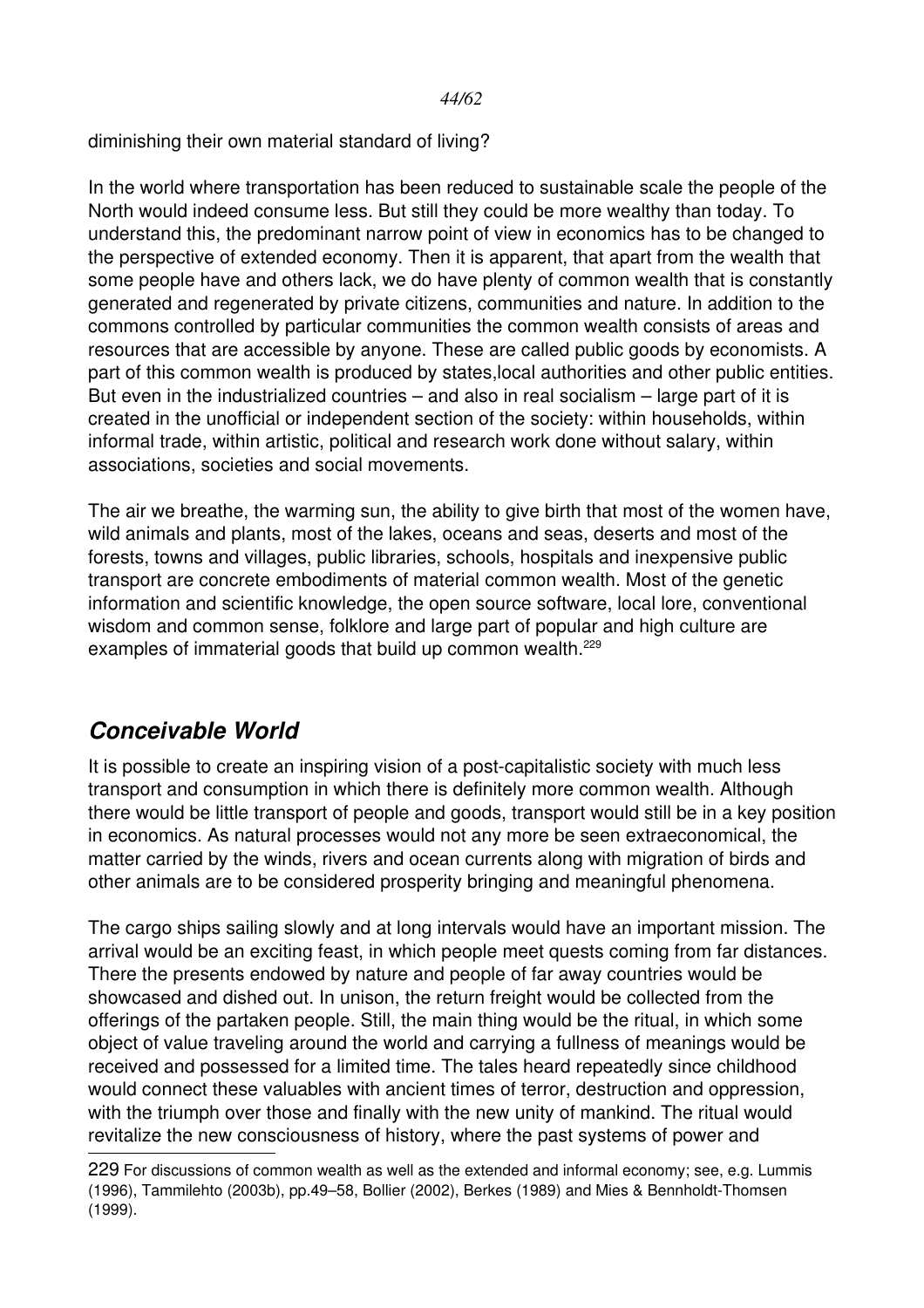#### *45/62*

economy would be perceived as horrible petrifications of always present vices of greed and subjugation. At the same time it would reinforce the prevailing values of democracy, mutual aid, high regard of common wealth and truthfulness.

Even in this possible world many would be occasionally seized with travel fever – especially the young people. All would not fit in the ocean-going ships, but in the hastenslowly-society, following the reign of standardizing institutions of power, every single local area would be enormously vast and versatile. It would be full of new experiences and awaiting adventures.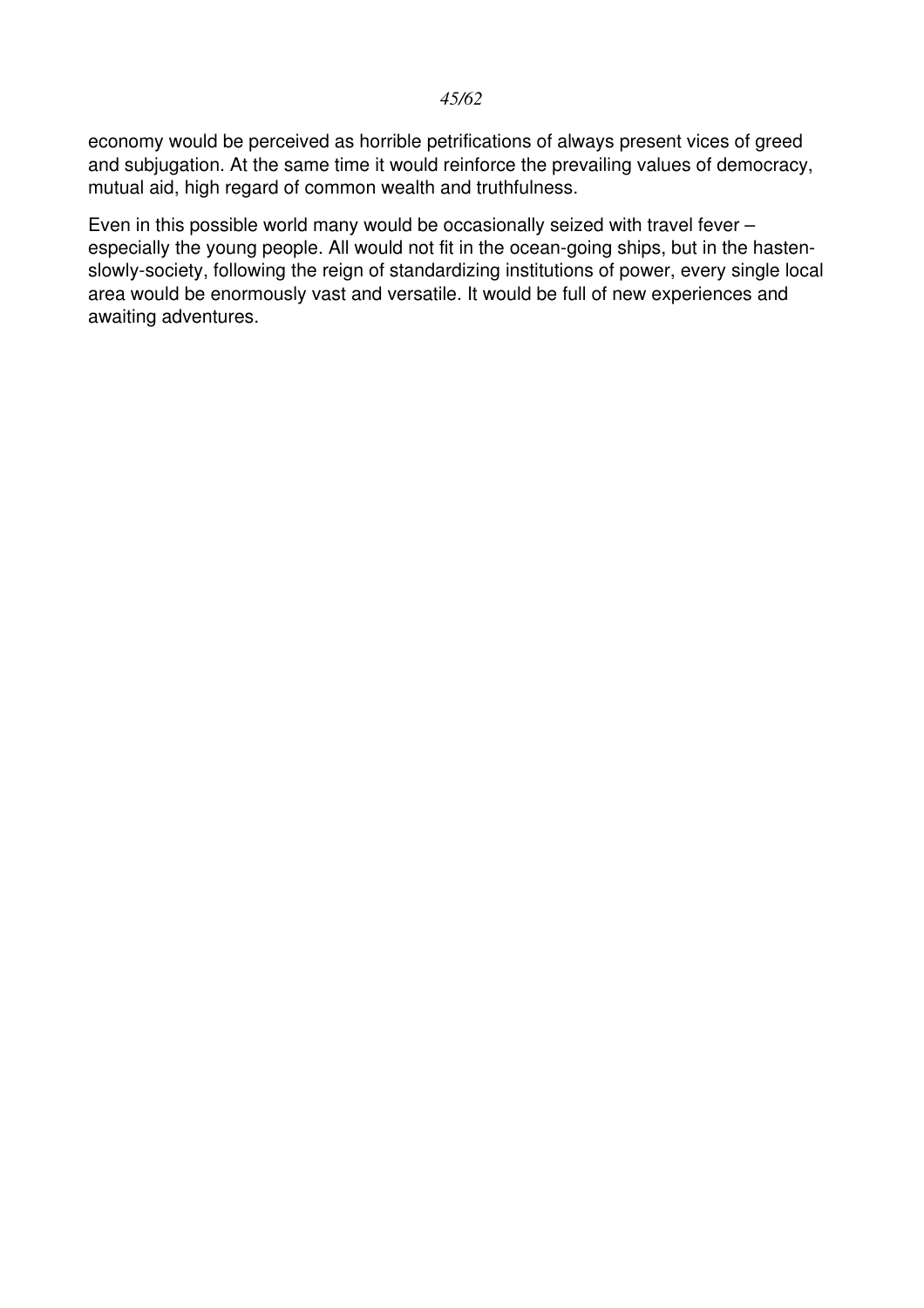# <span id="page-45-0"></span>**Bibliography**

- Abramsky, Kolya (ed.) (2001): *Restructuring and resistance, diverse voices of struggle in western europe*. London, Resres books.
- ACP (2001): *A History of the Panama Canal, French and American Construction Efforts*. The Panama Canal Authority Technical Resources Center,Corporate Communications Division http://www.pancanal.com/eng/history/history/
- Action Aid (2005): *Power hungry, Six reasons to regulate global food corporations*. Action Aid International, Johannesburg http://www.actionaid.org.uk/wps/content/documents/ power\_hungry.pdf
- Ahmad, Nadim & Andrew Wyckoff (2003): *Carbon Dioxide Emissions Embodied in International Trade of Goods*. STI working paper *15*, OECD, Paris
- Airaksinen, Jaana (2003): *Maailmankauppaa kaikille*. Like, Helsinki
- Airbus (2006): *Global Market Forecast, The future of flying, 2006-2025*. Airbus, Toulouse
- Anderson, Benedict (1991): *Imagined Communities, Reflections on the Origin and Spread of Nationalism*. Verso, London
- Anderson, Kevin, Alice Bows & Paul Upham (2006): *Growth scenarios for EU & UK aviation: contradictions with climate policy*. Working Paper *84*, Tyndall Centre for Climate Change Research, University of Manchester
- Andersson, Jan Otto & Mattias Lindroth (2001): Ecologically unsustainable trade. *Ecological Economics, no. 1/37, 113-122*
- Anonymous (1994): The importance of the car to the modern economy. *Aufheben*, no. 3 http://www.geocities.com/aufheben2/auf\_3\_roads.html#A
- Anonymous (2005): *Introduced Marine Organisms: Workshop on Risks and Management Measures Trondheim, Norway 10-11 may 2004.* DN-utredning *2005-1*, Direktoratet for naturforvaltning
- Anonymous (2007): *Agrofuels, Towards a reality check in nine key areas*. Biofuelwatch, Carbon Trade Watch/TNI, Corporate Europe Observatory, Econexus, Ecoropa, Grupo de Reflexión Rural, Munlochy Vigil, NOAH (Friends of the Earth Denmark), Rettet Den Regenwald, Watch Indonesia http://www.tni.org/reports/ctw/agrofuels.pdf
- Bailey, Robert (2007): *Bio-fuelling Poverty: Why the EU renewable-fuel target may be disastrous for poor people*. Oxfam Briefing Note, Oxfam International, Oxford http://oxfam.intelli-direct.com/e/d.dll? m=235&url=http://www.oxfam.org/en/files/bn\_biofuelling\_poverty\_0711.pdf/download
- BAN (2007): *Toxic Trade News*. Basel Action Network, Seattle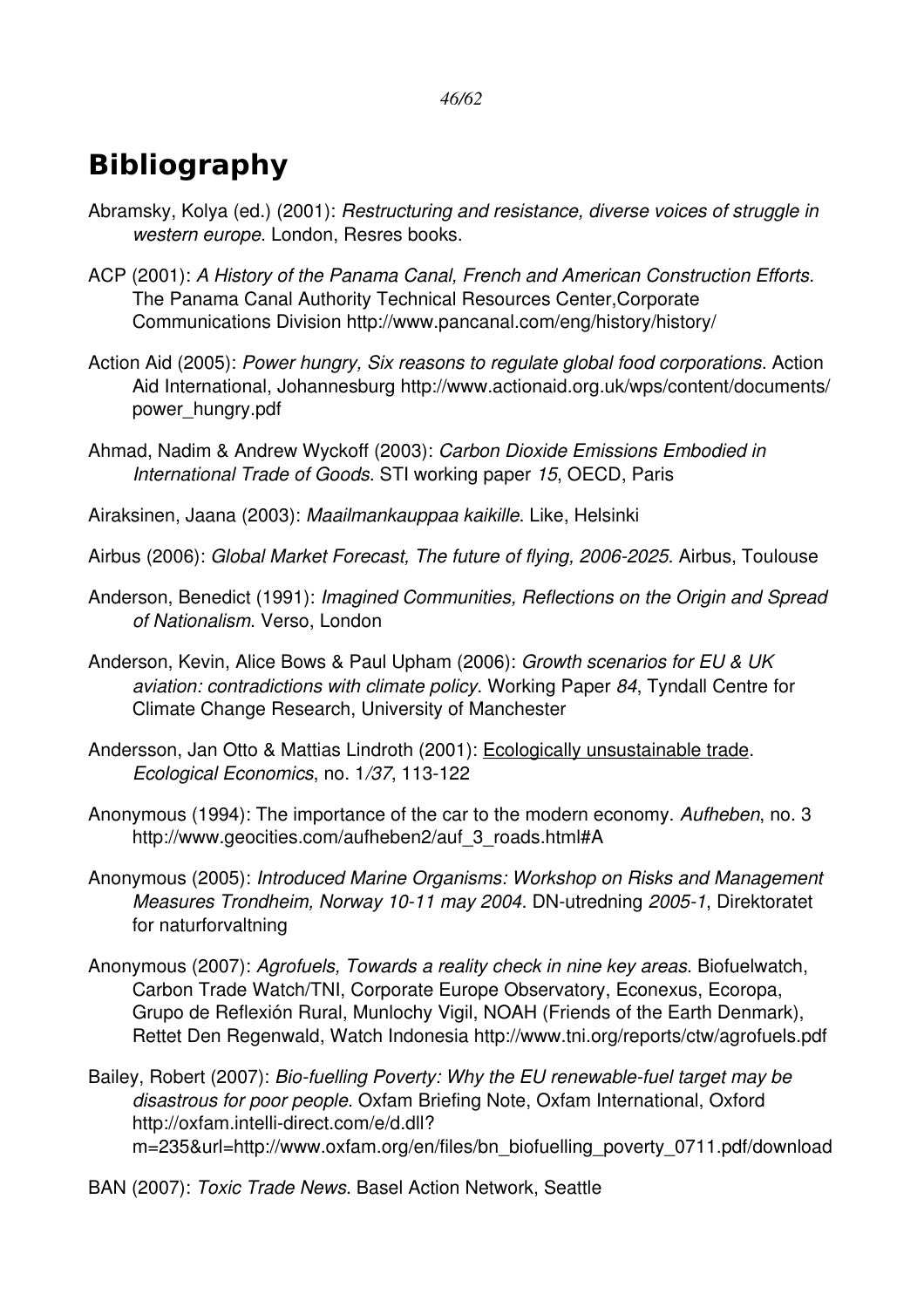http://www.ban.org/ban\_news/index.html

- Bel, Germà & Xavier Fageda (2005): *Getting There Fast: Globalization, Intercontinental Flights and Location of Headquarters*. Working Paper Series, SSRN http://ssrn.com/abstract=849165
- Bennholdt-Thomsen, Veronika, Nicholas Faraclas & Claudia von Werlhof (ed.) (2001): There is an alternative: subsistence and world-wide resistance to corporate *globalization*. London, Zed Books.
- Berkes, Fikret (ed.) (1989): *Common Property Resources, Ecology and Community-Based Sustainable Development*. London, Belhaven.
- Berninger, Kati, Petri Tapio & Risto Willamo (1996): *Ympäristönsuojelun perusteet*. Gaudeamus, Helsinki
- Berntsen, Terje (2004): The effect of transport emissions on the climate. *Cicerone*, no. 4*/2004*, http://www.cicero.uio.no/fulltext/index\_e.aspx?id=3032
- Bollier, David (2002): *Silent theft, The pivate plunder of our common wealth*. New York, **Routledge**
- Braudel, Fernand (1988): *Kapitalismens dynamik*. Gidlunds, Värnamo
- Brennan, Teresa (2003): *Globalization and its Terrors, Daily life in the West*. Routledge, London
- Brüggmeier, Franz-Josef & Thomas Rommelspacher (1989[1987]): Einleitung. In Brüggmeier, Franz-Josef & T. Rommelspacher (ed.): *Besiegte Natur, Geschichte der Umwelt im 19. und 20. Jahrhundert*. Beck, München, 618
- Bunker, Stephen G. (1994): Flimsy joint ventures in fragile environments. In Barham, Bradford, S. G. Bunker & D. O'Hearn (ed.): *States, firms, and raw materials, The world economy and ecology of aluminium*. The University of Wisconsin Press, Madison, 261-296
- Böge, Stefanie (1996): *Freight Transport, Food Production and Consumption in the United States and Europe*. Wuppertal Paper *56*, Wuppertal Institute for Climate, Environment and Energy, Wuppertal
- Böhm, Steffen, Campbell Jones, Chris Land & Matthew Paterson (2006a): Introduction: Impossiblities of automobility. In Böhm, Steffen, C. Jones, C. Land & M. Paterson (ed.): *Against Automobility*. Blackwell/Sociological Review, Oxford
- Böhm, Steffen, Campbell Jones, Chris Land & Matthew Paterson (ed.) (2006b): *Against Automobility*. Blackwell/Sociological Review, Oxford.
- CAN Europe & T&E (2006): *Measures to curb the climate change impacts of aviation*. European Federation for Transport and Environment & Climate Action Network Europe, Brussels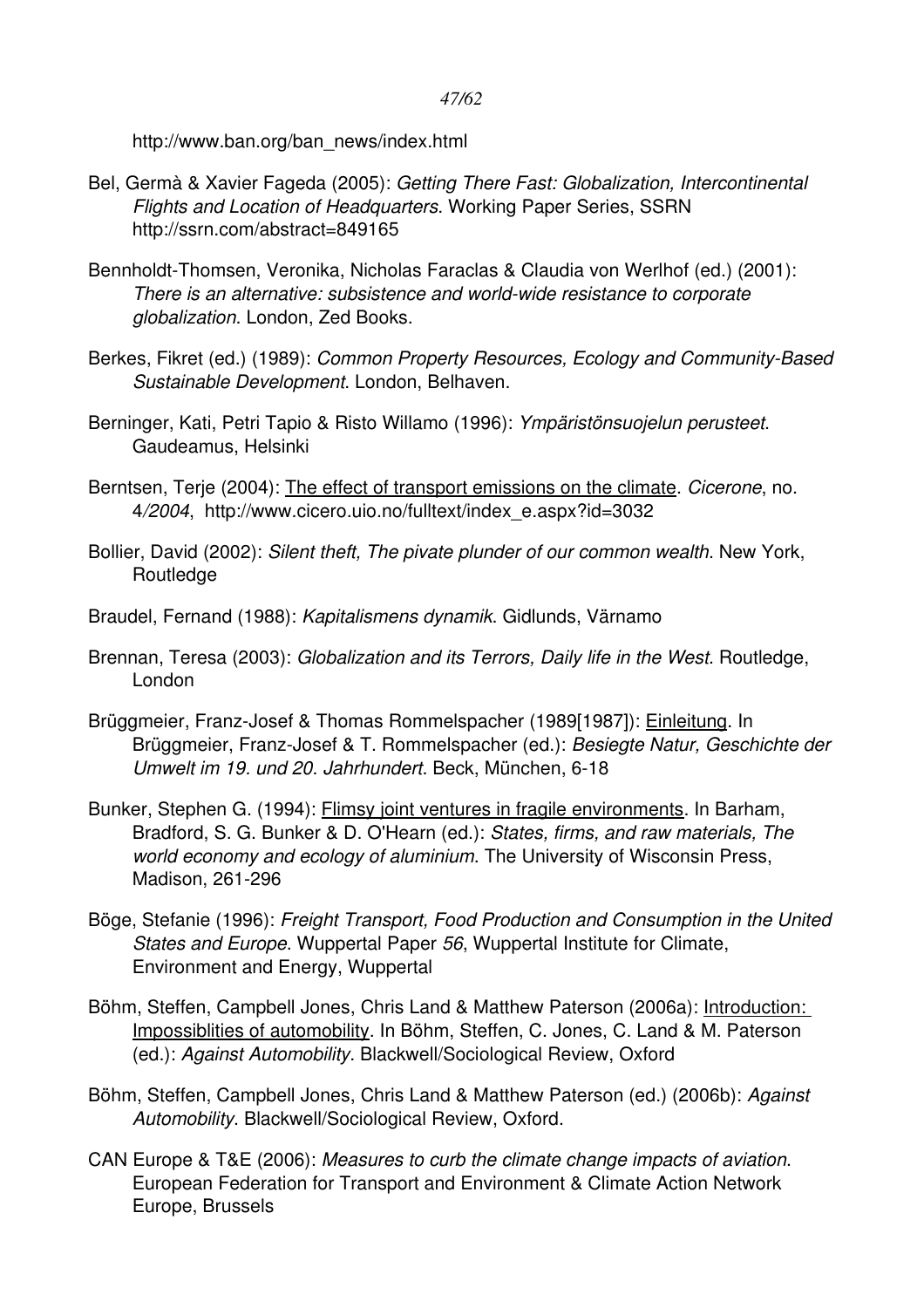#### *48/62*

http://www.transportenvironment.org/docs/Publications/2006/2006-10 cane\_te\_position\_paper\_aviation\_impacts.pdf

- Carey, Alex (1997): *Taking the risk out of democracy, Corporate propaganda versus freedom and liberty*. University of Illinois Press, Urbana
- Carroll, William K. & Colin Carson (2003): Forging a New Hegemony? The Role of Transnational Policy Groups in the Network and Discourses of Global Corporate Governance. *Journal of World-Systems Research*, no. 1/IX, 66-102 http://jwsr.ucr.edu/archive/vol9/number1/pdf/jwsr-v9n1.pdf
- Cato, Molly Scott (2006): Market, Schmarket: Building the Post-Capitalist Economy. New Clarion Press, Cheltenham, UK
- Chomsky, Noam (1989): *Necessary Illusions, Thought control in democratic societies*. CBC Enterprises, Montréal
- Chomsky, Noam (2001): *September 11th and its aftermath: Where is the world heading?*. **Medialens** http://www.medialens.org/articles/the\_articles/articles\_2001/nc\_september\_11.html
- Chossudovsky, Michel (1997): *The globalisation of poverty: impacts of IMF and World Bank reforms*. Zed Books; TWN, London; Atlantic Highlands, N.J.; Penang, Malaysia
- CIA (2007): *The World Factbook*. Central Intelligence Agency https://www.cia.gov/library/publications/the-world-factbook/fields/2053.html
- Conversino, Mark J. (2007): The Spectacle of Flight: Aviation and Western Imagination, 1920-1950 (review of Robert Wohl's book). Air & Space Power Journal, no. Fall*/2007*, http://www.airpower.maxwell.af.mil/airchronicles/bookrev/Wohl.html
- Corbett, James J. & Horst W. Koehler (2003): Updated emissions from ocean shipping. *Journal of Geophysical Research, no. D20/108, 1-15*
- Corporate Europe Observatory (1997): *Europe, Inc., Dangerous liaisons Between EU institutions and industry*. Corporate Europe Observatory, Amsterdam
- Degobert, Paul (1995): *Automobiles and Pollution*. Society of Atutomotive Engineers, Inc. Warrendale, Éditions Technip, Paris
- Dickson, David (1974): *Alternative technology and the politics of technical change*. Fontana, London
- Dieterich, Heinz (1990): Ironien der Weltgeschichte: Strukturparallelen zwischen Nazi-Lebensraum und Erster/Dritter Welt heute. In Höfer, Bruni, H. Dieterich & K. Meyer (ed.): *Das Fünfhundertjährige Reich, Emanzipation und lateinamerikanische Identität* 1492-1992. Medico International, Frankfurt am Main, 69-148
- Draper, Gerald, Tim Vincent, Mary E. Kroll & John Swanson (2005): Childhood cancer in relation to distance from high voltage power lines in England and Wales: a case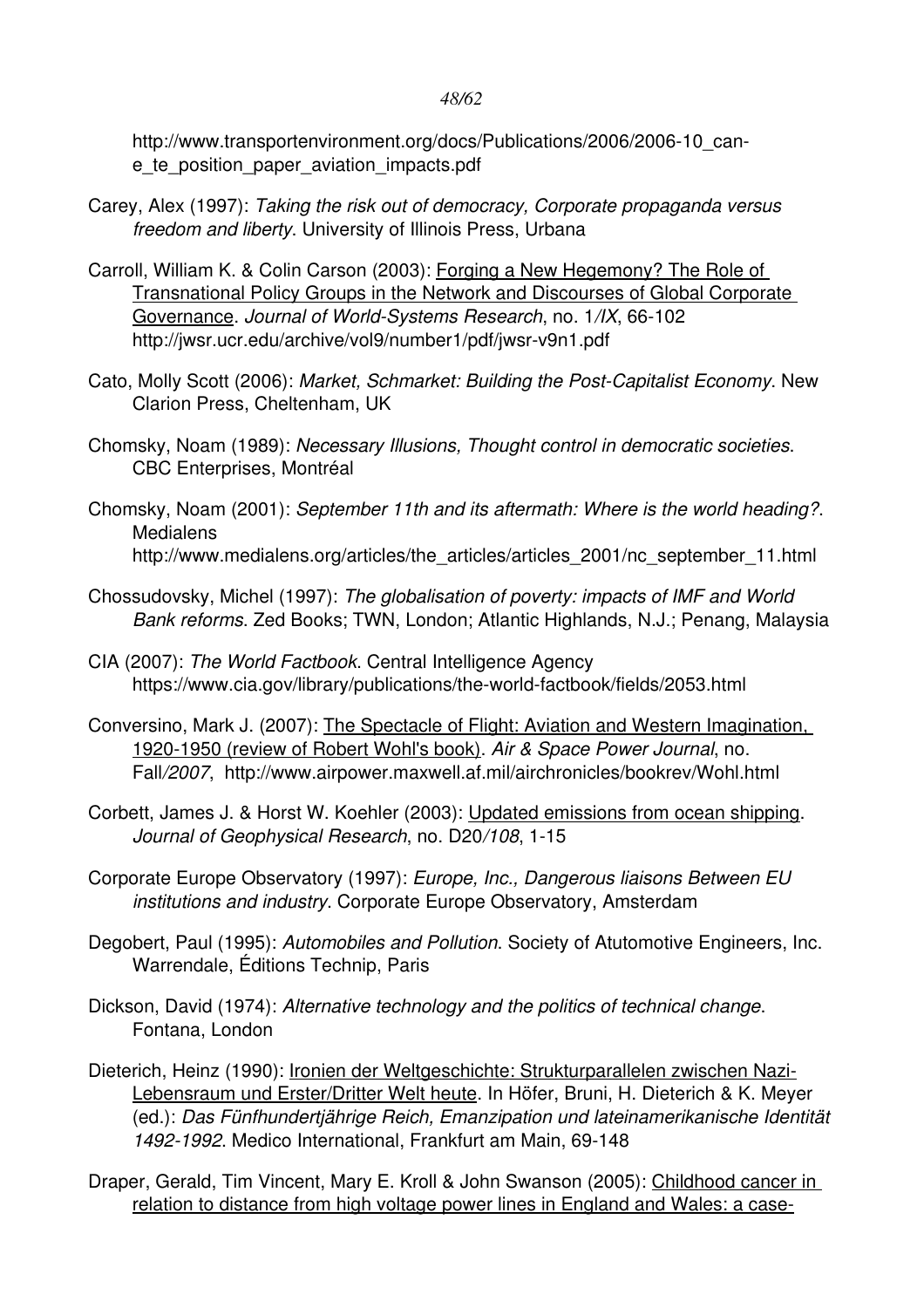control study. *British Medical Journal*, no. 7503*/330*, 1290 http://www.ncbi.nih.gov/entrez/query.fcgi? cmd=retrieve&db=pubmed&dopt=abstract&list\_uids=15933351

- Duncker, L. C., G. N. Matsebe & N. Moilwa (2007): *The Social/Cultural Acceptability of Using Human Excreta (Faeces and Urine) for Food Production in Rural Settlements in South Africa*. WRC Report *TT 310/07*, Water Research Commission, Gezina, South Africa http://www.wrc.org.za/downloads/report%20lists/web %20rpts/agric/TT310.pdf
- Döppe, Tobias, Stefan Giljum, Mark Hammer, Friedrich Hinterberger, Fred Luks, Doris Schnepf et al. (2002):  *Freier Handel, nachhaltiger Handel – Ein Widerspruch? Hintergrundpapier für die Debatte um Handel und nachhaltige Entwicklung nach* Johannesburg. World Summit Papers der Heinrich-Böll-Stiftung 21, Sustainable Europe Research Institute, Heinrich-Böll-Stiftung, Berlin

Eagleton, Terry (1991): *Ideology, An Introduction*. Verso, London

- Ebeh, Charity Nenebari (2000): The Ogoni experience. In Tammilehto, Olli, P. Brusin-Niemi, S. Junttila, A. Lehmuskallio, U. Lehtinen, H. Myrttinen, J. Nissinen, M. Noland, M. Peltola & J. Sarjas (ed.): *Indigenous Peoples and Oil, Report of a seminar in* **Finland. The Fourth World - First Peoples Finland, Turku, 20-23** http://www.maanystavat.fi/oil/oil\_eng.html
- EnviroWindows team (2006): *Tax exemption of aviation fuel*. European Environment Agency, Copenhagen http://technologies.ew.eea.europa.eu/resources/obstacles/subsidies/transport/fol022 868/doc646526/
- ETC (2003): The Big Down: Atomtech Technologies Converging at the Nano-scale. ETC Group, Ottawa http://www.etcgroup.org/upload/publication/pdf\_file/171
- European Comission (2006): *Freight transport logistics in Europe*. http://europa.eu/scadplus/leg/en/lvb/l24456.htm
- Eyring, V., H. W. Kohler, J. van Aardenne & A. Lauer (2005): Emissions from international shipping: 1. The last 50 years. *Journal of Geophysical Research*, no. D17305*/110*,  $1 - 12$
- Facanha, Cristiano & Arpad Horvath (2006): Environmental Assessment of Freight Transportation in the U.S.. *International Journal of LifeCycle Assessment*, no. 4*/11*, 229 – 239
- Facanha, Cristiano & Arpad Horvath (2007): Evaluation of Life-Cycle Air Emission Factors of Freight Transportation. *Environmental Science and Technology*, no. 20*/41*, 7138-7144
- Firstenberg, Arthur (2004): Killing Fields. *The Ecologist*, no. June*/2004*, 2227 http://www.theecologist.org/archive\_detail.asp?content\_id=285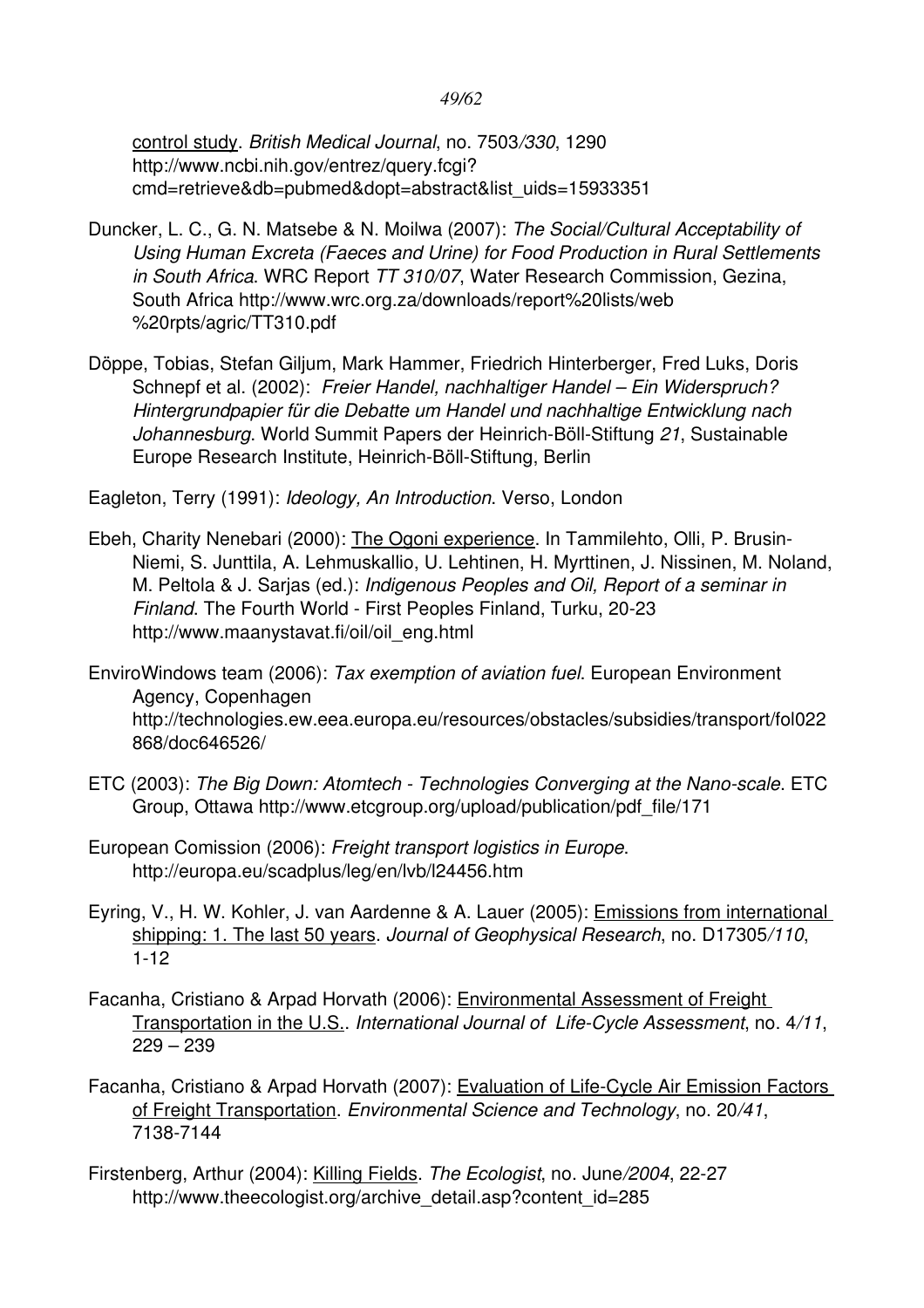- Fischer-Kowalski, Marina & Christof Amann (2001): Beyond IPAT and Kuznets Curves: Globalization as a Vital Factor in Analysing the Environmental Impact of Socio-Economic Metabolism. *Population & Environment*, no. 1*/23*, 747
- Foran, John (ed.) (2002): *The Future of Revolutions, Rethinking Radical Change in the Age of Globalization*. Zed, London.
- Foster, John Bellamy (1994): *The Vulnerable Planet, A Short Economic History of the Environment*. Monthly Review Press, New York
- Fotopoulos, Takis (2002): The global 'war' of the transnational elite. *Democracy & Nature*, no. 2/8, 201-240
- Foucault, Michel (1977): *Discipline and punish, the birth of the prison*. Penguin Books, London
- Frank, André Gunder (1969): *Capitalism and underdevelopment in Latin America, Historical studies of Chile and Brazil*. Monthly Review Press, New York
- French, Hilary (2000): *Vanishing Borders, Protecting the Planet in the Age of Globalization*. W.W. Norton & Comapany, New York, Worldwatch Intitute, Washington, D.C.
- Friedman, Thomas L (1999): A Manifesto for the Fast World. *The New York Times Magazine*, March 28
- Fuglestvedt, Jan S. (2006): Climate Impacts of Transport Systems: Chemical responses and radiative forcing. *International Conference on Transport, Atmosphere and Climate, Oxford*, CICERO, Abstract of a scientific presentation. http://www.cicero.uio.no
- Fuglestvedt, Jan, Terje Berntsen, Gunnar Myhre, Kristin Rypdal & Ragnhild Bieltvedt Skeie (2008): Climate forcing from the transport sectors. *Proceeding of National* Academy of Sciences of the United States of America (PNAS), no. 2/105, 454-458 http://www.pnas.org/cgi/reprint/0707486105v1
- Fulton, L. & G. Eads (2004): *IEA/SMP Model Documentation and Reference Case Projection + SMP model spreadsheet*. World Business Council for Sustainable Development, Conches-Geneva http://www.wbcsd.ch
- Garnreiter, Franz (2006): *Die Enteignung des Südens, Die Ausbeutung der armen Länder in der neoliberalen Globalisierung.* isw-Report 65, Institut für sozial-ökologische Wirtschaftsforschung, München
- Gill, Stephen (1990): *American hegemony and the trilateral commission*. Cambridge University Press, Cambridge
- Goodwin, Frazer, Ferenc Joó, Colin Howden, Mari Jussi, Bas de Jong & Ton Sledsens (2003): *Transport and the Economy, The Myths and the Facts*. T & E *02/1*, European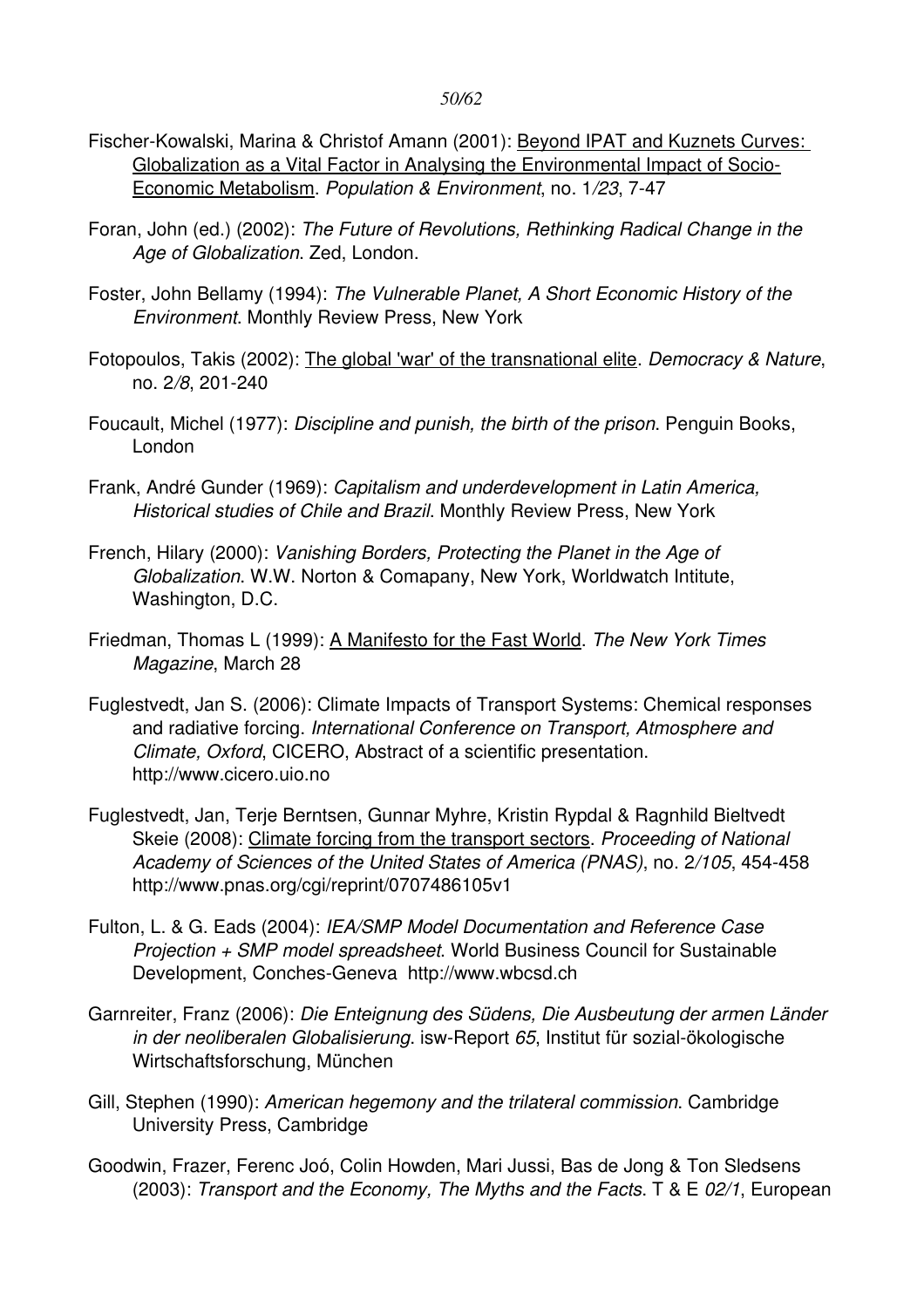Federation for Transport and Environment, Brussels & Stichting Natuur en Milieu, Utrecht

- Gottdiener, Mark (2001): *Life in the Air, Surviving in the New culture of Air Travel*. Rowman & Littlefield Publishers, Lanham
- Graeber, David (2004): *Fragments of an Anarchist Anthropology*. Prickly Paradigm Press, Chigaco http://www.prickly-paradigm.com/paradigm14.pdf
- Greider, William (1998[1997]): *One world, ready or not, The manic logic of global capitalism*. Simon & Schuster, New York
- Gribbin, John (1988): *The Hole in the Sky, Man's threat to the ozone layer*. Bantam, New York
- Gwehenberger, Johann, Helmut Mayer & Andreas Matzarakis (1999): Schadenpotential über den Ausbreitungspfad Atmosphäre bei Unfällen von Gefahrguttankfahrzeugen. *Technische Überwachung*, no. 11*/40*, 5257 http://www.mif.unifreiburg.de/matzarakis/papers/TU\_HANS.PDF
- Haahti, Hannu, Maiju Lehtiniemi & Riku Lumiaro (2007): *Amerikankampamaneetti on levinnyt myös itäiselle Suomenlahdelle*. Merentutkimuslaitos http://www.fimr.fi/fi/aranda/uutiset/270.html
- Hahn, Bernd (2006): *Billigfluglinien, Eine umwelwissenschaftliche Betrachtung*. Wuppertal Paper *159*, Wuppertal Institut
- Halweil, Brian (2002): *Home Grown, The case for local food in a global market*. Worldwatch Paper *163*, Worldwatch Institute, Washington, D.C.
- Hamer, Ed & Mark Anslow (2008): 10 reasons why organic can feed the world. *Ecologist*, no. March/2008, 43-46
- Hansen, J., M. Sato, P. Kharecha, D.W. Lea & M. Siddall (2007): Climate change and trace gases. *Philosophical Transactions of The Royal Society A*, no. 365*/2007*, 19251954 http://pubs.giss.nasa.gov/abstracts/2007/Hansen\_etal\_2.html
- Hardt, Michael (2006): From Imperialism to Empire. *The Nation*, 31.7.06 http://www.thenation.com/doc/20060731/hardt
- Hartmann, Detlef (1981): *Die Alternative: Leben als Sabotage, Zur Krise der technologischen Gewalt*. IVA, Tübingen
- Heerings, Hans & Ineke Zeldenrust (1995): *Elusive saviours, Transnational corporations and sustainable development*. International Books, Utrecht
- Hill, Stephen (1988): *The Tragedy of Technology, Human liberation versus domination in the late twentieth century*. Pluto, Lontoo
- Holloway, John (2002): *Change the World Without Taking Power, The Meaning of*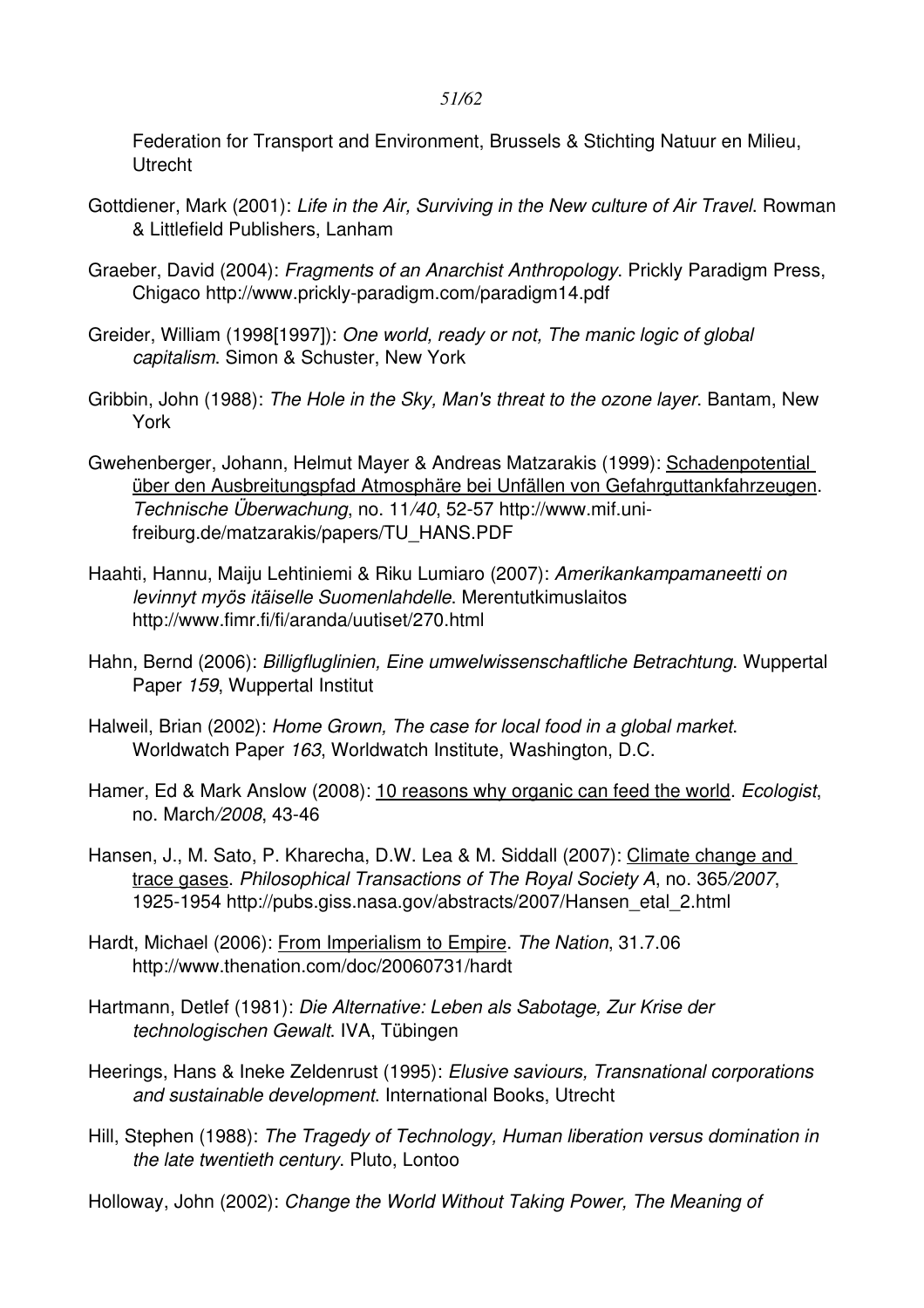*Revolution Today*. Pluto Press, London

- Horowitz, Joel L. & Tom Plewes (ed.) (2005): *Measuring international trade on U.S. highways*. National Academies Press, Washington, D.C..
- Humalisto, Niko (2006): *Palmuöljystä biopolttoainetta Viljelmät leviävät Kaakkois-Aasiassa*. FinnWatch, Helsinki http://www.finnwatch.org/pdf/Palmu\_ljyraportti.pdf
- Hänninen, Osmo, Seppo Kinnunen, Antero Kassinen, Erkki Tuormaa & Mona Nilsson (2007): *Matkapuhelinteknologia Mitkä ovat terveysriskit?*. HouseProtector, 2007
- ICAO (2001): *Civil Aviation Statistics of the World 1998-1999*. International Civil Aviation Organization, Montreal
- ICT (2002): *Crossing the Line: China's Railway to Lhasa, Tibet*. International Campaign for Tibet, Washington D.C.
- IEA (2007): *IEA Energy Statistics for Electricity/Heat in 2004*. http://www.iea.org/Textbase/ stats/prodresult.asp?PRODUCT=Electricity/Heat
- Iligama, Arturo Yumbai (2000): The war against the poor. In Tammilehto, Olli, P. Brusin-Niemi, S. Junttila, A. Lehmuskallio, U. Lehtinen, H. Myrttinen, J. Nissinen, M. Noland, M. Peltola & J. Sarjas (ed.): *Indigenous Peoples and Oil, Report of a seminar in Finland*. The Fourth World - First Peoples Finland, Turku, 27-28 http://www.maanystavat.fi/oil/oil\_eng.html
- Illich, Ivan (1985): *Tools for Conviviality*. Marion Boyars, London
- Independent Task Force (2006): *National Security Consequences of U.S. Oil Dependency*. Task Force Report *58*, Council on Foreign Relations, New York http://www.cfr.org/content/publications/attachments/EnergyTFR.pdf
- Institut für Physik der Atmosphäre (2007): *Comparing Fuel Consumption, CO2 and Other Emissions from International Shipping and Aircraft: A Summary of Recent Research Findings by Veronika Eyring and James J Corbett*. Press Release 8.3.07 http://www.pa.op.dlr.de/SeaKLIM/Fuel\_Emissions\_International\_Shipping.html
- IPCC (2007a): Summary for Policymakers. In B. Metz, O.R. Davidson, P.R. Bosch, R. Dave, L.A. Meyer (ed.): *Climate Change 2007: Mitigation. Contribution of Working Group III to the Fourth Assessment Report of the Intergovernmental Panel on Climate Change*. Cambridge University Press, Cambridge http://www.mnp.nl/ipcc/pages\_media/AR4-chapters.html
- IPCC (2007b): *Summary for Policymakers of the Synthesis Report of the IPCC Fourth Assessment Report*. Intergovernmental Panel on Climate Change http://www.ipcc.ch/ pdf/assessment-report/ar4/syr/ar4\_syr\_spm.pdf
- ITOPF (2006): *Oil Tanker Spill Statistics*. The International Tanker Owners Pollution Federation Ltd, London http://www.itopf.com/stats06.pdf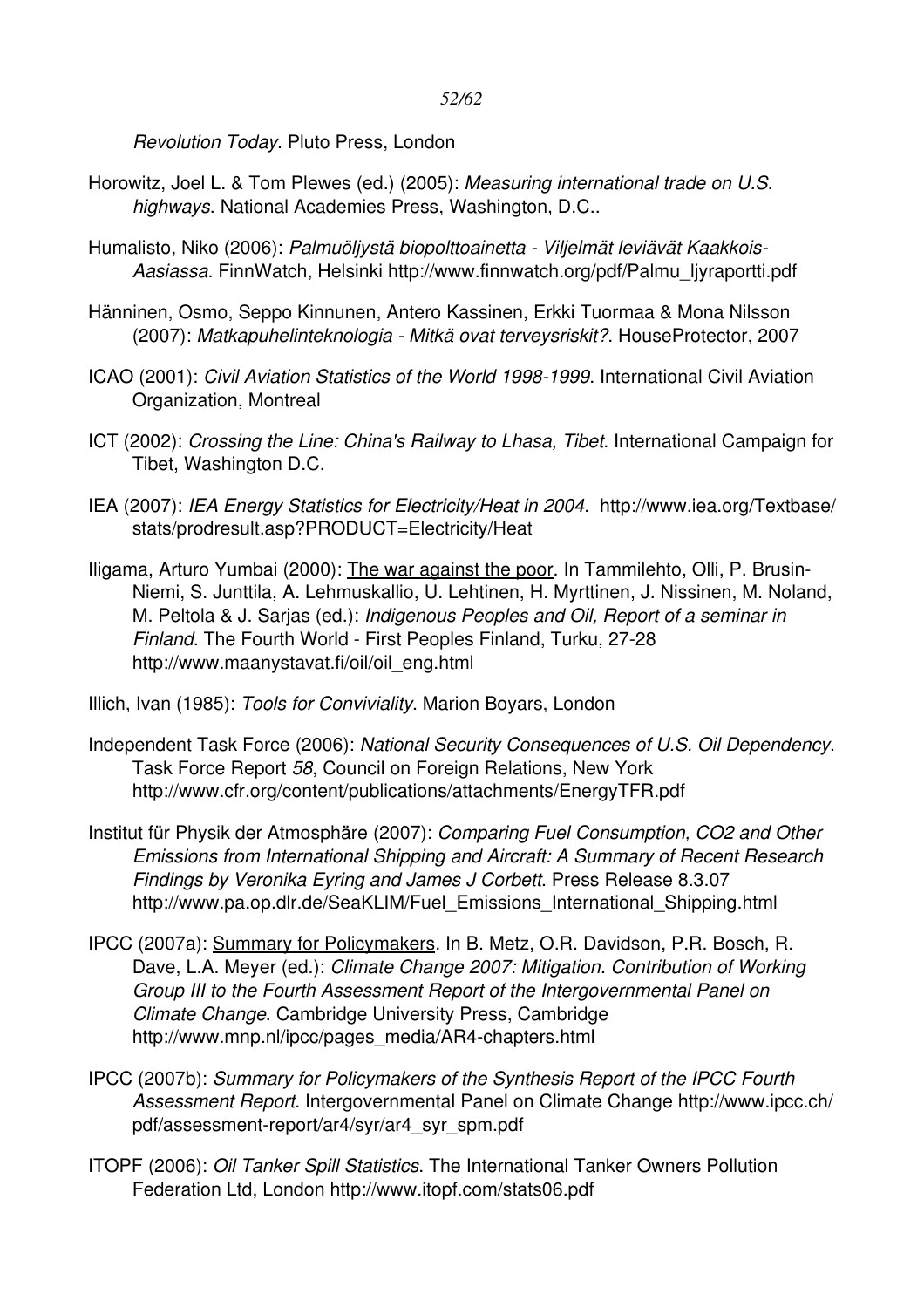- Johnson, Chalmers (2004): *America's Empire of Bases*. CommonDreams.org News Center http://www.commondreams.org/views04/0115-08.htm
- Johnson, Chalmers (2007): *737 U.S. Military Bases = Global Empire*. AlterNet http://www.alternet.org/story/47998/?page=entire
- Jänicke, Martin (1990): *State Failure, The Impotence of Politics in Industrial Society*. Polity, **Cambridge**
- Kahn, Suzanne, Shigeki Kobayashi, Michel Beuthe, Jorge Gasca, David Greene, David S. Lee et al. (2007): Transport and its infrastructure. In B. Metz, O.R. Davidson, P.R. Bosch, R. Dave, L.A. Meyer (ed.): *Climate Change 2007: Mitigation. Contribution of Working Group III to the Fourth Assessment Report of the Intergovernmental Panel on Climate Change*. Cambridge University Press, Cambridge http://www.mnp.nl/ipcc/ pages\_media/AR4-chapters.html
- Karhunen, Jouni & Timo Ernvall (2007): *Kansainväliset tavarakuljetukset*. Liikennetekniikan opetusmoniste 16, Teknillinen korkeakoulu, Rakennus- ja ympäristötekniikan osasto, Liikennelaboratorio, Espoo
- Kivivuori, Osmo (1991): Autoliikenne luonnon ja ympäristön tuhoajana. In Santalahti, Päivi, V. Oroza, R. Laakia, M. Koivusalo & E. Hemminki (ed.): *Auto, terveys ja yhteiskunta*. Gaudeamus, Helsinki, 99-108
- Klemola, Kimmo (2006): *Life-cycle energy consumption and carbon dioxide emissions of world cars*. Laboratory of Industrial Chemistry, Department of Chemical Engineering, Lappeenranta University of Technology, Finland http://www2.lut.fi/~kklemola/dontfly/carsof2006.htm
- Klemola, Kimmo (2007): *Autoilun päästöt ja ohjauskeinot*. WWF Suomi http://www.wwf.fi/ymparisto/ilmastonmuutos/vaittamia\_ilmastopolitiikasta/ilmastovast auksia/autoilun\_paastot\_ohjauskeinot.html
- Koplow, Doug, Earth Track & Cutler J. Cleveland (2007): Ten most distortionary energy subsidies. In Cleveland, Cutler J (ed.): *Encyclopedia of Earth*. Environmental Information Coalition, National Council for Science and the Environment, Washington, D.C. http://www.eoearth.org/article/Ten\_most\_distortionary\_energy\_subsidies
- Korten, David C (1995): *When corporations rule the world*. Earthscan, London
- Krüger-Charlé, Michael (1989): Weichenstellung für eine AutoMobile Gesellschaft Das Beispiel des Volkswagens bis 1945. In Die Grünen im Bundestag (ed.): *Welche Freiheit brauchen wir? Zur Psychologie der AutoMobilen Gesellschaft*. Elefanten, Berlin, 20-32
- Kurz, Robert (1999): *Schwarzbuch Kapitalismus: ein Abgesang auf die Marktwirtschaft*. Eichborn, Frankfurt am Main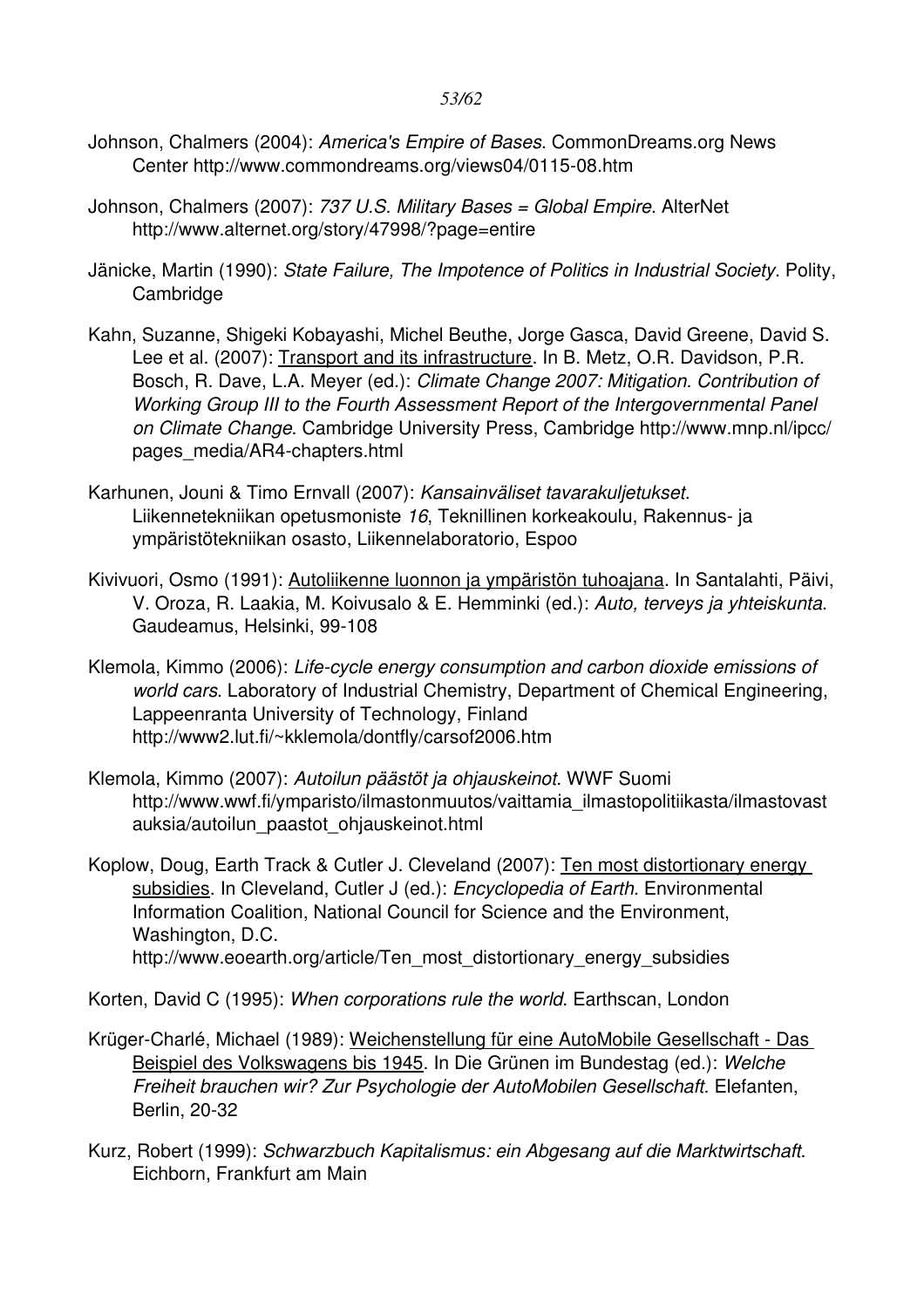- Kvaløy, Sigmund (1976): *Økokrise, Natur og menneske, Økofilosofisk fragment*. Tapir, **Trondheim**
- Kvaløy, Sigmund (1992): Complexity and time Breaking the pyramid's reign. In Reed, Peter & D. Rothenberg (ed.): *Wisdom and the Open Air, The Norwegian Roots of Deep Ecology*. University of Minnesota Press, Minnesota
- La Boétie, Étienne de (1975): *The Politics of Obedience, The Discourse of Voluntary Servitude*. Black Rose, St. Urbain
- Lapintie, Pyry (2007): Itämereen tulee paljon uusia arvaamattomia lajeja. *Helsingin Sanomat* 15.11.07 *p.* A10.
- Lappé, Frances Moore & Joseph Collins (1988): *World Hunger: 12 Myths*. Earthscan, Lontoo
- Lau, Thomas (2007): *ESF-COST conference examines food's journey from outside of the EU*. innovations-report http://www.innovationsreport.de/html/berichte/umwelt\_naturschutz/bericht-99727.html
- Leiss, William (1978): *The Limits to Satisfaction, On Needs and Commodities*. Marion Boyars, London
- Lelieveld, J., S. Lechtenböhmer, S. S. Assonov, C. A. M. Brenninkmeijer, C. Dienst, M. Fischedick et al. (2005): Low methane leakage from gas pipelines. *Nature*, no. 7035/434, 841-842
- Levine, Bruce E. (2007): Mass society and mass depression. *The Ecologist*, no. October/2007, 48-51
- Linebaugh, Peter & Marcus Rediker (2000): *The Many-Headed Hydra: Sailors, Slaves, Commoners, and the Hidden History of the Revolutionary Atlantic*. Beacon Press, Boston
- Lohmann, Larry (2005): Marketing and Making Carbon Dumps: Commodification, Calculation and Counterfactuals in Climate Change Mitigation. *Science as Culture*, no. 3/14, 203-235
- Lovins, Amory B. & L. Hunter Lovins (1982): *Brittle Power, Energy Strategy for National Security*. Brick House, Andover, Massachusetts
- Lucas, Caroline (2001): *Stopping the great food swap, Relocalising Europe's food supply*. The Greens / European Free Alliance, European Parliament, Brussels http://www.greenparty.org.uk/files/reports/2004/1Stopping%20the%20great%20food %20swap.html

Lummis, C. Douglas (1996): *Radical democracy*. Cornell University Press, Ithaca

Luscombe, Stephen (2007): *Railways, Workhorses of Empire*. The Britsh Empire http://www.britishempire.co.uk/science/transport/railways.htm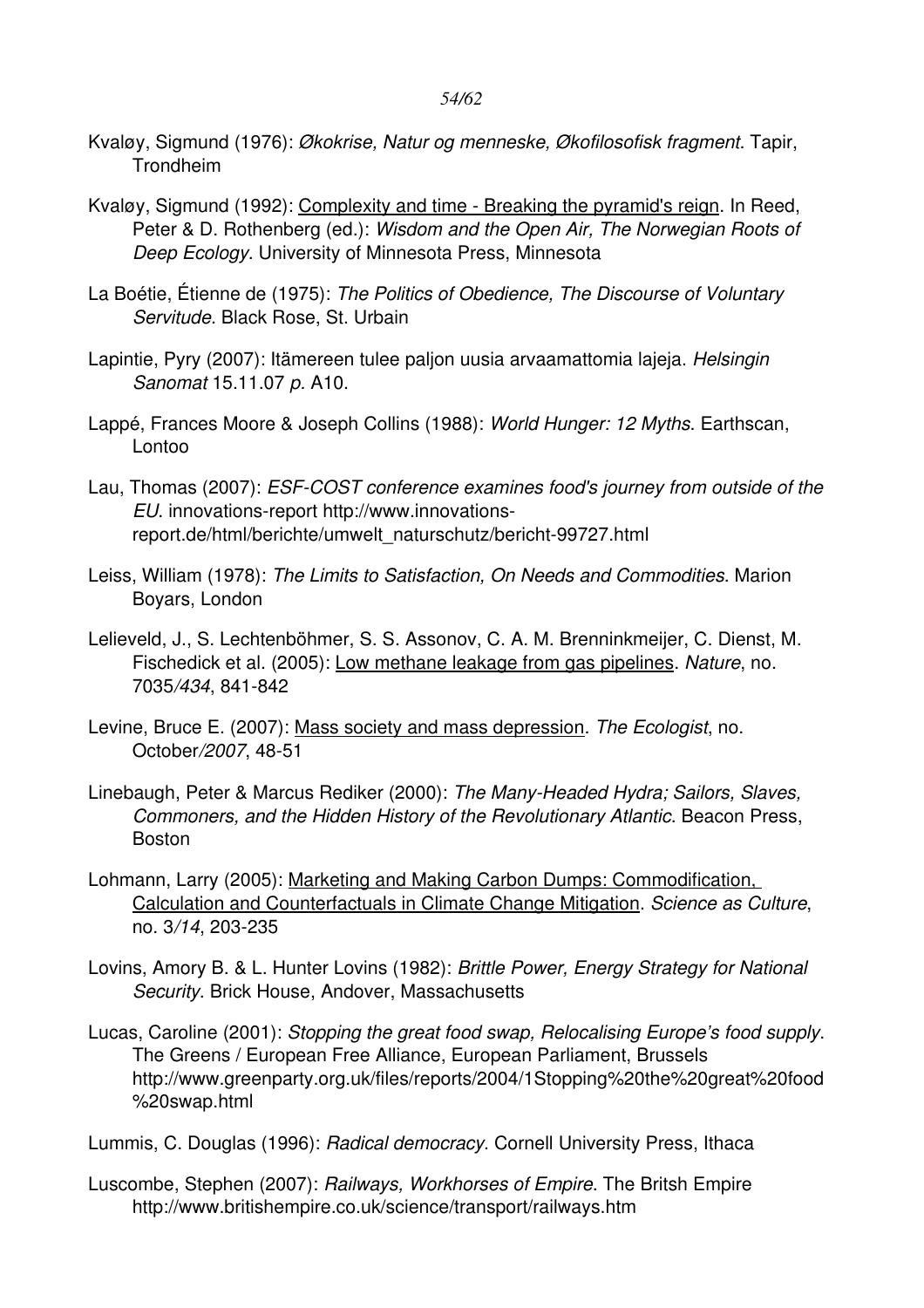- MacLean, Heather L. & Lester B. Lave (1998): A Life-Cycle Model of an Automobile. *Environmental Science and Technology*, no. 13/32, 322A - 330A
- Madeley, John (1999): *Big business, poor peoples: the impact of transnational corporations in the world's poor*. Zed Books, New York
- Mallaby, Sebastian (2002): The Reluctant Imperialist: Terrorism, Failed States, and the Case for American Empire. *Foreign Affairs*, no. March/April, 2*/81*, 2
- Martin-Jones, David (2006): No literal connection: images of mass commodification, US militarism, and the oil industry, in The Big Lebowski. In Böhm, Steffen, C. Jones, C. Land & M. Paterson (ed.): *Against Automobility*. Blackwell/Sociological Review, Oxford
- Marx, Karl (2005[1867]): *Capital, Volume One, The Process of Production of Capital*. Marx/Engels Internet Archive http://marxists.org/archive/marx/works/cw/volume35/index.htm
- Matthews, Emily, Christof Amann, Stefan Bringezu, Marina Fischer-Kowalski, Walter Hüttler, René Kleijn et al. (2000): *The Weight of Nations, Material Outflows from Industrial Economies*. World Resources Institute, Washington, D.C.
- Mayer, Leo, Fred Schmid & Conrad Schuhler (2007): *G8: Agenda des kollektiven Imperialismus.* isw-Report 69-70, Institut für sozial-ökologische Wirtschaftsforschung, München
- McCracken, Grant (1988): *Culture and Consumption, New Approaches to the Symbolic Character of Consumer Goods and Activities*. Indiana University Press, Bloomington
- Michaels, Dan (2002): The Gulag: Communism's Penal Colonies Revisited. *The Journal for Historical Review*, no. 1*/21*, 39 http://www.ihr.org/jhr/v21/v21n1p39\_michaels.html
- Mies, Maria & Veronika Bennholdt-Thomsen (1999): *The subsistence perspective, Beyond the globalized economy*. Zed, London
- Mihevc, John (1995): *The market tells them so: the World Bank and economic fundamentalism in Africa*. Zed Books; Third World Network, London; Atlantic Highlands N.J.; Penang Malaysia
- Millen, Joyce V & Timothy H Holtz (2000): Dying for Growth, Part I: Transnational corporations and the health of the poor. In Kim, Jim Yong, J. V. Millen, A. Irwin & J. Gershman (ed.): *Dying for Growth: Global Inequality and the Health of the Poor*. Common Courage Press, Monroe, Maine, 177-223
- Ministry of the Environment (2007): *Sulphur Dioxide*. Government of Ontario http://www.airqualityontario.com/science/pollutants/sulphur.cfm
- Mitchell, C.G. B. (1991): The importance and adverse effects of freight transport. In ECMT (ed.): *Freight Transport and the Environment*. European Conference of Ministers of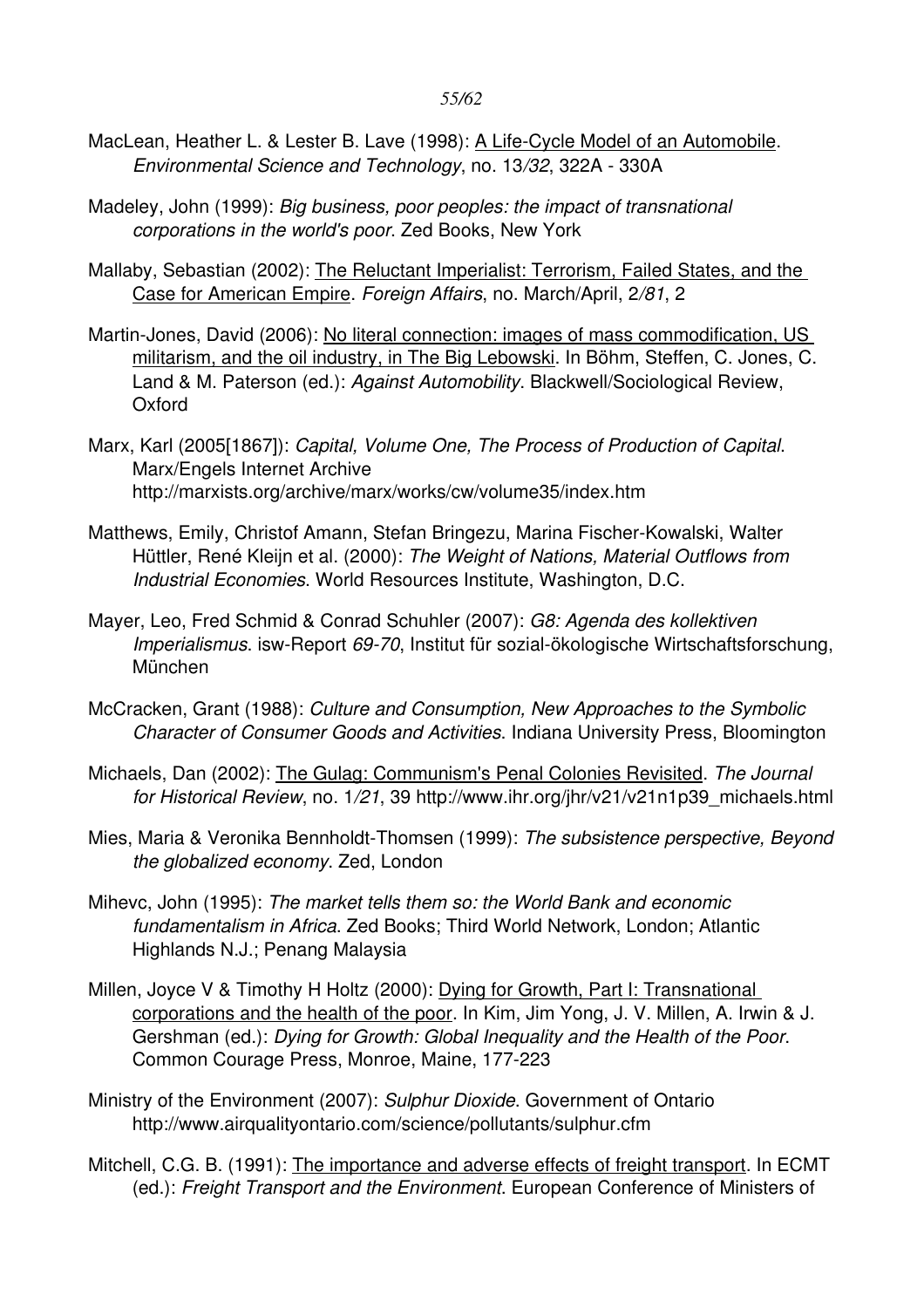Transport, Paris, 15-38

Mumford, Lewis (1938): *The Culture of Cities*. Harcourt, Brace and Company, New York

- Mumford, Lewis (1966): *The City in History, Its Origins, Its Transformations, and Its Prospects*. Secker & Warburg, London
- Muradian, Roldan & Joan Martinez-Alier (2001): *Globalization and Poverty: An Ecological Perspective*. World Summit Papers of the Heinrich Böll Foundation *7*, Heinrich Böll Foundation, Berlin
- Mäkelä, Kari, Anu Tuominen & Hanna Kalenoja (2002): *Unit Emissions of Vehicles in Finland*. Technical Research Centre of Finland , VTT http://lipasto.vtt.fi/yksikkopaastot/indexe.htm
- Norberg-Hodge, Helena & Steven Gorelick (2002): *Bringing the Food Economy Home*. International Society for Ecology & Culture, Dartington, Devon http://www.isec.org.uk/ articles/bringing.html
- Nordstrom, Gunni (2004): *The Invisible Disease: The Dangers of Environmental Illnesses Caused by Electromagnetic Fields and Chemical Emissions*. O Books, Winchester
- O'Meara Sheehan, Molly (2001): Making Better Transportation Choises. In Starke, Linda (ed.): *State of the World 2001, A Worldwatch Institute Report on Progress Toward a Sustainable Society.* W.W. Norton & Company, New York & London, 103-122
- O'Rourke, Dara & Sarah Connolly (2003): Just Oil? The Distribution of Environmental and Social Impacts of Oil Production and Consumption. *Annual Review of Environment and Resources*, no. November*/28*, 587–617
- OECD (1988): *Transport and the Environment*. Organization for Economic. Cooperation and Development, Paris
- OECD (1997): *The Environmental Effects of Freight*. Organization for Economic. Cooperation and Development, Paris http://www.oecd.org/dataoecd/14/3/2386636.pdf
- Opetushallitus (2007): *Liikenteen ympäristövaikutukset*. Luovuutta liikenteeseen http://www.edu.fi/teemat/keke/
- Pajari, Katriina (2007): Uhkaavat kampamaneetit ovat valloittaneet koko Suomenlahden. *Helsingin Sanomat*, 15.12.07
- Parenti, Michael (1995): *Against Empire*. City Lights Publishers, San Francisco
- Paterson, Graham (2007): Alan Greenspan claims Iraq war was really for oil. *The Sunday Times*, 16.9.07 http://www.timesonline.co.uk/tol/news/world/article2461214.ece
- Peden, Margie, Richard Scurfield, David Sleet, Dinesh Mohan, Adnan A. Hyder, Eva Jarawan et al. (ed.) (2004): *World report on road traffic injury prevention*. World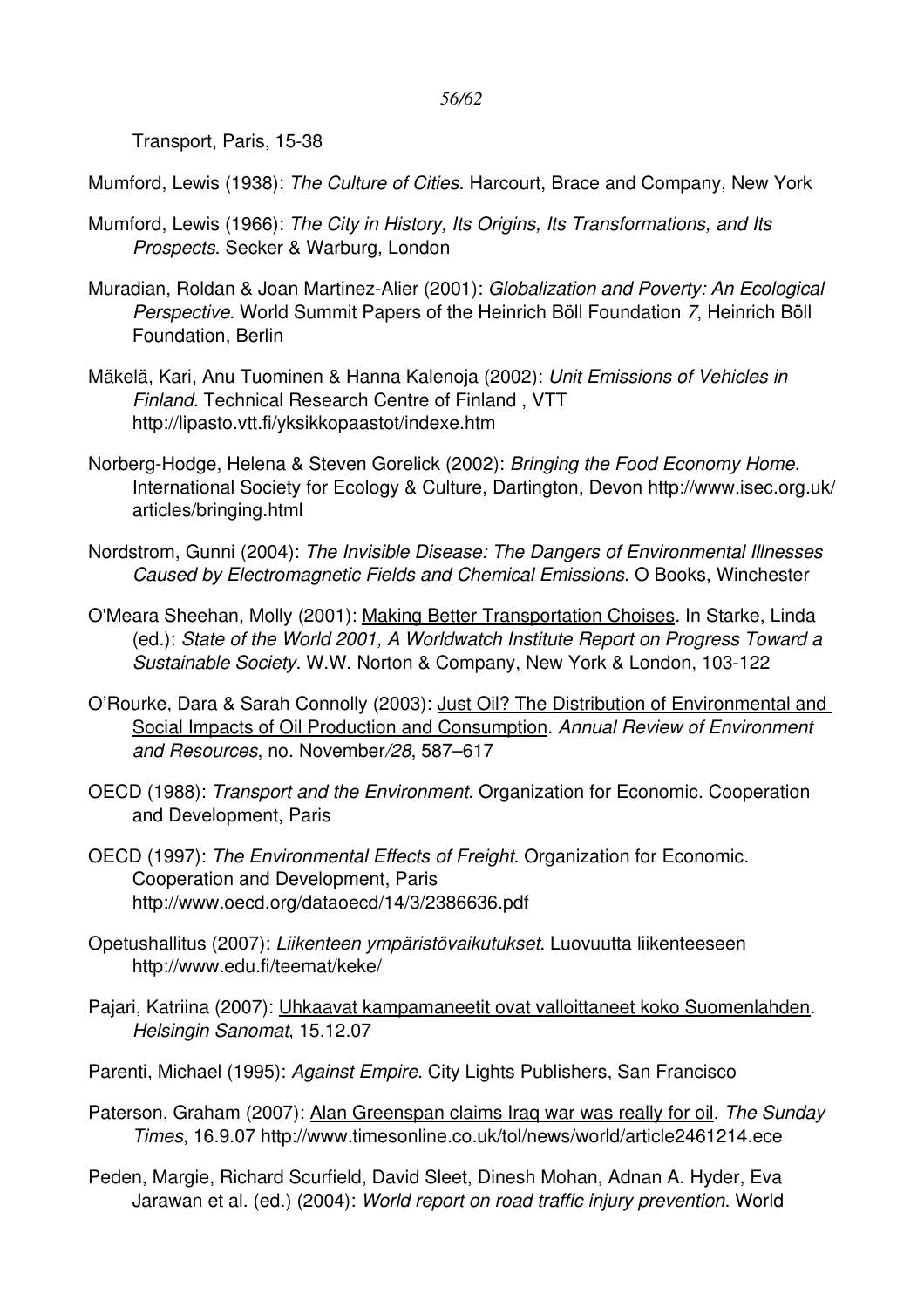Health Organization, Geneva.

- Perlin, John (1989): *A forest journey, The role of wood in the development of civilization*. Norton, New York
- Pflüger, Tobias & Jürgen Wagner (ed.) (2006): Welt-Macht EUropa, Auf dem Weg in *weltweite Kriege*. VSA, Hamburg.
- Pheisinger, Gerhard & Stefan Schennach (ed.) (1989): *Kolonialwaren, Die Schaffung der ungleichen Welt*. Lamuv, Göttingen.
- Pimentel, David, Tad Patzek, Florian Siegert, Mario Giampietro & Helmut Haberl (2007): *Concerns over notes on biofuels in IPCC AR4 Mitigation report and SPM*. Letter to Dr Rajendra Pachauri, Chairman, IPCC http://www.grain.org/agrofuels/IPCC-Letter-to-DrRKPachauri.pdf
- PIPA (2006): *Seven in Ten Americans Favor Congressional Candidates Who Will Pursue a Major Change in Foreign Policy*. Program on International Policy Attitudes http://www.worldpublicopinion.org/pipa/articles/home\_page/262.php? nid=&id=&pnt=262&lb=hmpg1
- Plouchart, Georgia (2005): Energy Consumption in the transport Sector. In : *Panorama 2005 international seminar*. IFP, Paris http://www.ifp.fr/IFP/en/files/cinfo/IFP-Panorama05\_09-ConsommationVA.pdf
- Plowright, Matthew (2006): *The most dangerous jobs*. UK MSN, Money http://money.uk.msn.com/insurance/life-insurance-quide/article.aspx?cpdocumentid=4761054
- Pomeranz, Kenneth (2000): *The Great Divergence: China, Europe, and the Making of the Modern World Economy*. Princeton University Press, Princeton
- Rajan, Sudhir Chella (2006): Automobility and the liberal disposition. In Böhm, Steffen, C. Jones, C. Land & M. Paterson (ed.): *Against Automobility*. Blackwell/Sociological Review, Oxford
- Robinson, William I. (2004): *A Theory of Global Capitalism, Production, Class, and State in a Transnational World*. Johns Hopkins University Press, Baltimore
- Rotary International (2008): *Rotary International*. Evanston, USA http://www.rotary.org/en/ AboutUs/RotaryInternational/Pages/ridefault.aspx
- Roth, Karl Heinz (1987): Der Weg zum guten Stern des "Dritten Reichs": Schlaglichter auf die Geschichte der Daimler-Benz AG und ihrer Vorläufer (1890-1945). In Hamburger Stiftung für Sozialgeschichte des 20. Jahrhunderts (ed.): *Das Daimler-Benz-Buch*, ein Rüstungskonzern im "Tausendjährigen Reich". Franz Greno, Nördlingen, 28-39

Rubin, Isaak Ilich (1972): *Essays on Marx's theory of value*. Black & Red, Detroit, Mich

Ruostetsaari, Ilkka (1992): *Vallan ytimessä, Tutkimus suomalaisesta valtaeliitistä*.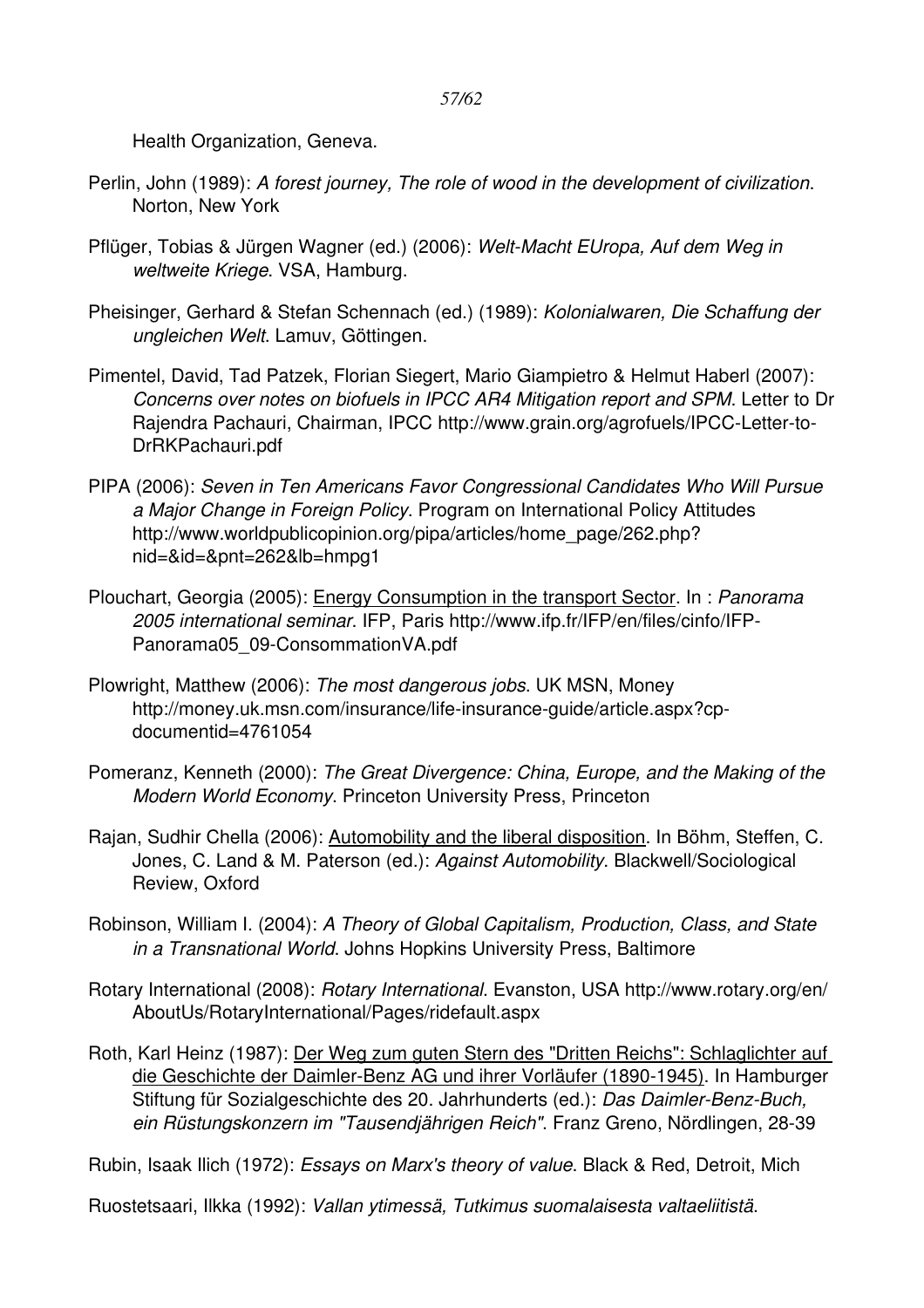Gaudeamus, Helsinki

- Røpke, Inge (1994): Trade, development and sustainability: a critical assessment of the "free trade dogma". *Ecological Economics*, no. 1*/9*, 13–22
- Sachs, Wolfgang (1984): *Die Liebe zum Automobil, Ein Rückblick in die Geschichte unserer Wünsche*. Rowohlt, Reinbek bei Hamburg
- Sachs, Wolfgang (1989): Die Auto-Mobil Gesellschaft, Vom Aufstieg und Niedergang einer Utopie. In Büggemeier, Franz-Josef & Thomas Rommelspacher (ed.): *Besiegte Natur, Geschichte der Umwelt im 19. und 20. Jahrhundert*. C.H. Beck, München, 106-123
- Salmi, Hannu (1991): Autokulttuuri ja vauhdin maailma. In Santalahti, Päivi, V. Oroza, R. Laakia, M. Koivusalo & E. Hemminki (ed.): *Auto, terveys ja yhteiskunta*. Gaudeamus, Helsinki, 21-30
- Schau, Erwin Meissner (2003): *Environmental Performance of Transport Systems, Master Thesis*. Norwegian University of Science and Technology, Faculty of Social Science and Technology Management, Trondheim
- Schreyer, Christoph, Christian Schneider, Markus Maibach, Werner Rothengatter, Claus Doll & David Schmedding (2004): *External Costs of Transport, Update Study, Final Report*. IWW, Universität Karlsruhe & INFRAS, Zürich
- Schuldt, Udo (2005): *Soziale und ökologische Auswirkungen des zunehmendenVerkehrs im Zeitalter der Globalisierung*. Vortrag anlässlich des attac-Themen Plenums vom 28.04.05 http://attac-hamburg-ag-oekologie-undglobalisierung.de/Praesentationen/Themenplenum.pdf
- Schütz, Helmut, Stephen Moll & Stefan Bringezu (2004): *Globalisation and the Shifting Environmental Burden*. Wuppertal Papers *134e*, Wuppertal Institute for Climate, Environment and Energy, Wuppertal
- Sea and Water (2007): *Environmental Performance of Shortsea Shipping*. Research Paper http://www.seaandwater.org/downloads/environmentalperformanceofsss.doc
- Seppälä, Tomi, Teemu Haukioja & Jari Kaivo-oja (2001): The EKC Hypothesis Does Not Hold for Direct Material Flows: Environmental Kuznets Curve Hypothesis Tests for Direct Material Flows in Five Industrial Countries. *Population & Environment*, no. 2/23, 217-238
- Sharma, Sohan & Surinder Kumar (2003): The military backbone of globalisation. *Race & Class*, no. 3/44, 23-39
- Shoup, Laurence H. & William Minter (2004[1977]): *Imperial Brain Trust: The Council On Foreign Relations And United States Foreign Policy*. iUniverse, Lincoln, NE
- Simms, Andrew (2005): *Ecological Debt: The Health of the Planet and the Wealth of*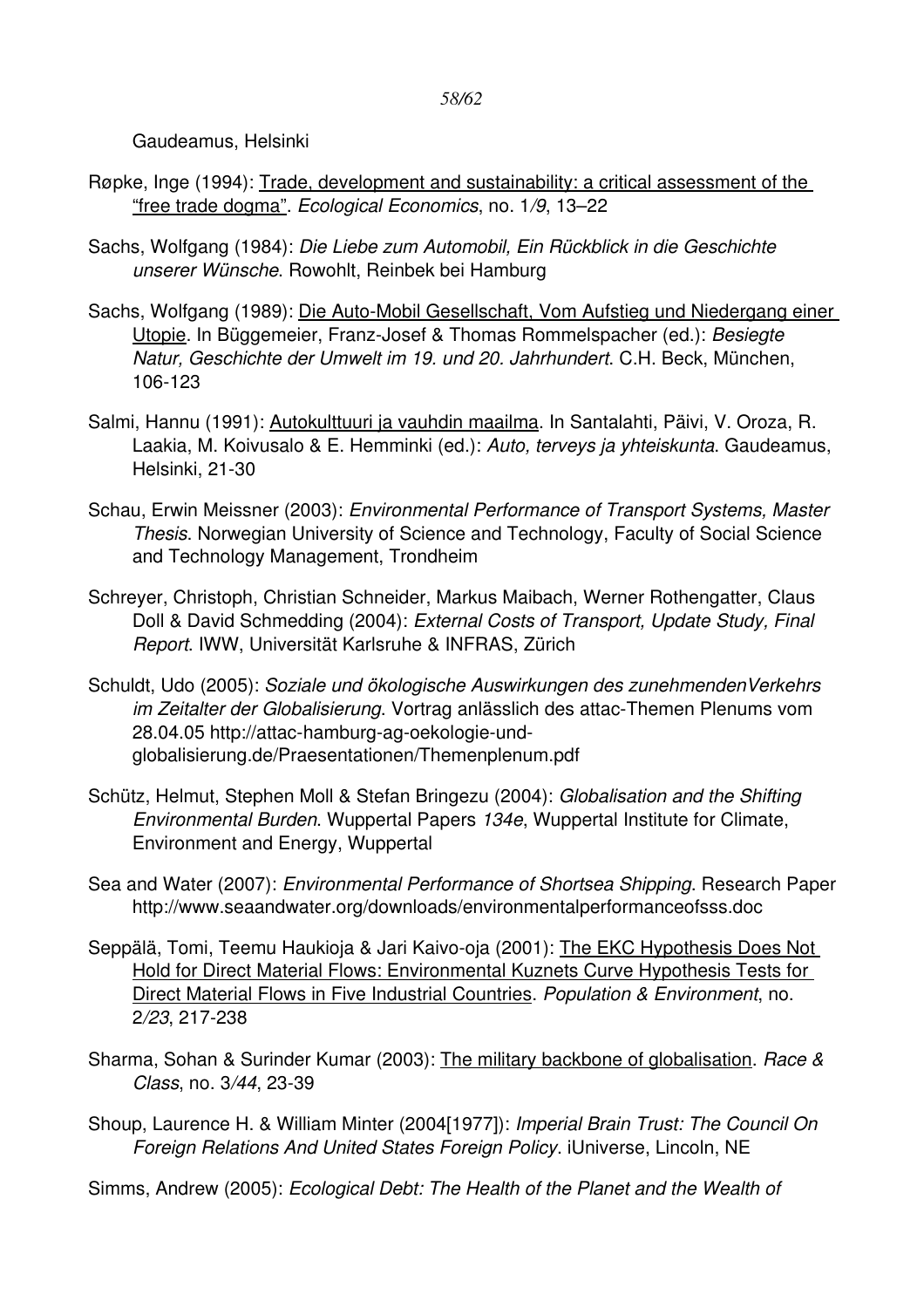*Nations*. Pluto, London

- Sither, Tenzin Metok (2005): *Bombadier Transportation: Helping to Destroy Tibet*. Corporate Watch, Oxford http://www.corporatewatch.org.uk/?lid=2007
- Sklair, Leslie (2002): *Globalization, Capitalism & Its Alternative*. Oxford University Press, Oxford
- Smith, Adam (1937[1776]): *An Inquiry into the Nature and Causes of the Wealth of Nations*. The Modern Library, New York
- Smith, David & Michael Tiberlake (1998): Cities and the Spatial Articulation of the World Economy through Air Travel. In Ciccantell, Paul S. & S. G. Bunker (ed.): *Space and Transport in the World-System.* Greenwood Press, Westport, Connecticut, 213--240
- Smith, Jeffrey M (2003): *Seeds of Deception, Exposing Industry and Government Lies About Safety of the Genetically Engineered Foods You're Eating*. Yes! Books, Fairfield, Iowa
- Solnit, David (ed.) (2004): *Globalize Liberation, How to uproot the system and build a better world*. City Lights Books, San Francisco.
- Solomon, S., D. Qin, M. Manning, R.B. Alley, T. Berntsen, N.L. Bindoff et al. (2007): Technical Summary. In Solomon, S., D. Qin, M. Manning, Z. Chen, M. Marquis, K. Averyt, M. Tignor & H. Miller (ed.): *Climate Change 2007: The Physical Science Basis. Contribution of Working Group I to the Fourth Assessment Report of the Intergovernmental Panel on Climate Change*. Cambridge University Press, Cambridge
- Somersalo, Inna, Päivi Mattila, Hanna Tuomisto & Henri Haimi (2006): *Härkäpapua sarvista, Herkullista kasvisruokaa läheltä*. Multikustannus, Helsinki
- Stammler, Florian (2000): Where does our oil come from?. In Tammilehto, Olli, P. Brusin-Niemi, S. Junttila, A. Lehmuskallio, U. Lehtinen, H. Myrttinen, J. Nissinen, M. Noland, M. Peltola & J. Sarjas (ed.): *Indigenous Peoples and Oil, Report of a seminar in Finland*. The Fourth World - First Peoples Finland, Turku, 6-7 http://www.maanystavat.fi/oil/oil\_eng.html
- Steinberg, Philip E. (1998): Transportation Space: A Fourth Spatial Category for World-Systems Perspective. In Ciccantell, Paul S. & S. G. Bunker (ed.): *Space and Transport in the World-System.* Greenwood Press, Westport, Connecticut, 19--33
- Steingraber, Sandra (2001): *Having Faith, An Ecologist's Journey to Motherhood*. Berkeley Books, New York
- Stretton, Hugh (2000): *Economics, A new introduction*. Pluto Press, London
- Stuart, Paul (2002): *Camp Bondsteel and America's plans to control Caspian oil*. World Socialist Web Site http://www.wsws.org/articles/2002/apr2002/oil-a29.shtml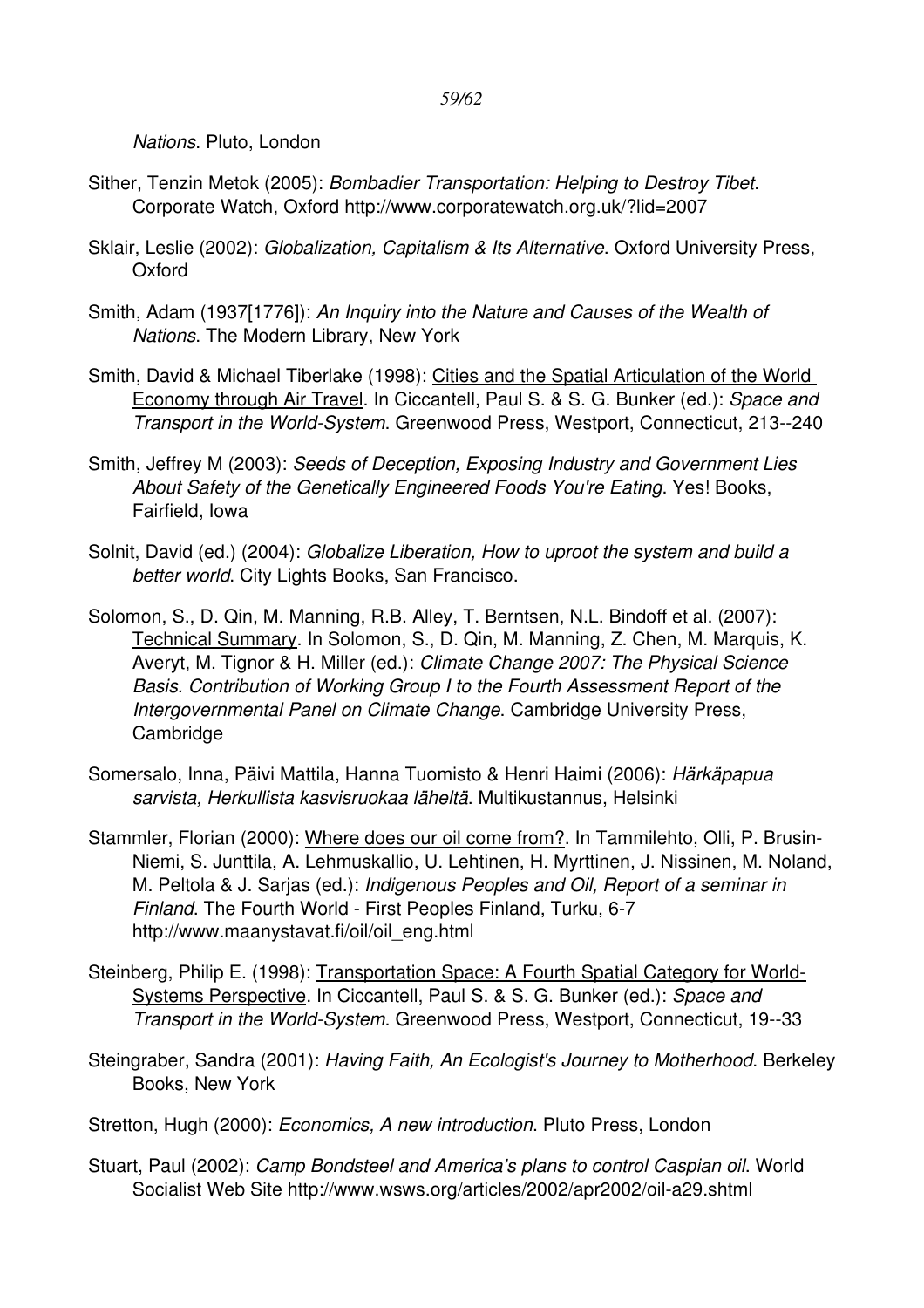#### *60/62*

- Stuber, Nicola, Piers Forster, Gaby Radel & Keith Shine (2005): The importance of the diurnal and annual cycle of air traffic for contrail radiative forcing. *Nature*, no. 7095/441, 864-867
- Surface Transportation Policy Project (2007): *Transportation and Biodiversity*. Washington, DC www.transact.org/library/factsheets/biodiversity.asp
- Szyliowicz, Joseph S. (2004): International transportation security. *The Review of Policy Research*, no. 3*/21*, 351–368
- Tammilehto, Olli (1994): EU:n näkymätön yhtiökumppani. *Suomen Kuvalehti*, 21.10.94 http://www.tammilehto.info/eunnakymaton.htm
- Tammilehto, Olli (1998): *Maailman tilan kootut selitykset*. Like, Helsinki ("The Collected Explanations for The State of The World", summary and extracts from the book in http://www.tammilehto.info/engalku.htm)
- Tammilehto, Olli (1999): *The Effects of the Production and Consumption Patterns of Industrialized Countries on the Environment in the South*. Ympäristö ja kehitys Coalition for Environment and Development, Turku http://www.tammilehto.info/north\_south\_environment.htm
- Tammilehto, Olli (2003a): Vuosituhattavoitteiden taika: tilastot kaunistuvat, ihmiset kurjistuvat. *Kehitys*, no. 2*/2003*, http://www.tammilehto.info/millenium.htm
- Tammilehto, Olli (2003b): *Globalisation and Dimensions of Poverty*. Ministry of Foreign Affairs, Department for International Development Cooperation, Helsinki http://www.tammilehto.info/tammilehto\_globalisation.pdf
- Tammilehto, Olli (2005a): Kapitalismista demokratiaan. In Hakkarainen, Outi, J. Airaksinen & T. Selin (ed.): *Talous ja demokratia, Ratkaisuja Suomesta ja muualta*. Like, Helsinki, 17-28 http://tammilehto.info/kapdem.htm
- Tammilehto, Olli (2005b): *Is it Shameful to Be a Revolutionary? Major intentional social changes as a rational political perspective*. http://tammilehto.info/majorchange.htm
- Tammilehto, Olli (2005c): *Revolution without Taking Power, John Holloway on a major social change*. http://www.tammilehto.info/revwithout.htm
- Tammilehto, Olli (2007): G8 vaaraton herrasmiesklubi?. *Elonkehä*, no. 6*/2007*, http://www.tammilehto.info/g8\_vaaraton.htm
- Tammilehto, Olli, Anne Brax, Henrik Hausen & Heidi Hautala (ed.) (1989): *Kun edustajat eivät riitä, Kansalaistoiminnan opas*. WSOY, Porvoo. http://www.tammilehto.info/ktopas/
- Tamminen, Erja, Päivi Rekula & Matti Juusela (2003): *Sähköä ilmassa, Tietoa ympäristömme sähkömagneettisen säteilyn vaikutuksista ja suojautumisesta*. Erja Tamminen Ay, Järvenpää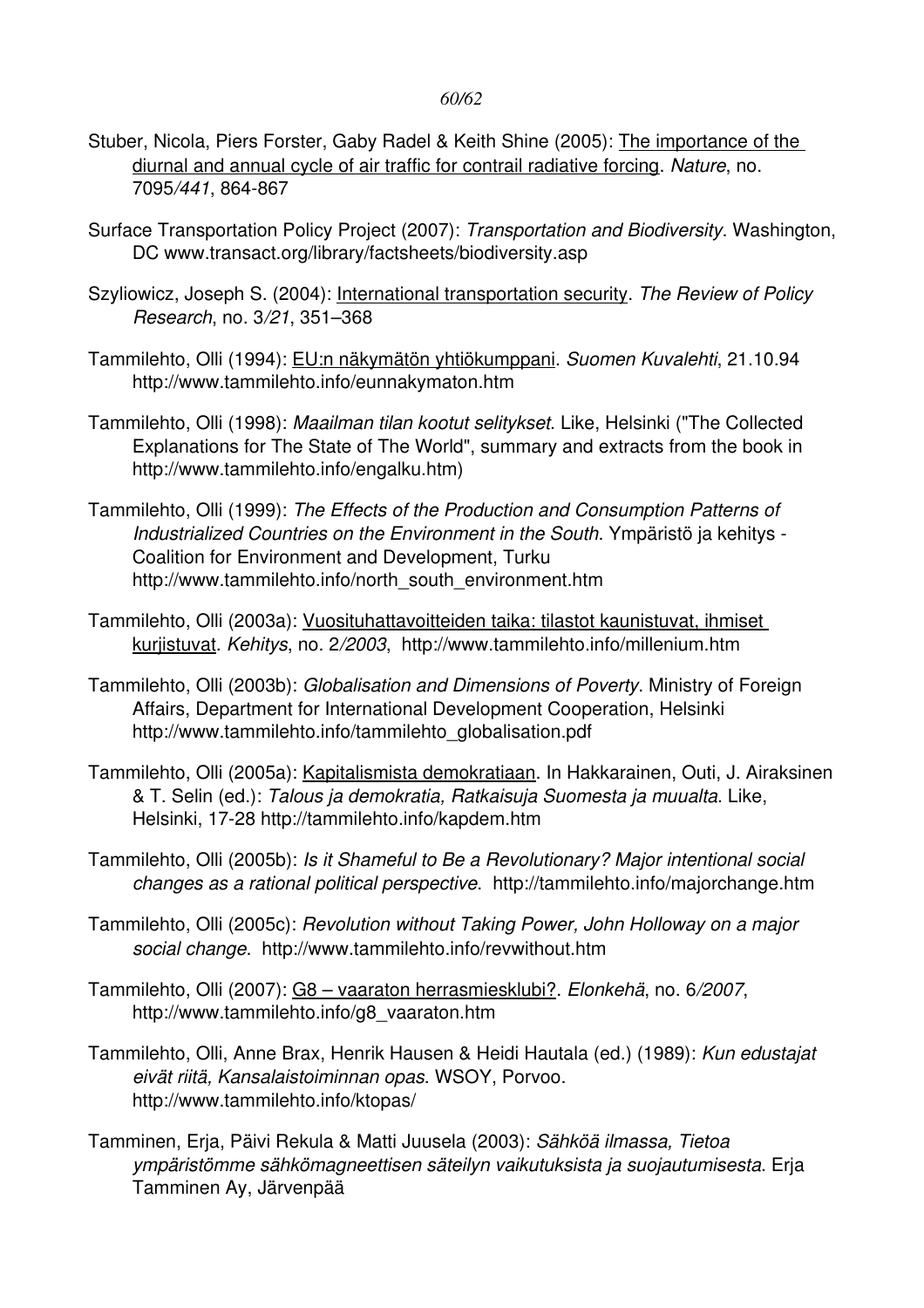- Tamminen, Terry (2006): *Lives per Gallon, The True Cost of Our Oil Addiction*. Island Press, Washington, DC
- Tatem, Andrew J., Simon I. Hay & David J. Rogers (2006): Global traffic and disease vector dispersal. *Proceedings of the National Academy of Sciences of the United States of America*, no. 16*/103*, 62427 http://www.pnas.org/cgi/reprint/103/16/6242
- Teufel, Dieter, Petra Bauer, Rainer Lippold, Sabine Braunfeld & Kurt Schmitt (1999): *Öko-Bilanzen von Fahrzeugen*. UPI-Bericht 25, Umwelt- und Prognose- Institut e.V., **Heidelberg**
- THE PEP (2004): *Transport-related Health Effects with a Particular Focus on Children, Towards an Integrated Assessment of their Costs and Benefits,State of the Art Knowledge, Methodological Aspects and Policy Directions, Executive Summary*. UNECE – WHO Transport, Health and Environment Pan-European Programme
- Thomas, Pat (2007): Changing climate, changing health. *The Ecologist*, no. October*/2007*, 16-17
- UN (2007): *UN Millennium Development Goals*. United Nations http://www.un.org/millenniumgoals/index.html
- UNCTAD (2002): *The least developed countries report 2002*. United Nations Conference on Trade and Development. Geneva http://www.unctad.org/en/docs/ldc02.en.pdf
- UNCTAD (2007): *Handbook of Statistics On-line*. United Nations Conference on Trade and Development http://www.unctad.org/Templates/Page.asp?intItemID=1890
- Uusitalo, Paavo (1991): Auton yhteiskunta. In Santalahti, Päivi, V. Oroza, R. Laakia, M. Koivusalo & E. Hemminki (ed.): *Auto, terveys ja yhteiskunta*. Gaudeamus, Helsinki, 178-204
- Wallerstein, Immanuel (1983): *Historical Capitalism*. Verso, London
- WBCSD (2002): *Mobility 2001: World Mobility at the End of the Twentieth Century, and its Sustainability*. World Business Council for Sustainable Development, Conches-Geneva http://www.wbcsd.ch
- WBCSD (2004): *Mobility 2030: Meeting the challenges to sustainability*. World Business Council for Sustainable Development, Conches-Geneva http://www.wbcsd.ch
- Weatherford, Jack (1988): *Indian Givers, How the Indians of the Americas trasformed the world*. Ballantine Books, New York
- Veen-Groot, Daniëlle B. van & Peter Nijkamp (1999): Globalisation, transport and environment: new perspectives for ecological economics. *Ecological Economics*, no. 3/31, 331-346 www.sciencedirect.com
- Vella, Yuri (2000): Kogalym-Lor the lake where a man died. In Tammilehto, Olli, P. Brusin-Niemi, S. Junttila, A. Lehmuskallio, U. Lehtinen, H. Myrttinen, J. Nissinen, M.